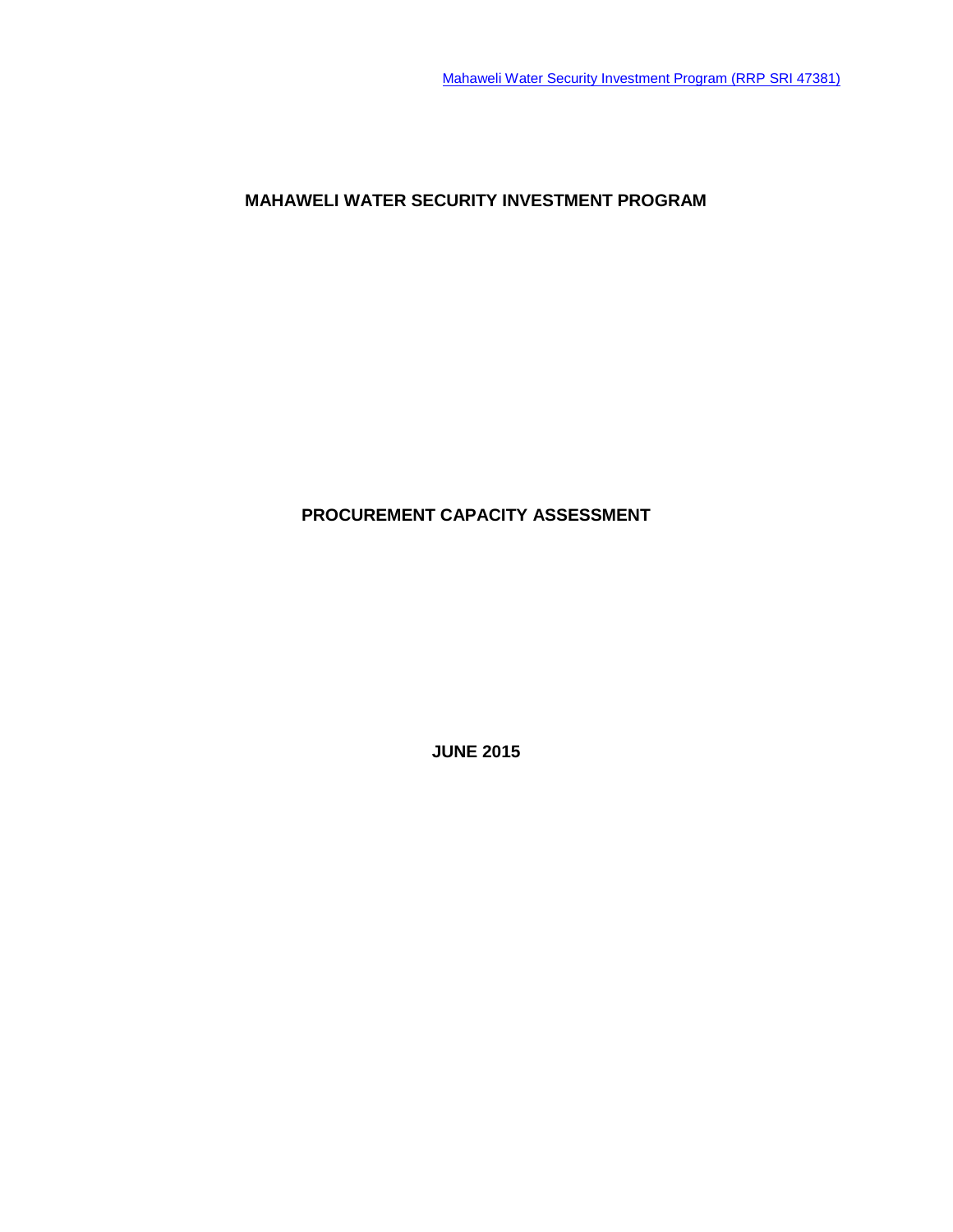# **ABBREVIATIONS**

| <b>ADB</b>      |   | Asian Development Bank                                |
|-----------------|---|-------------------------------------------------------|
| BLI             |   | <b>Base Line Indicator</b>                            |
| CAG             |   | <b>Comptroller and Auditor General</b>                |
| <b>CAPC</b>     | - | <b>Cabinet Appointed Procurement Committee</b>        |
| <b>CPI</b>      |   | <b>Compliance Performance Indicators</b>              |
| <b>DOI</b>      |   | Department of Irrigation                              |
| <b>DPC</b>      | — | <b>Department Procurement Committee</b>               |
| <b>EOI</b>      | — | <b>Expression of Interest</b>                         |
| GOSL            |   | Government of Sri Lanka                               |
| <b>ICTAD</b>    |   | Institute for Construction Training and Development   |
| <b>ISEWP</b>    | - | improving system efficiencies and water productivity  |
| <b>MASL</b>     |   | Mahaweli Authority of Sri Lanka                       |
| <b>MDP</b>      |   | Mahaweli Development Program                          |
| <b>MLBCRP</b>   |   | Minipe Left Bank Canal Rehabilitation Project         |
| <b>MFF</b>      |   | multitranche financing facility                       |
| <b>MFP</b>      |   | Ministry of Finance and Planning                      |
| <b>MMDE</b>     |   | Ministry of Mahaweli Development and Environment      |
| <b>MOI</b>      | - | Ministry of Irrigation                                |
| <b>MPC</b>      | — | <b>Ministry Procurement Committee</b>                 |
| <b>MPP</b>      |   | <b>Master Procurement Plan</b>                        |
| <b>MRB</b>      | — | <b>Mahaweli River Basin</b>                           |
| <b>NCASL</b>    | — | National Construction Association of Sri Lanka        |
| <b>NCPCP</b>    | — | North Central Province Canal Project                  |
| <b>NPA</b>      | — | <b>National Procurement Agency</b>                    |
| <b>NWPCP</b>    | — | North Western Province Canal Project                  |
| <b>PAC</b>      | - | <b>Public Accounts Committee</b>                      |
| <b>PE</b>       | - | procurement entity                                    |
| <b>PMU</b>      | — | Program Management Unit                               |
| <b>PMDSC</b>    | - | program management, design and supervision consultant |
| <b>PPC</b>      |   | <b>Project Procurement Committee</b>                  |
| <b>PPP</b>      | - | public-private partnership                            |
| <b>PPTA</b>     | — | project preparatory technical assistance              |
| <b>PSB</b>      | — | Procurement Support Bureau                            |
| <b>RPC</b>      | — | <b>Regional Procurement Committee</b>                 |
| <b>SIWRM</b>    |   | strengthening integrated water resources management   |
| <b>SLRs</b>     | — | Sri Lankan Rupees                                     |
| <b>UECP</b>     | — | <b>Upper Elahera Canal Project</b>                    |
| <b>UNCITRAL</b> |   | United Nations Commission on International Trade Law  |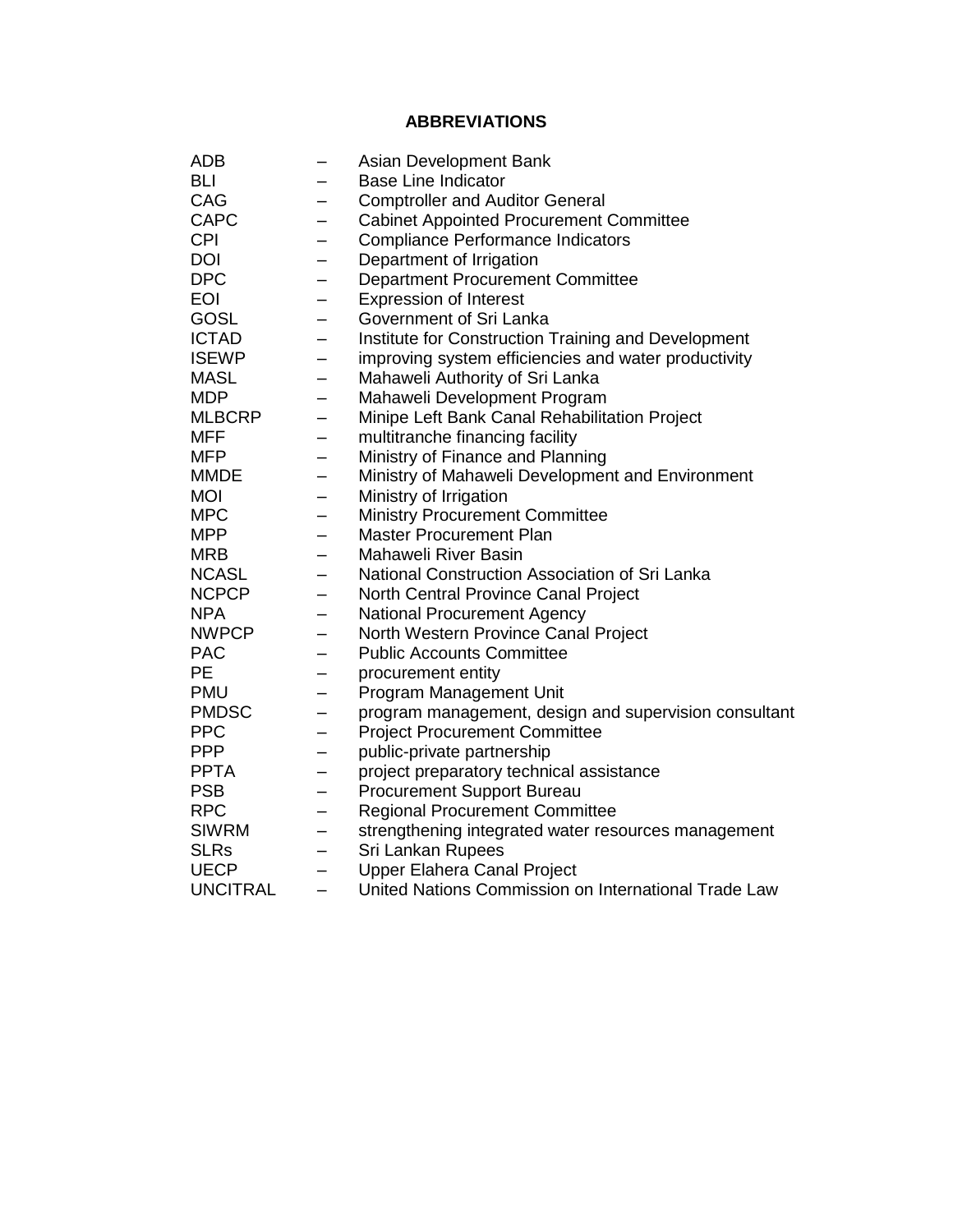## **CONTENTS**

# EXECUTIVE SUMMARY

|      | <b>INTRODUCTION</b>                                            |    |
|------|----------------------------------------------------------------|----|
| Ш.   | SECTOR/AGENCY PROCUREMENT ASSSESSMENT(S)                       |    |
|      | A. Overview                                                    |    |
|      | 1. Legislative and Regulatory Framework                        |    |
|      | 2. Institutional Framework and Management Capacity             |    |
|      | 3. Procurement Operations and Market Practices                 |    |
|      | 4. Integrity and Transparency of the Public Procurement System |    |
|      | <b>B.</b> Strengths                                            | 9  |
|      | C. Weaknesses                                                  | 9  |
|      | D. Procurement Risk Assessment and Management Plan (P-RAMP)    | 10 |
| III. | COUNTRY (AND WHERE APPLICABLE, SECTOR/AGENCY) PROCUREMENT      |    |
|      | <b>THRESHOLDS</b>                                              | 11 |
| IV.  | <b>CONCLUSION</b>                                              | 11 |
|      |                                                                |    |

Appendices:

| Annex 1: Sector / Program Procurement Risk Analysis and Management Plan        | 12 |
|--------------------------------------------------------------------------------|----|
| Annex 2: Program Procurement Classification                                    | 14 |
| Annex 3: Sector Procurement Assessment Questionnaire                           | 16 |
| Annex 4: Sector / Agency Procurement Assessment Scoring Guide                  | 22 |
| Annex 5: Procurement Capacity Assessment of MMDE, DOI and MASL                 | 29 |
| Annex 6: Authority of Procurement Committees for Contract Award Recommendation | 39 |
| Annex 7: NCB Annex                                                             | 41 |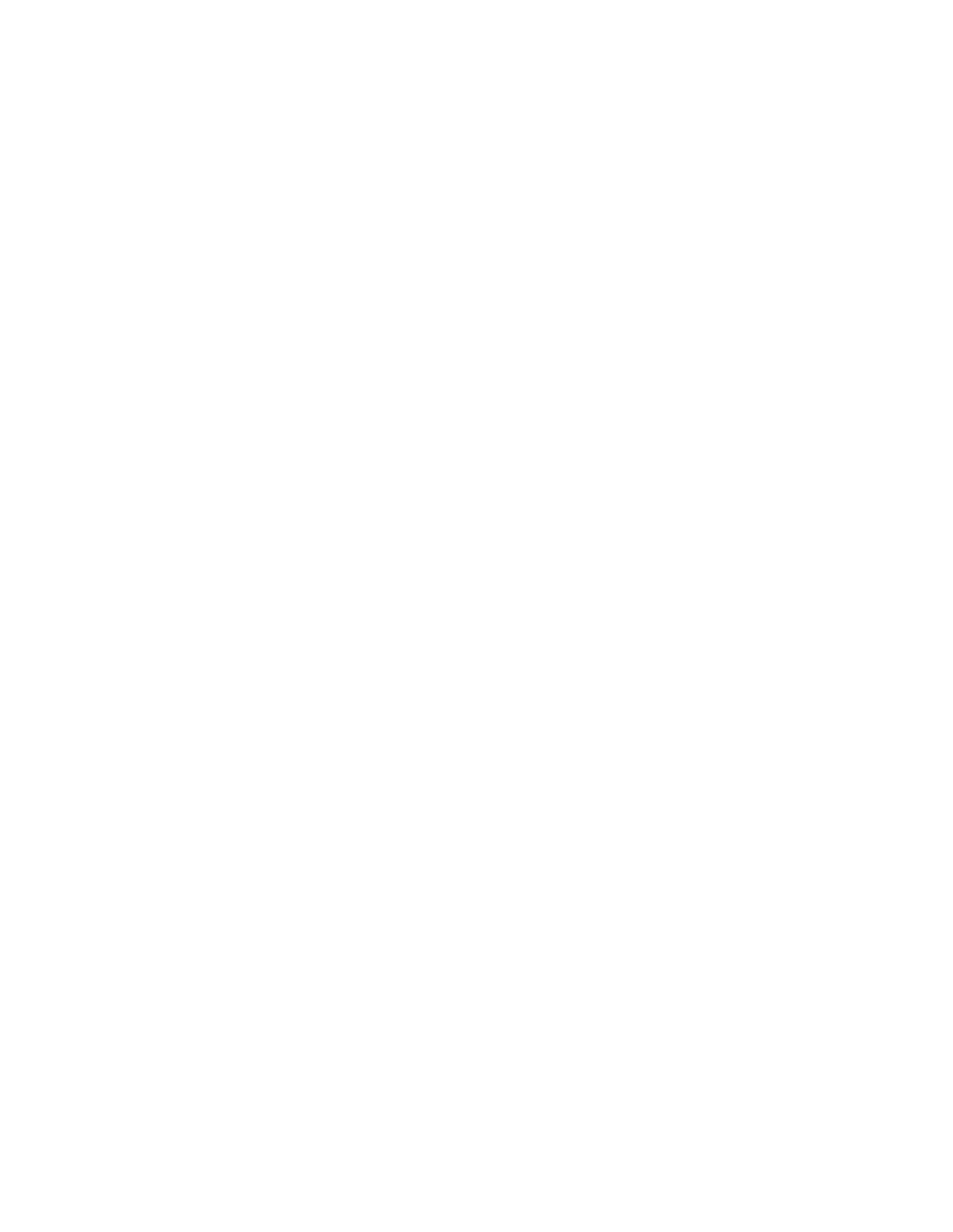### **EXECUTIVE SUMMARY**

### **A. Overall Assessment of Sector and Investment Program Procurement Risk**

1. Sri Lanka possesses a strong legal system based on British Common Law, Roman Dutch Law. The procurement guidelines of the country are applicable to all government institutions inclusive of ministries, departments, public corporations and statutory bodies, fully-owned government companies, provincial councils and local authorities, encompassing procurement of works, services and supplies and disposal of government assets. These guidelines were drafted and strengthened by the Procurement Support Bureau (PSB) established in 1999 and its successor National Procurement Agency (NPA) formed in 2004. The NPA was absorbed to the Ministry of Finance and Planning (MFP) in 2009, which has seen a partial loss of operational freedom thereafter. Although there are financial audit procedures in place for national sector organizations, they are not customized for addressing procurement related issues. Procurement procedures in the country do not address means of preventing corruption, fraud, conflict of interest and unethical behavior. Although many cases have been investigated, few have resulted in court action

2. Given the overall Sri Lanka procurement context, the experience of Ministry of Mahaweli Develoment and Environment  $(MMDE)^1$ , the executing agency and the implementing agencies Mahaweli Authority of Sri Lanka (MASL) and the Department of Irrigation (DOI) in implementing ADB funded procurement, the procurement classification for the investment program is assessed as Category A with substantial procurement risks. A summary of the assessment is included in Attachment 1. Detailed completed questionnaires for sector and the investment program are presented in Attachment 2 and Attachment 3, respectively.

### **B. Summary of Identified Weaknesses and Risks**

3. The executing agency and the implementing agencies do not possess recent experience in procuring large contracts through competitive bidding as many large projects are being financed bilaterally on non-competitive basis. A consolidated, reliable database of procurement was not available for assessment. While the private sector is competitive for small contracts in the sector, the number of potential firms for large contracts is few. On the other hand, good international firms show interest in directly participating in fairly large contracts only, opting to sublet works for a fairly medium sized, \$10-40 million range contracts. The procurement approval thresholds of the Ministry Procurement Committee (MPC), Department Procurement Committee (DPC), Project Procurement Committee (PPC) and Regional Procurement Committee (RPC) are low. The Cabinet Appointed Procurement Committee (CAPC) gets overburdened. 'Goods' Contract administration is found to be weak.

### **C. Summary of Mitigation and Management Measures to be adopted**

4. The government needs to strengthen its overall fiduciary, monitoring capacity efforts earlier promoted by the National Procurement Agency for public sector procurement and to increase MPC, DPC, PPC and RPC approval thresholds. As the capacity of local irrigation works contractors is limited to small-size packages, MMDE should take steps to encourage road sector contractors, where Sri Lanka shows better capacity, to participate in bidding. While the government is interested in increasing NCB threshold to allow domestic contractors to gain

 $\overline{a}$ <sup>1</sup> The assessment was of the Ministry of Irrigation and Water Resources Management which changed its name to MMDE in January 2015.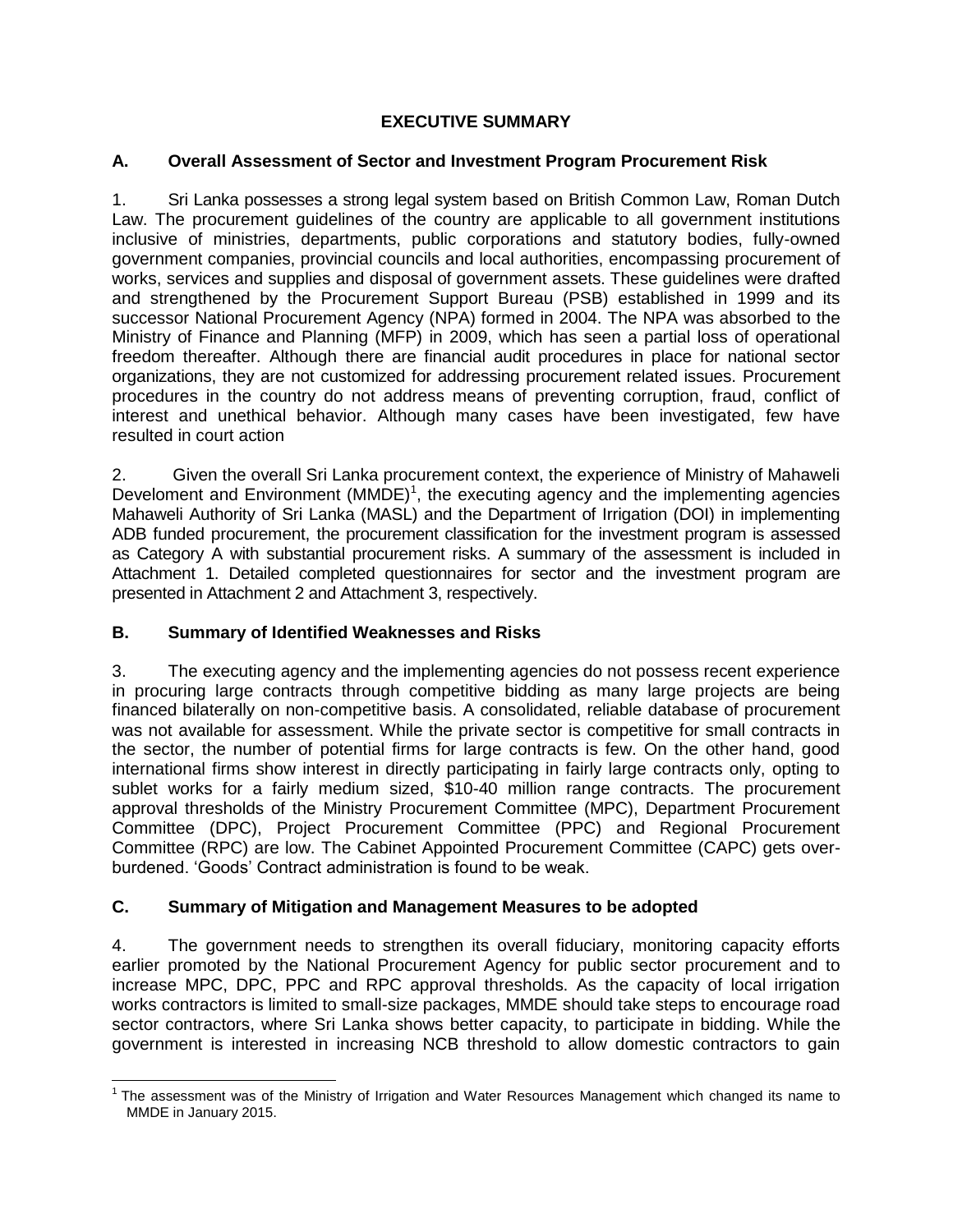experience, it is recommended to keep NCB packages below \$ 7.5 million threshold. Program Management Unit (PMU) should devise its own procedures to address complaints adequately and transparently. MMDE, MASL and DOI should establish a mechanism for any protest on procurement actions to be properly recorded and incorporated in evaluations. The mechanism should allow any appeal on a contract award decision to be reviewed properly, independently of the employer. The MMDE should also conduct hands-on procurement training to relevant project staff and take measures to retain them. The EA and the Project Management Unit (PMU) should prepare cost estimates based on realistic market rates while using agency schedule of rates as a reference.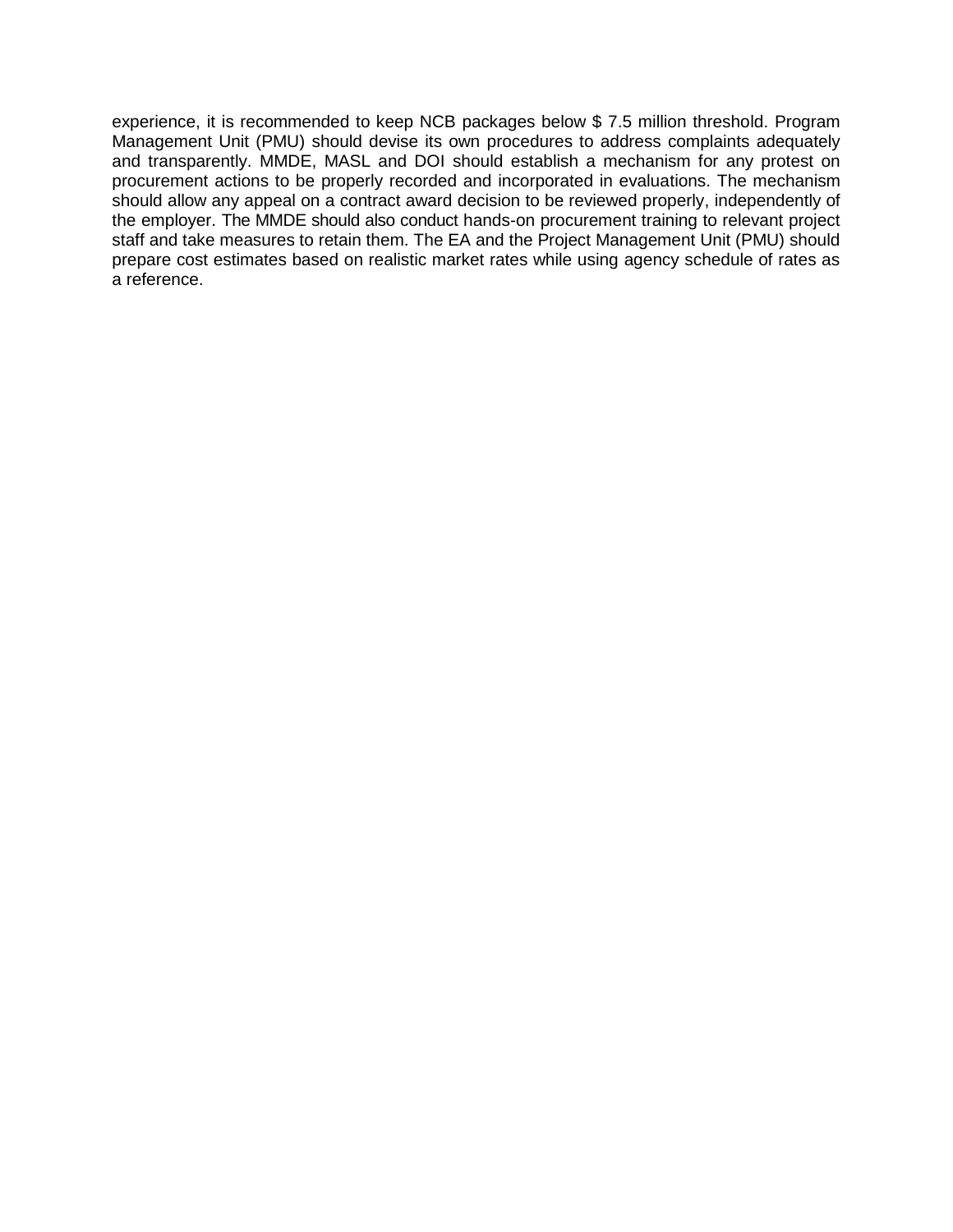### **I. INTRODUCTION**

1. The Asian Development Bank conducted this procurement capacity assessment for the Mahaweli Water Security Investment Program, in accordance with ADB's "Guide on Assessing Procurement Risks and Determining Project Procurement Classification."1 ADB undertook the assessment from May to November 2014 during ADB's project preparation through meetings and discussions with MMDE MASL, DOI, National Construction Association of Sri Lanka (NCASL), and the World Bank-financed Dam Safety Project. The assessment included reviewing documents, collecting information on completed and ongoing projects on procurement performance, review of reports and information from internet (notably assessment report on Sri Lanka procurement system based on OECD-DAC Benchmarking Framework), ADB's ongoing procurement experience review, and discussions with other stakeholders.

# **II. SECTOR/AGENCY PROCUREMENT ASSSESSMENT**

## **A.** Overview

2. In the irrigation sector, the government accords high priority to completing the Mahaweli Development Program (MDP). Under the proposed investment program, the government aims to complete the outstanding water conveyance investments for transferring Mahaweli river basin's water resources to the country's northern dry zone areas for irrigation, drinking and commercial purposes. This will accelerate local and national economic growth.

3. The investment program will be financed under a \$675 million multi-tranche financing facility (MFF). The MFF will finance the government's Upper Elahera Canal Project (UECP), North Western Canal Project (NWCP) and Minipe Left Bank Canal Rehabilitation Project (MLBCRP) through three tranches. The government aims to implement the investment program over 10 years from 2015 to 2024. Tranche1 will be implemented over five years from 2015 to 2019.

4. The executing agency for the project is MMDE. A full-time Program Director leads the PMU. The Program Director reports directly to the Secretary of MMDE. MASL and DOI will second staff to the PMU and individual Project Implementation Units (PIUs) for the three projects. MASL is under the jurisdiction of the MDDE while DOI is under the Ministry of Irrigation (MOI).2 A Project Director will lead each PIU and will be supported by construction, procurement, accounts and administration staff.

# **1. Legislative and Regulatory Framework**

5. Sri Lanka has a common law tradition. The Constitution was enacted in 1978 followed by eighteen amendments. The Court system distinguishes between civil and criminal action. Court houses have been set up for dedicated high value commercial transactions (Commercial High Court of Colombo) including those dealing with company law matters. The system allows two stages for appeal and the final appeal lies to the Supreme Court. Breach of contract and similar civil law matters are heard in the District Court (high value contract in the Commercial High Court) and the Civil Procedure Code together with the Evidence Ordinance, provide for the procedure. Attorneys at Law provide legal services and the Prescription Ordinance sets the time limits for parties to institute legal action. The Court Proceedings are generally considered to be tedious and time consuming.

 $\overline{a}$ <sup>1</sup> ADB. 2014. *Guide on Assessing Procurement Risks and Determining Project Procurement Classification. Manila* 

 $2$  During the assessment DOI was under MMDE however was placed under MOI in January 2015.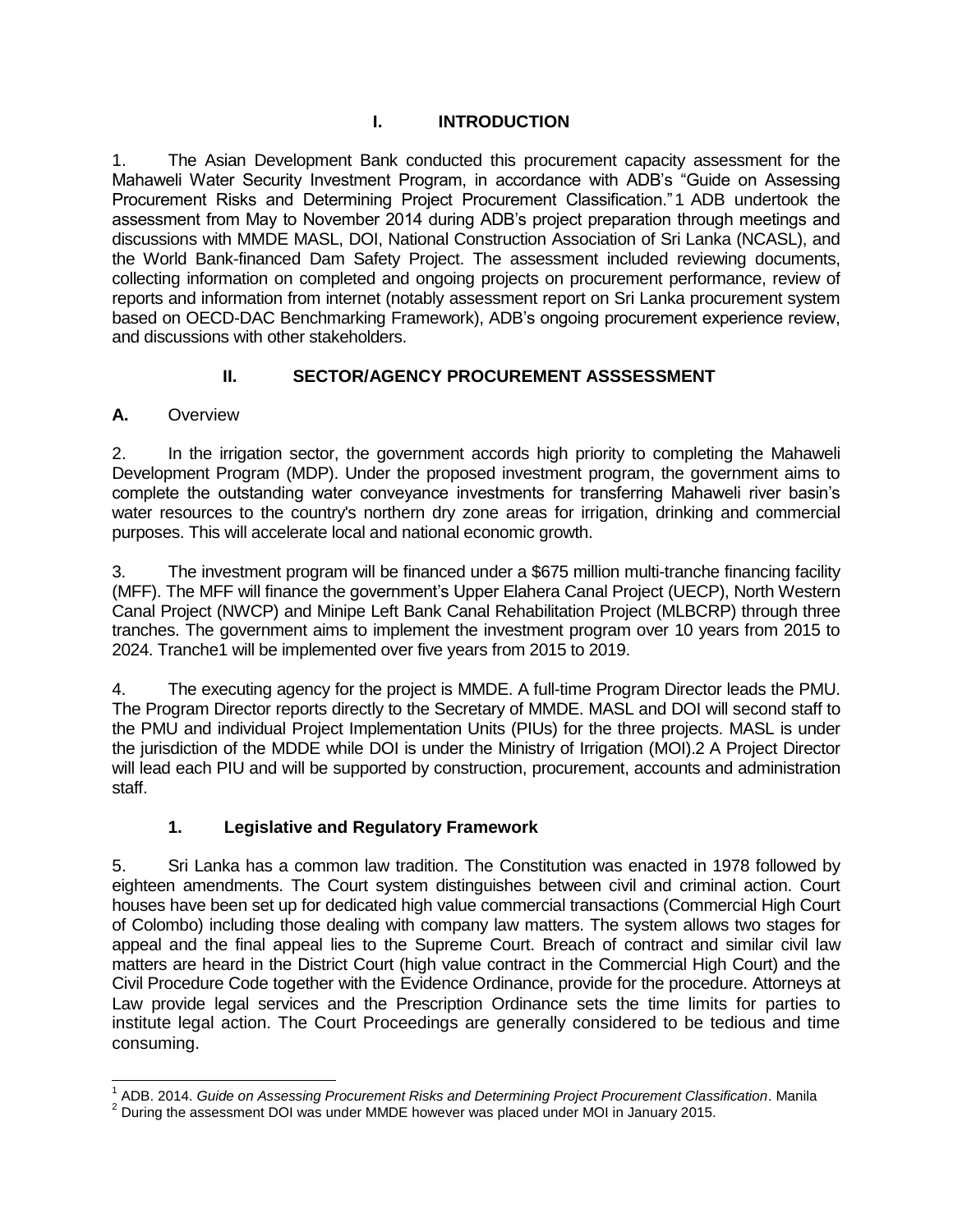6. Sri Lanka does not have dedicated Parliamentary legislation for public procurements. Guidelines, Financial Regulations and Finance Circulars issued by the Cabinet of Minister and the Ministry of Finance and Planning (MoFP) regulate public procurement. The present guidelines on Government Tender Procedures have a separate section (Part II – Ed.1998) dealing with private sector infrastructure projects with special emphasis on Build-Own-Operate (BOO), Build-Own-Transfer (BOT) and Build-Own-Operate-Transfer (BOOT) projects. Public Procurement is driven by the above mentioned comprehensive guidelines and manuals of procedures NPA formulated.

7. In 1987, the Parliament enacted Public Contracts Act No. 3 requiring registration of public contracts and persons who tender or enter into public contracts, exceeding Rupees 5 million (approximately US \$ 50,000) in value, with any public institution. The Act set up a Registrar of Public Contracts with whom any 'person who acts as an agent or sub-agent, representative or nominee for or on behalf of any tenderer' must register if they wish to enter into any contracts with the Government or any of its agencies. The registration can be cancelled for fraud or other grounds such as misrepresentation, deceit or malpractice and violating any of the conditions in the Certificate of Registration (Section 14). A party has to be given a hearing before a cancellation is affected.

8. The government established the Procurement Support Bureau (PSB) with assistance from the ADB under the Ministry of Finance and Planning (MFP) 3 in 1999 to assist in awarding and execution of contracts. PSB was further strengthened and transformed into National Procurement Agency (NPA) in 2004 under a Presidential Directive to independently regulate public procurement activities of the country, directly reporting to the President of Sri Lanka. However, in 2009, NPA came under the administrative control of MFP which resulted in a partial loss of its operational freedom.

9. The NPA, when it was established in 2004 was mandated to study, revise and adopt the procedures and processes of public procurement. The NPA drafted Procurement Guidelines and a Procurement Manual in 2006 applicable for goods and works. These Guidelines and the Manual replaced the previous Guidelines on Government Tender Procedure (Revised Edition, 1997), Revised Guidelines on Government Tender Procedure for Projects assisted by the Foreign Financing Agencies (Revised Edition, 2000) and Treasury Circulars pertaining to the Guidelines on Government Tender Procedure issued till 2005. During 2007, NPA issued standard requests for proposal and guidelines for consultants, non-consultant services, standard bidding documents (SBD) for works and goods and SBD for shopping procedures.

10. The procurement guidelines have the backing of the country's laws and are applicable to all government institutions inclusive of ministries, departments, public corporations and statutory bodies, fully-owned government companies, provincial councils and local authorities (including Pradeshiya Sabhas) for the procurement of works, services and supplies and disposal of government assets. These guidelines have been drafted in association with the major funding agencies such as the World Bank, ADB, the Japan Bank for International Cooperation, to ensure they are harmonized to the maximum extent in order for their usage in foreign-funded projects as well. The Guidelines are available on the NPA's website as downloadable documents in English, Sinhalese and Tamil.

#### 11. The objectives of the NPA are to:

- (i) Standardize the government procurement procedures
- (ii) Accelerate the procurement process
- (iii) Improve transparency and good governance

**Fig. 2**<br><sup>3</sup> It was the Ministry of Finance and Planning at the time of the assessment.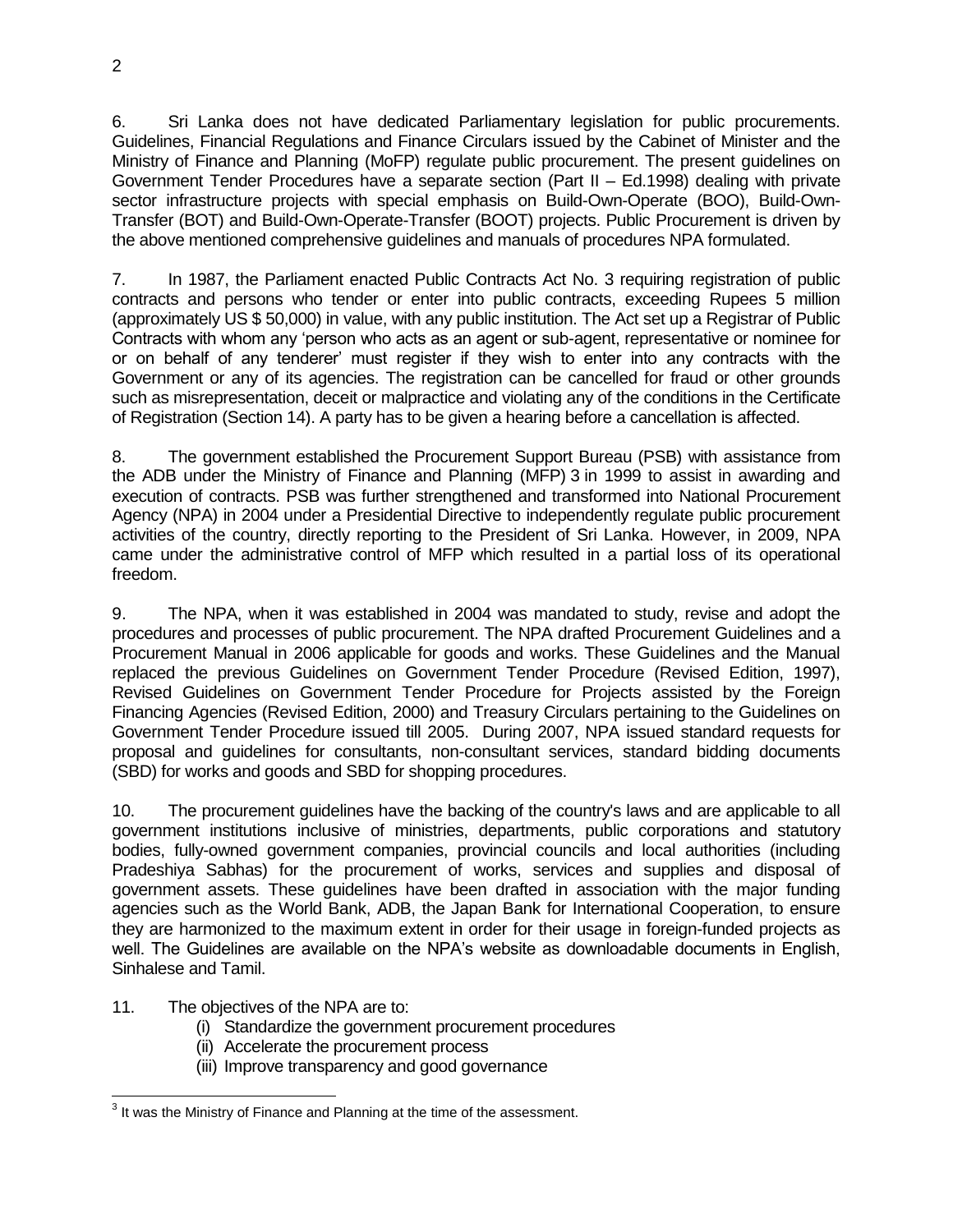- (iv) Ensure equal opportunity to eligible and desirous of participating in public bidding
- (v) Ensure value for money in terms of price, quality and timely delivery
- (vi) Ensure that the government procurement system is made efficient and simplified to promote development need of the country
- (vii)Monitor the system relating to selection of successful bidders and award of contracts

12. The NPA performs in three main areas: (i) policy and regulation, (ii) monitoring, and (iii) capacity building. In the area of policy and regulatory initiatives, the NPA covers the issuance of Guidelines, Manuals and Directives for Procurement of Goods, Works, Services and Consultant Services and public private partnerships (PPPs); formulation of SBDs; Indicative Specifications for Procurement of Goods; Appeal Board Procedures; formulation of black-listing procedures; and plays the key advisory role in public procurement.

13. In respect of procurement monitoring, the NPA was mandated to prepare National Procurement Plans, monitor procurement activities, accredit personnel for Procurement Committees and Technical Evaluation Committees (TECs), appoint Procurement Committees and TECs, assist and advise line ministries/agencies on issues related to the procurement process, and facilitate and coordinate publication of procurement activities and awards.

14. In order to strengthen capacity building in public procurement, NPA was mandated to prepare curricula for procurement training, conduct short-term training and diploma programs, training-of-trainers programs on aspects of public procurement and contract administration for public sector, private sector and professional organizations. It was also expected to establish and maintain Resource Center on procurement, and conduct research and development activities relating to public procurement.

15. The NPA increased the efficiency and effectiveness of public procurement in the three areas of policy, monitoring and capacity building through a number of initiatives. These include:

- (viii) Instructions, issued in March 2006 to all public institutions to furnish details on procurement preparedness when seeking annual Treasury budget allocations.
- (ix) Instructions issued to Ministries and provincial councils to prepare Master Procurement Plans for procurement monitoring.
- (x) Introduction of a web-based system for monitoring large-value procurement based on the master plans.
- (xi) Establishment of Procurement Cells, headed by a senior a ministry Procurement Liaison Officer and supported by procurement assistants to provide e specialized procurement services in each line ministry and provincial council. As of 2007, 72% of the cabinet ministries, 10% of non-cabinet level ministries and 100% of the provincial councils had established these cells.

16. The previous government proposed a Construction Industry Development Bill in August 2014. The present government is reported to be proposing a National Procurement Council. Due to the uncertain political situation at present, these ideas are unlikely to materialize in the very near future.

### **2. Institutional Framework and Management Capacity**

17. The capacity assessment reviewed the institutional structures of the MMDE, MASL and DOI. The findings are as follows.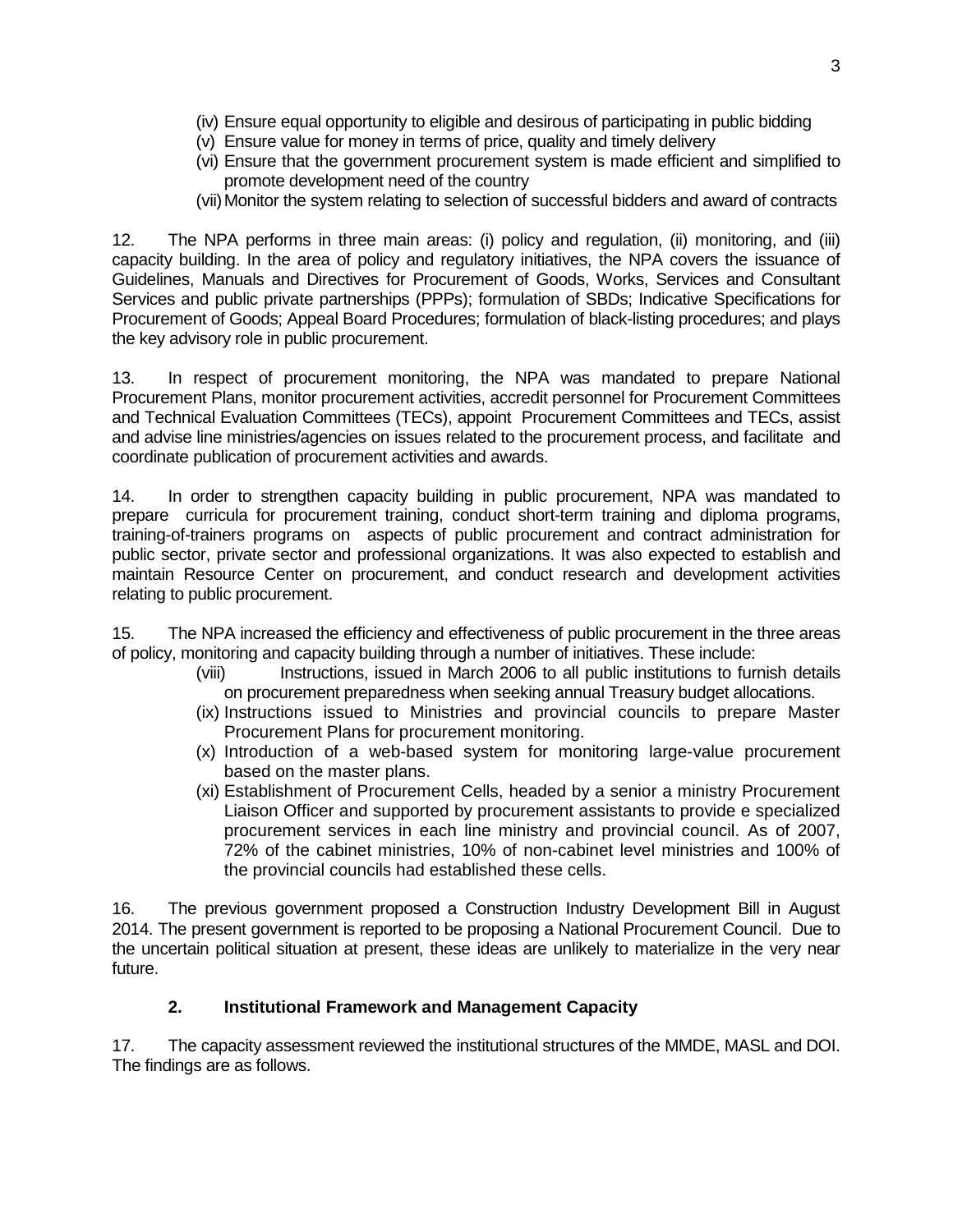### **a. Ministry of Mahaweli Development and Environment**

18. MMDE is the EA for the investment program and its structure is shown below (information about MMDE, DOI and MASL from MMDE website).4 The organization chart of MMDE is shown in Error! Reference source not found.

19. MMDE consists of a Ministry Procurement Committee (MPC) which has been empowered to take procurement decisions. The responsibility of procurement actions is vested with the Secretary of MMDE, who also acts as the Chief Accounting Officer of the ministry.

### **b. Mahaweli Authority of Sri Lanka**

20. MASL functions under the MMDE. MASL was established in 1979 by a Parliament Act with a mandate to implement the Mahaweli Development Plan (MDP). Presently, it is tasked with developing the remaining Master Plan and other gazetted areas, maintenance and rehabilitation of irrigation systems, land administration, measures to increase agricultural production and postsettlement activities. Further, the MASL is responsible for managing irrigation water for over 180,000 hectares of irrigable land in the dry zone.

21. The Board of the MASL consists of five directors. The Minister appoints three directors while the Secretary to the Ministry charged with the subject of Finance and the Secretary to the Ministry charged with the administration of the MASL Act are appointed ex officio. The Minister, with the approval of the President, appoints one of the Directors as the Director General of the Authority.

22. The Director General is the Chief Executive Officer in the Authority. Four executive directors are assigned in the fields of Technical, Development, River Basin Management and Administration and 20 subject-specialized directors, 2 project directors and 12 resident project managers support the management. The Chief Internal Auditor's Division functions as a separate unit under the Director General. MSAL head office is located in Colombo. There are 17 site offices located in Northern, North-Central, Eastern, Central and Southern provinces. MASL follows the instructions issued under 'Delegation of Functions and Financial Control and Procurement Procedures (March 2013)''. This delegation is from MMDE and specifies the value limits, authorization, procurement procedure, payment approval authority in detail within the framework of NPA Procurement Guidelines. Staff recruitment is done after obtaining prior cadre approval from MMDE.

 <sup>4</sup>Information about MMDE, DOI and MASL sourced from organizations' official websites.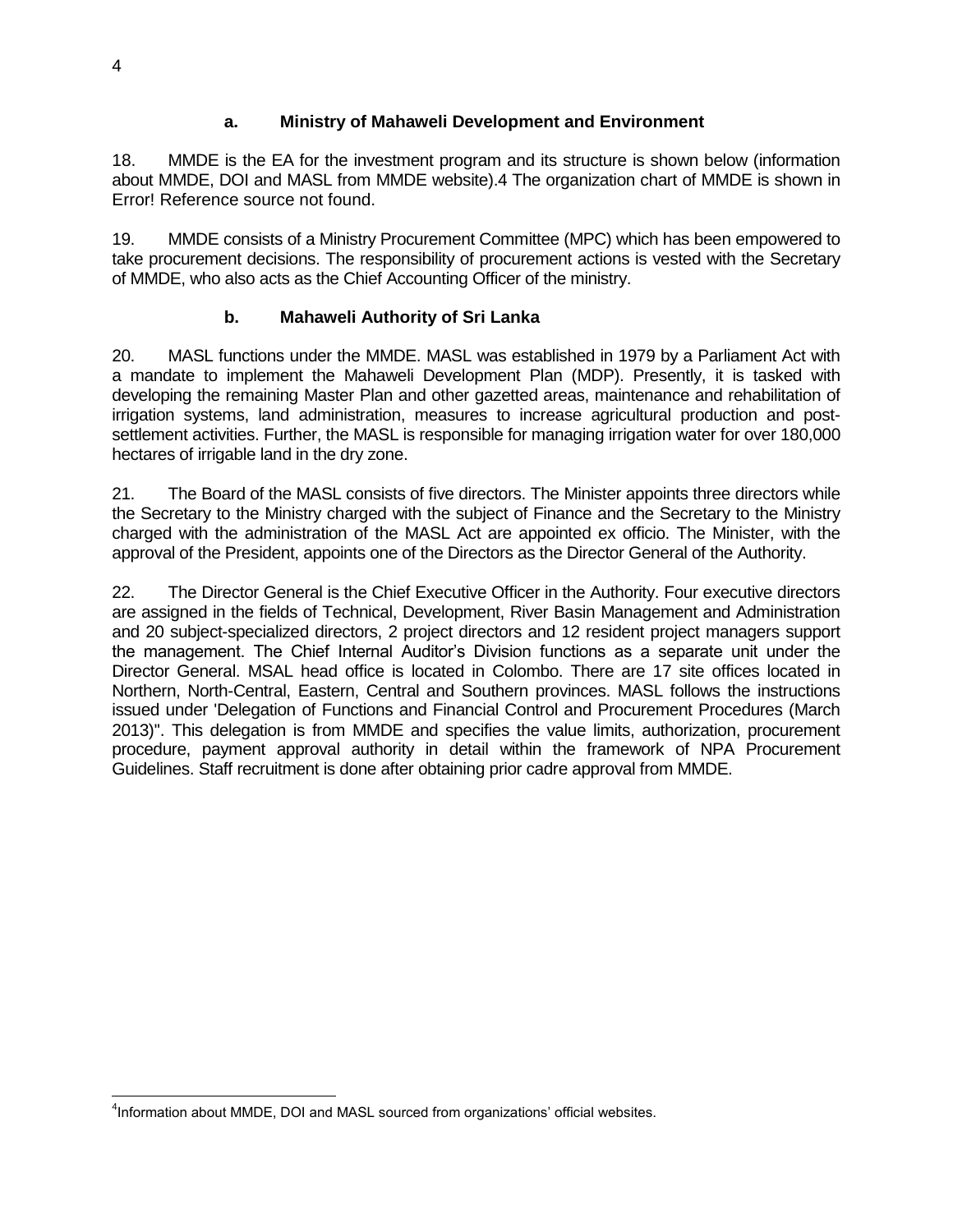

**Figure 1: Organizational Chart of the MMDE**

Source: MMDE, 2015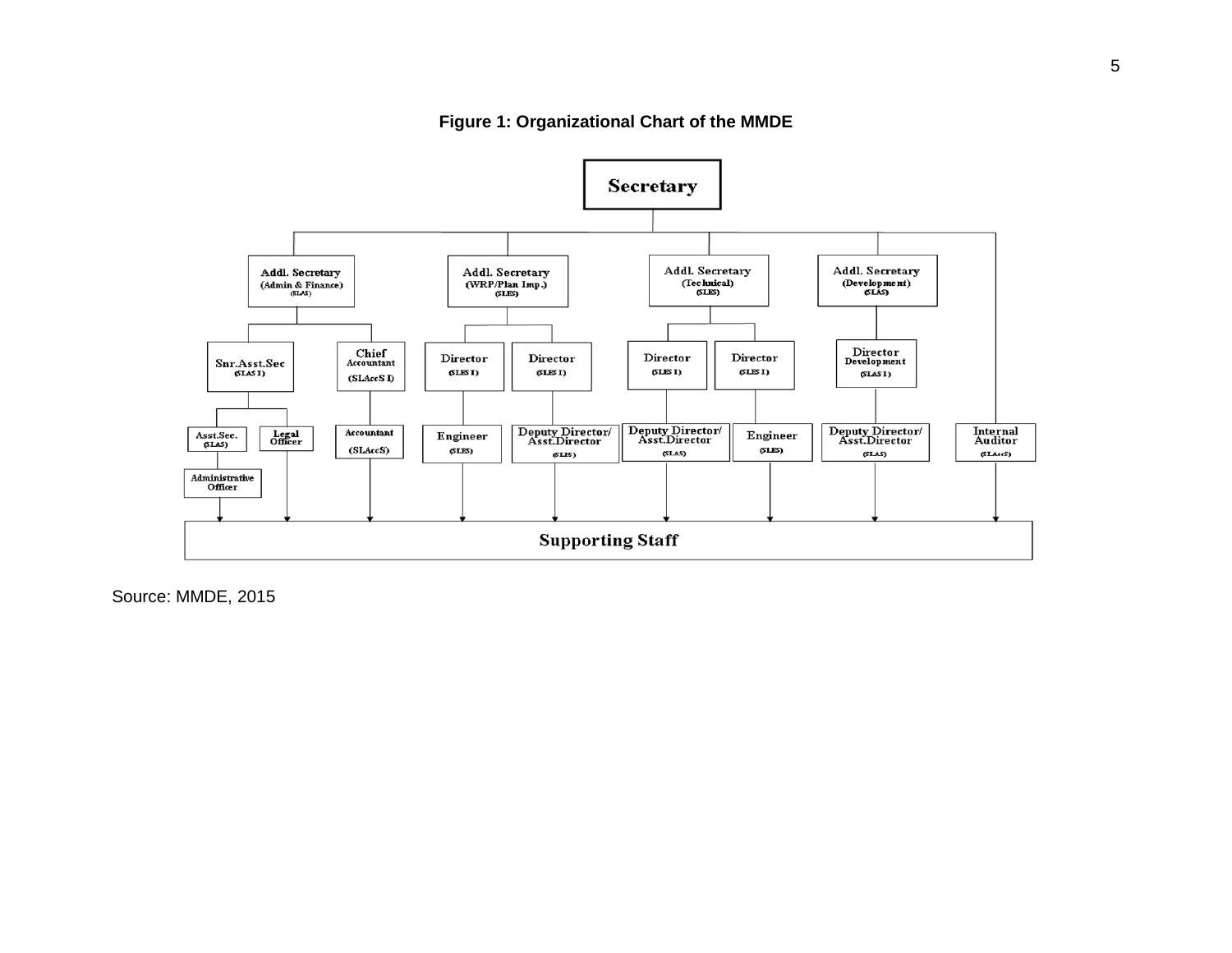23. The total capital budget of MASL in 2013 was SLRs 1,950 million (\$15.29 million) and actual expenditure was SLRs 1,879 million (\$14.74 million). MASL is implementing bilaterally financed major projects: (i) the Moragahakanda Reservoir (estimated cost \$557 million) contract under financial assistance from China Development Bank and is due for completion in 2016; and (ii) the Kalu Ganga Reservoir (estimated cost of \$283.97 million) is financed by the Saudi Fund for Development (SFD), Kuwait Fund for Arab Economic Development (KFAED) and OPEC.

24. MASL is also implementing the "Dam Safety and Water Resource Planning Project," financed by World Bank. The total estimated project cost is SLRs 8,187 million (\$75.8 million) of which SLRs 7,585.64 million (\$70.23 million) is financed by the IDA-WB, with the balance being financed by the government. The project has achieved 72% financial progress and 67% physical progress by end of December 2013.



**Figure 2: Organizational Structure of the MASL**

### **c. Department of Irrigation**

25. DOI was previously under MMDE, however since January 2015, is under MOI. It carries out the construction work of projects mainly on force account using departmental machinery as well as hired machinery. Some of the small scale works and supplies are awarded to local contractors. DOI awards some of the specific construction work (such as maintenance and emergency works) to specialized contractors / agencies after negotiation.

26. DOI has a Contract and Procurement Division which prepares and manages procurement plans, bidding documents for standard civil works and goods contracts above SLRs 5 million. It issues relevant bid documents, selects bidders and report same to DPC for award and follow up. It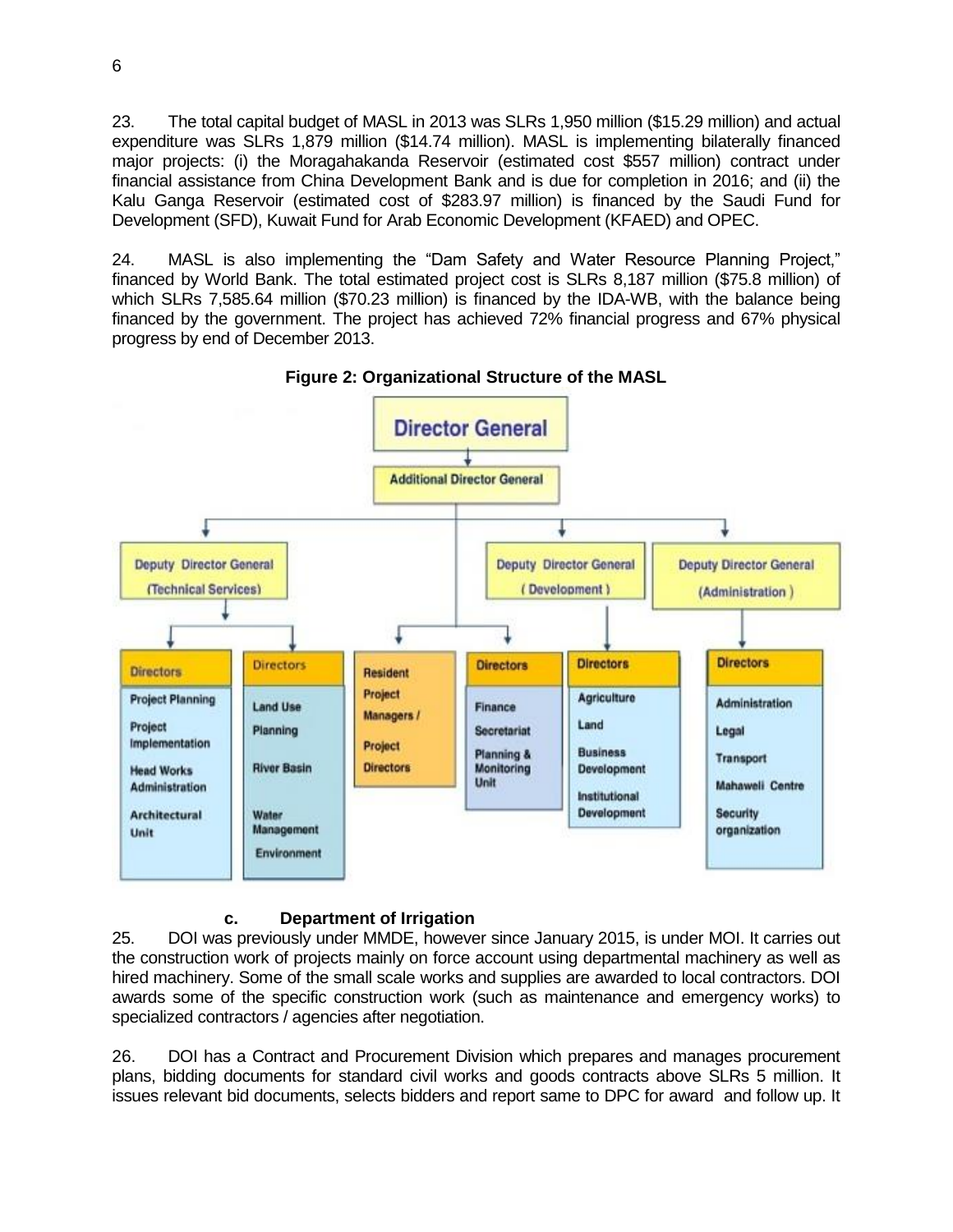also maintains lists of registered supplies and services providers, defaulted contractors which is published online at ICTAD website [www.ictad.lk](http://www.ictad.lk/)

### **3. Procurement Operations and Market Practices**

27. Procurement performance of ADB portfolio in Sri Lanka including agriculture sector has improved significantly from 2012. The ADB financed \$ 360 million Colombo Port Project contract and ADB JBIC co-financed \$210 million Southern Transport Development Project contracts are the largest procurement done to date in the ADB portfolio. The transport sector domestic contractor capacity is considered mature for contracts of less than \$ 15 million, with a fair number of contractors developing their capacity during the last few years of heightened infrastructure development in the country.

28. Review of the last four years (2010, 2011, 2012 and 2013) procurement performance indicators of ADB's Sri Lanka portfolio leads to the following inferences.

- (i) Against a benchmark of 107 days for NCB contract advertising to award, the average time taken was 178 (in 2010), 101 (in 2011), 88 (in 2012) and 90 (in 2013). Performance in last 3 years is better than the benchmark.
- (ii) Against a benchmark of 165 days for ICB contract advertising to award, average time taken is 234 (in 2011), 167 (in 2012) and 177 (in 2013). Performance in last 2 years meets the benchmark.
- (iii) A total number of 229 contracts of value \$207 million were procured in the four years during 2010-2013. Average value per contract is \$0.90 million and average number of bids received per procurement was 4.72. While the size of contracts was small, procurement was largely done in time and competitiveness, as indicated by nearly five bidders per procurement, was good.
- (iv) Number of contracts exceeding engineers estimate by 15% was 63 out of 229, appears engineers estimates are slightly on lower side.
- (v) Instances of rebids reduced gradually from a high of 44% in 2010 to 7% in 2013.
- (vi) Instances of contract termination, major non-compliance of ADB procurement guidelines, and re-evaluation of bids were few.

29. However, in the irrigation sector, many large projects (ranging from \$92-804 million) are being financed bilaterally. The bilateral financiers include EXIM Banks of China and India, Iran, Credit Agricole of France, Australia, New Zealand and private investment banks. Procurement for these projects is on direct-award basis, usually to entities from the financing country. It is felt that such large-scale investments cannot be handled through normal tender procedures. Presently, the bulk of Sri Lanka's foreign assistance is not mobilized through ADB, WB and JICA whose procurement is considered competitive. While there are perceptions about long, time-consuming processes on both sides before a project was finalized. There are concerns in some quarters that these large size procurements on non-competitive basis are not transparent and value for money. The route of unsolicited proposals, it is widely agreed, is quick. Notwithstanding quality concerns, the government is getting its infrastructure in place fast.

30. There is inadequate competition and capable domestic contractors in the irrigation sector, primarily due to lack of major work and opportunity during the internal strife and during the last few years where main development assistance to the sector has been bilaterally linked. Under the World Bank-financed Dam Safety and Water Resources Planning Project, it is observed that most contracts are small in size due to nature of work (repairs and scattered locations). Eighty three contracts (25 by MASL, 58 by DOI) had been awarded with a total value of \$69 million, the largest being \$3 million. ; (ii). DOI and MASL consider overall contractors performance as satisfactory, with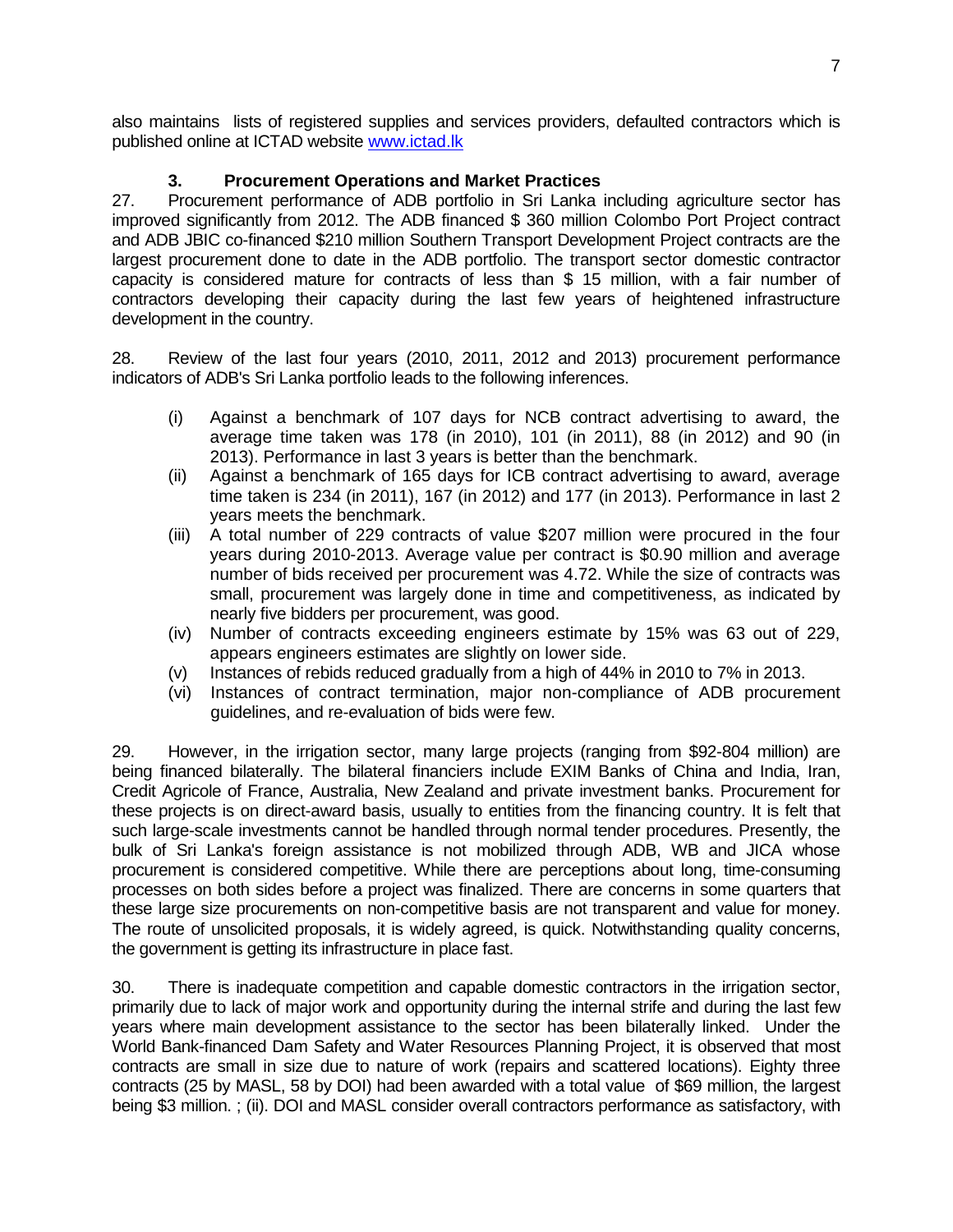some delays due to local factors, land acquisition, unsatisfactory contractor performance and the short window of time available for work since irrigation systems cannot be closed for longer periods. Out of 58 contracts of DOI, 35 are completed, one contract terminated and rest in progress. Of the 25 contracts of MASL, 8 are completed, 15 are in progress and 2 are yet to be awarded including an ICB of estimated cost \$7.7 million (data as of June 2014).

31. The ADB-financed Conflict Affected Region Emergency Project under implementation from 2011 with DOI as the implementing agency presents a similar picture. For an outlay of \$17 million, there are 74 contracts with the largest contract value being \$2.96 million. The March 2014 project progress report lists same problems as mentioned above.

32. The National Construction Association of Sri Lanka (NCASL) is the apex body in Sri Lanka for development of the construction industry. It was originally formed as the Association of Construction of Sri Lanka in 1981, with the support of the government of Sri Lanka and the World Bank. Presently, NCASL has over two thousand five hundred regular members. NCASL cites (i) delayed payments; (ii) shortage of qualified and capable domestic consultants who can perform duties independent of the employer; (iii) difficulty in obtaining bank guarantees for bidding, performance guarantees (especially for smaller contractors); and (iv) award of projects without competitive bidding to government-owned entities.

33. With the recent government change, however, Sri Lanka has seen fundamental changes in government allocations for development activities. The new government expects to curtail public expenditure to maintain fiscal discipline and is reducing overall capital expenditure as a percentage of gross domestic product from 6% to 4.6% in 2015. This will compel domestic contractors to participate in irrigation sector as well in larger numbers and adequate domestic competition for contracts of less than \$7.5 million value can be expected. International contractors who have developed considerable construction capacity in Sri Lanka are expected to follow suit and bid for contracts with a lesser estimated value.

### **4. Integrity and Transparency of the Public Procurement System**

34. Sri Lanka has a multi-layered procurement decision-making structure, depending on the value of the procurement, with authority levels at the Cabinet Appointed Procurement Committee (CAPC), the Ministry Procurement Committee (MPC), the Department Procurement Committee (DPC) and the Project Procurement Committee (PPC). This system still continues and the authority of the respective procurement committees for contract award recommendation and determination is set for both government and foreign-funded projects. The applicable authority levels are in Annex 7.

35. CAPC-level contract evaluations are supposed to be completed within a 100-day period. However, it is observed that a substantial number of such evaluations have taken a considerable time, with some going beyond a year. In the case of MPC-level contracts, the situation is better with 67% being completed within a 50-day period.

36. Each procuring entity1 (PE) is required to establish a procurement unit or designate a unit with responsibility for procurement and contract management. Each PE must also form an evaluation committee. Depending on the size of the annual volume of procurement, some PEs form

**ENET CONCO TE 1.1 To 2.1 To 2.1 To 2.1 To 2.1 To 2.1 To 2.1 To 2.1 To 2.1 To 2.1 To 2.1 To 2.1 To 2.1 To 2.1 T**<br><sup>1</sup> Procuring Entity means a Government ministry, provincial council, Government department, statutory author government corporation, government owned company, local authority or any subdivision thereof or any other body wholly or partly owned by the Government of Sri Lanka or where the Government of Sri Lanka has effective control of such body, that engages in Procurement.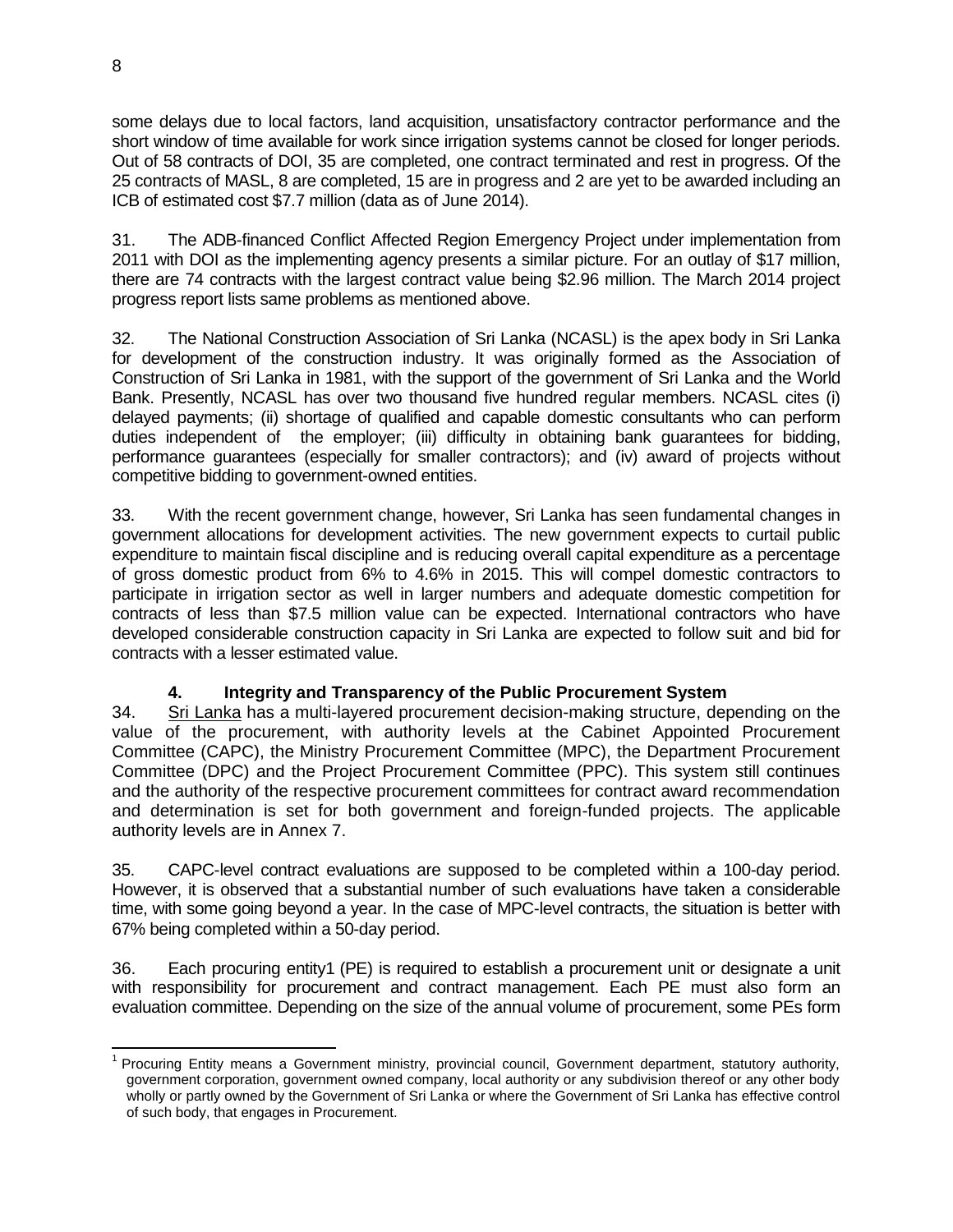more than one evaluation committee. There is no separate procurement cadre or procurement core group in the country. Most of the staff carrying out procurement functions is from general engineering and accounting cadres, often inexperienced and not trained specifically in procurement. Additionally, contract administration is weak. This has resulted in cost and time overruns. The NPA continues with PEs capacity needs assessment, training and establishment of a national procurement training system.

## **B. Strengths**

37. The strengths of the sector agencies' procurement practices are based mainly on the results of Sector Assessment Tool, identified areas with scores of 2 or 3. Please refer to Annex… for a full review.

38. Sri Lanka does not have dedicated Parliamentary legislation for public procurements. However, government institutions follow well established NPA Guidelines, Financial Regulations and Circulars. These administrative systems allow a fair level of continuity required for public procurement processes.

39. Sri Lankan agencies have improved procurement efficiency for ADB funded projects in recent years (please refer to para 28).

40. Due to the increased levels of public investments in recent years, the construction industry in general has increased its overall industry capacity. The decreased levels of public investments expected in the next few years will compel the contractors to compete, in the irrigation sector which has hitherto failed to attract the attention of main players in the construction industry.

### **C. Weaknesses**

41. The weaknesses of the sector agencies' procurement practices are based mainly on the results of Sector Assessment Tool, identified areas with scores of 0 or 1. Please refer to Annex… for a full review.

42. Public procurement functions are mostly decentralized. The line ministries and provincial councils are responsible for procurement within their organizations. However, the level of delegation to the contracting authority within these organizations is inadequate. Since tender awards beyond a certain value (>\$3.92 million for externally financed contracts and >\$1.18 million for State financed contracts) have to be referred to the Cabinet for approval, the possibility of political interference in decision making cannot be ruled out. In addition, Procurement approvals, especially those under CAPC purview, take considerable time.

43. There are no procurement related cadre positions in the government services, and procurement activities are handled by general staff. Although they have received training in basic procurement procedures, updating of skills is not apparent.

44. During the period 2004-2007, all government departments and agencies were trained by the NPA. From 2008, training opportunities are limited to those administered by multilateral development banks and some government programs. And usually when training is available, they cover basic procurement procedures only. This is reflected in private sector operations as well. As a result, both general and specialized procurement knowledge has declined in general. This is reflected in private sector as well.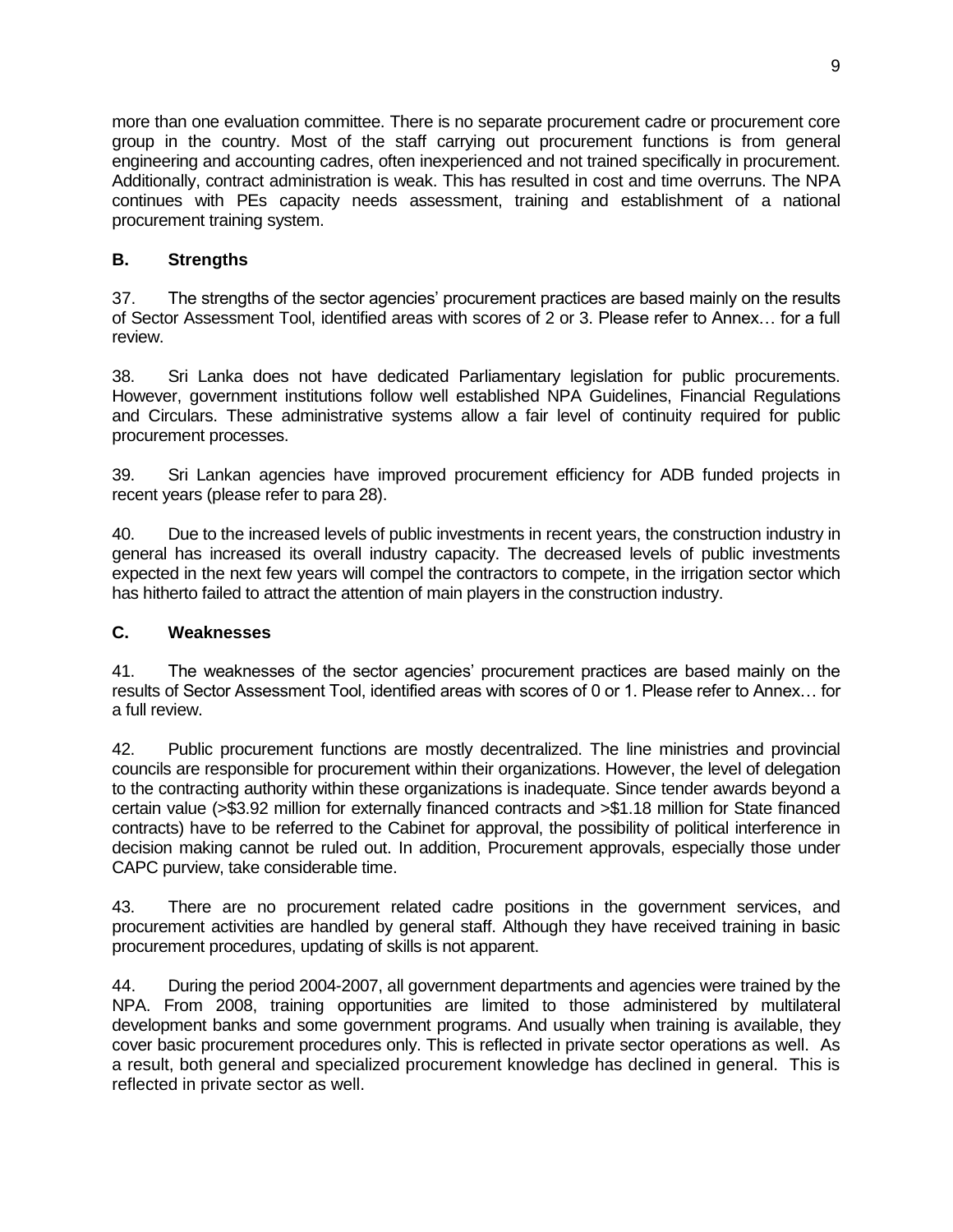45. MMDE, MASL and DOI at present collect and disseminate procurement related information manually. As a result, monitoring is cumbersome. Present manual systems of collecting and disseminating of procurement information, and monitoring of procurement statistics are cumbersome and ineffective. Further the training and capacity building of government sector staff appears inadequate to meet the need, and is almost non-existent for the private sector.

46. While sector agencies have considerable experience in procuring and managing civil works contracts, those related to goods contracts is perceived to be insufficient.

47. Sri Lankan government agencies are not exposed to properly defined procurement audits. Although there are financial audit procedures in place for government sector organizations, they are not customized for addressing procurement. In addition, procurement procedures do not address means of preventing corruption, fraud, conflict of interest and unethical behavior. There is a Commission to Investigate Allegations of Bribery and Corruption. Although many cases have been investigated, few have resulted in court action. Sanctioning of contractors for poor performance is not practiced well, in general.

## **D. Procurement Risk Assessment and Management Plan (P-RAMP)**

48. Since the absorption of NPA under the MFP, the effectiveness of NPA in promoting sound procurement practices and improving nationwide procurement capacity has deteriorated. The government needs to strengthen its overall fiduciary, monitoring capacity efforts considerably. The multilateral donors can play a major role in these efforts. The country / sector procurement risk assessments need to be updated and donor support needs to be aligned with fresh government efforts in this regard.

49. The procurement approval authority levels are concentrated. Given the level of public development expenditure, the MPC, DPC, PPC and RPC approval thresholds needs to be increased. For the irrigation sector MFF funding, efforts should be made to explore possibilities of increasing these levels procedurally, until the government makes blanket changes.

50. As the capacity of local irrigation works contractors is limited to small-size packages, MMDE should take steps to encourage road sector contractors, where Sri Lanka shows better capacity, to participate in bidding. MMDE, MASL and DOI need to disseminate opportunities that will be available in the irrigation sector to the construction industry, in a broad, transparent manner, to stimulate interest of capable contractors who have hitherto not participated in such work.

51. While the government is interested in increasing NCB threshold to allow domestic contractors to gain experience, it is recommended to keep NCB packages below \$ 7.5 million threshold for tranche 1 of the MFF, given the present irrigation sector contractor capacity. This should be reviewed during tranche 2 processing.

52. MMDE, MASL and DOI should establish a mechanism for any protest on procurement actions to be properly recorded and incorporated in evaluations. The mechanism should allow any appeal on a contract award decision to be reviewed properly, independent of the employer. The investment program may consider financing of a procurement professional to independently investigate complaints, protests and provide recommendations to Program Director and to conduct regular procurement performance audits.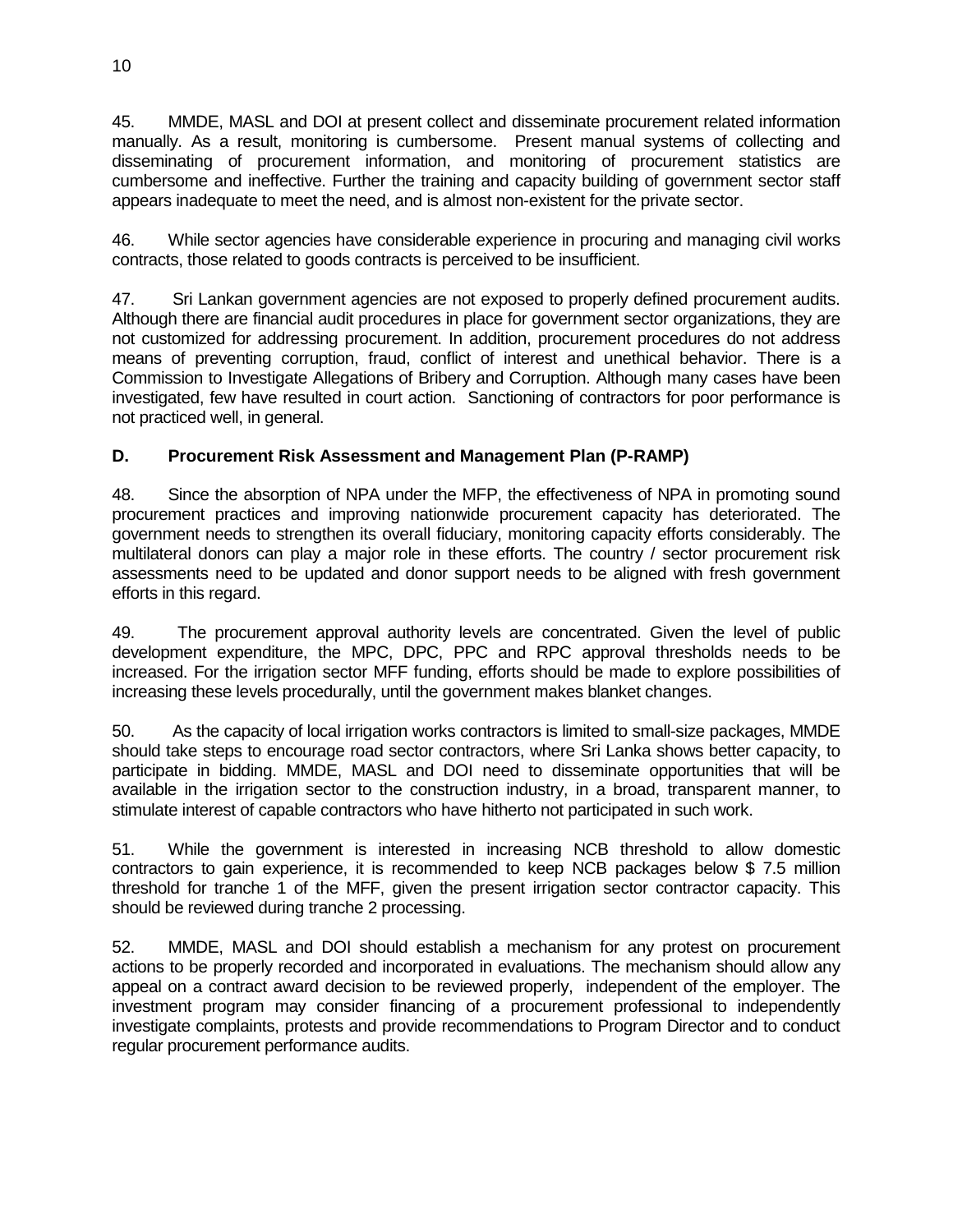53. In addition, MMDE, MASL and DOI need to improve systems for collecting procurement data for monitoring, analysis and feedback. The unit rates used for contract estimates need to be updated.

54. The MMDE should also conduct hands-on procurement and contract management training to relevant project staff and take measures to retain them. This should cover areas especially specific to goods contracts. The EA and the Project Management Unit (PMU) should prepare cost estimates based on realistic market rates while using agency schedule of rates as a reference.

# **III. SECTOR/AGENCY PROCUREMENT THRESHOLDS**

55. The executing agency and implementing agencies in the sector have prior experience in ADB funded project implementation. However, they are not exposed to the level of ADB funding that is envisaged under the MFF. The agencies also have not implemented civil works contracts that include complex tunneling previously with multilateral donor funding. Therefore, project procurement is classified as Category A with a concurrent procurement risk classified as substantial.

56. All large NCB and ICB contracts will be based on prior review. Post review will be applied to only very small contracts to be implemented with force account procedure.

57. While present country NCB/ICB thresholds will be maintained in general, given the present industry capacity, all NCB civil works packages will be below \$ 7.5 million. Procurement Plan for tranche 1 has been formulated taking the present industry capacity into consideration. This will be reviewed in ensuing tranches. The Procurement Plan also includes an improved NCB Annex.

### **IV. CONCLUSION**

58. Due to Common Law tradition and long years of donor assistance to Sri Lanka, Sri Lanka's procurement legal, regulatory and institutional frameworks are sound. ADB and the government have an inclusive approach to each other's systems and this will continue. The executing agency and the implementing agencies have substantial experience in implementing large scale development projects in the sector. The cited overall project procurement classification and procurement risk assessments are mainly based on the fact that the executing agency and the implementing agencies are not exposed to the level of ADB funding that is envisaged under the MFF. The ensuing risk mitigation / management measures have been identified and addressed.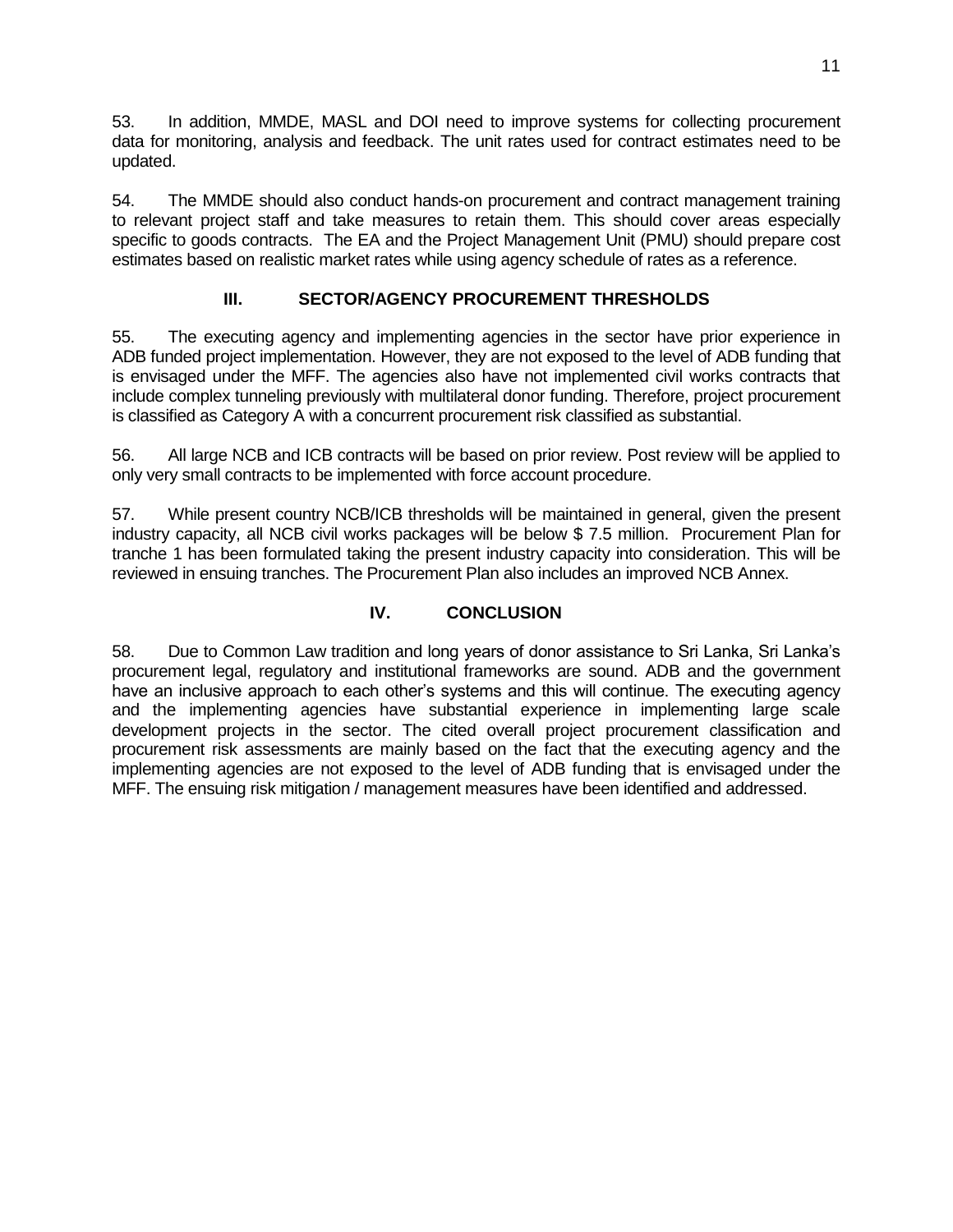### **ANNEX 1**

## **SECTOR / PROGRAM PROCUREMENT RISK ANALYSIS AND MANAGEMENT PLAN**

| SL. No / Ref | <b>RISK</b>                                                                                                                                                                                                                                                                                                                                                    | <b>IMPACT</b>  | <b>LIKELIHOOD</b> | <b>MITIGATION MEASURES /</b><br><b>RISK MANAGEMENT PLAN</b>                                                                                                                                                                   |
|--------------|----------------------------------------------------------------------------------------------------------------------------------------------------------------------------------------------------------------------------------------------------------------------------------------------------------------------------------------------------------------|----------------|-------------------|-------------------------------------------------------------------------------------------------------------------------------------------------------------------------------------------------------------------------------|
|              | I. Program Procurement Risk Analysis                                                                                                                                                                                                                                                                                                                           |                |                   |                                                                                                                                                                                                                               |
| A.6.         | Agencies do not have a<br>regular procurement<br>training program                                                                                                                                                                                                                                                                                              | $\mathsf S$    | Likely            | - Regular hands on procurement<br>training and retention of trained<br>staff.<br>- Provide training budget in the<br>program                                                                                                  |
| A 19         | <b>Procurement</b><br>specifications<br>approval<br>Goods: By the<br>Divisional level officers.<br><b>Works: For routine</b><br>procurements the<br>specifications are<br>approved centrally by<br>MMDE. Specifications<br>for uncommon<br>specialized items of<br>works are initially<br>drafted by the Divisional<br>level officers and<br>approved by MMDE. | $\overline{s}$ | Likely            | - Ensure project consultants<br>involvement in drafting<br>procurement specifications<br>- Technical and procurement<br>committees of investment<br>program to be fully empowered to<br>approve procurement<br>specifications |
| B.7.         | Copies of invoices not<br>included with the<br>contract papers,<br>separately maintained<br>by Accounts Office.                                                                                                                                                                                                                                                | $\overline{s}$ | Unlikely          | - PMU and Project Directors to<br>ensure invoices are included with<br>the contract papers.                                                                                                                                   |
| C.16         | Advertising to contract<br>award delays; in case of<br>high value<br>procurements more<br>time taken since it has<br>to go up to higher levels<br>of contract approval<br>committee                                                                                                                                                                            | S              | Unlikely          | - MMDE to ensure higher level<br>review and approval committees<br>act in a timely manner.                                                                                                                                    |
| C.45         | Delay in negotiation<br>after the selection of<br>Consultant is approved<br>by appropriate<br><b>Consultant Selection</b><br>Committee based on<br>technical and financial<br>evaluation.                                                                                                                                                                      | S              | Unlikely          | - PMDC Consultant selection on<br>behalf of the investment program<br>is being done by ADB<br>- Once PMU is empowered for all<br>program procurement, the delay<br>would be reduced for other<br>consultant procurement       |
| C.48         | Contract signing after<br>negotiations varies from<br>2 to 5 months<br>depending on the level<br>of the approval authority                                                                                                                                                                                                                                     | S              | Likely            | - Large sized consultancy<br>contracts are proposed to be<br>procured under investment<br>program. Key is to empower<br>PMU for all procurement.                                                                              |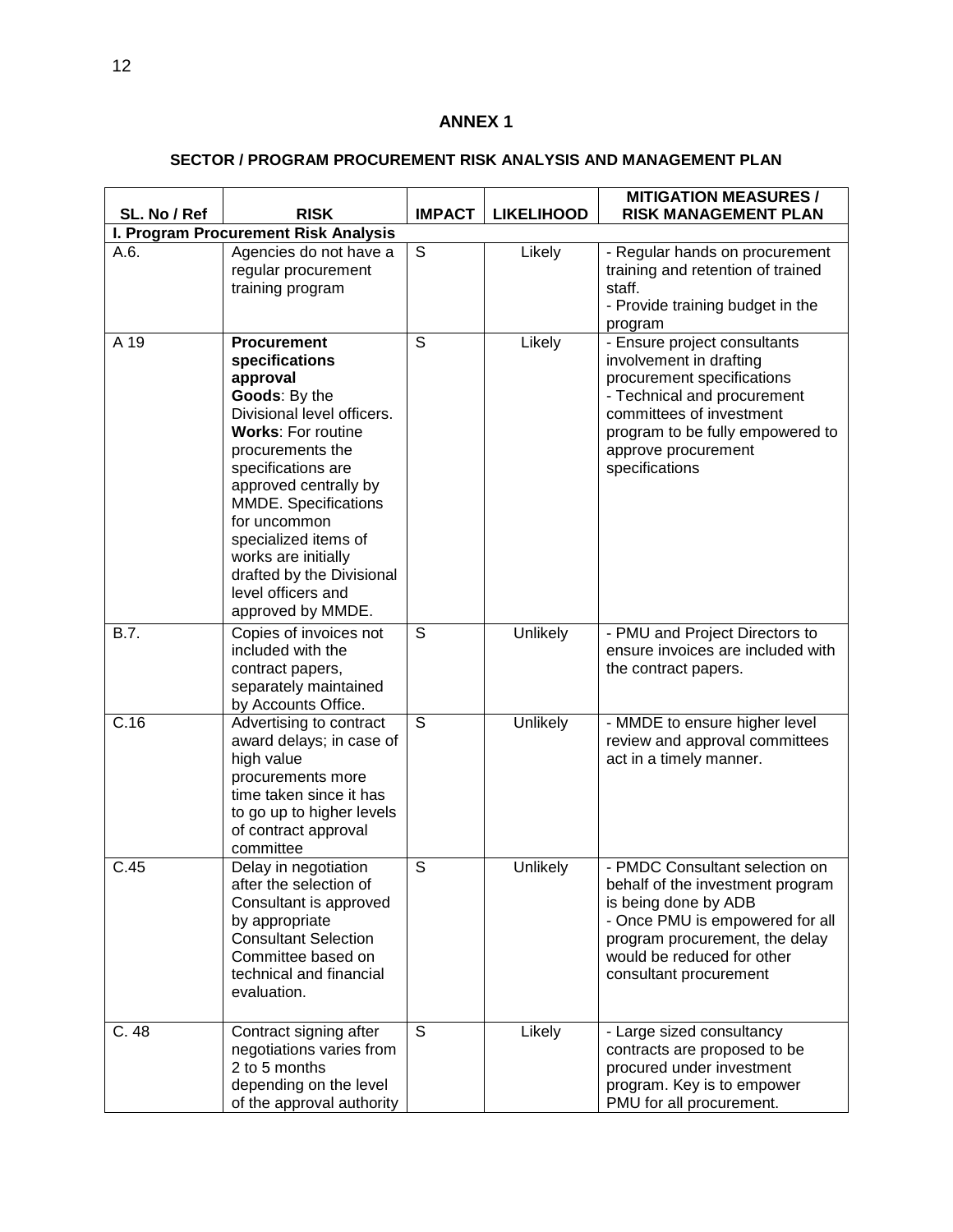|                      | and necessity of prior<br>review by the     |   |          |                                                                |
|----------------------|---------------------------------------------|---|----------|----------------------------------------------------------------|
|                      | Development Partner.                        |   |          |                                                                |
| C.53.                | When late payment is                        | S | Unlikely | - With PMU and finances in                                     |
|                      | made, are the                               |   |          | place, delays could be minimized.                              |
|                      | beneficiaries paid                          |   |          | - Payment delays to be regularly                               |
|                      | interest?                                   |   |          | monitored by PMU                                               |
|                      | <b>II. Sector Procurement Risk Analysis</b> |   |          |                                                                |
| Sector PCA           | Do measures exist in                        | S | Unlikely | - Existing processes of cost                                   |
| questionnaire        | the sector to ensure the                    |   |          | estimate cannot easily capture                                 |
| 3.2                  | adequacy and accuracy                       |   |          | costs of items new to Sri Lanka.                               |
|                      | of cost estimates before                    |   |          | Also cost estimates have to                                    |
|                      | bidding, and to manage                      |   |          | follow department schedule of                                  |
|                      | contract price variations                   |   |          | rates which do not afford                                      |
|                      |                                             |   |          | adequate flexibility.                                          |
|                      |                                             |   |          | - The investment program will be                               |
|                      |                                             |   |          | supported by international<br>consultants and program specific |
|                      |                                             |   |          | PMU which Should be                                            |
|                      |                                             |   |          | empowered to prepare cost                                      |
|                      |                                             |   |          | estimates based on realistic                                   |
|                      |                                             |   |          | market rates while using                                       |
|                      |                                             |   |          | department schedule of rates as                                |
|                      |                                             |   |          | a reference.                                                   |
| Sector PCA           | Have bidders used the                       | S | Likely   | - The Appeals Board has no                                     |
| questionnaire        | complaint and protests                      |   |          | independence for the resolution                                |
| 3.3                  | mechanisms?                                 |   |          | of complaints. There is also a                                 |
|                      |                                             |   |          | lack of transparency as the                                    |
|                      |                                             |   |          | outcome of appeals reviews are                                 |
|                      |                                             |   |          | not made public.<br>- The PMU should devise its own            |
|                      |                                             |   |          | procedures to address                                          |
|                      |                                             |   |          | complaints adequately and                                      |
|                      |                                             |   |          | transparently. ADB's complaints                                |
|                      |                                             |   |          | resolution system could be                                     |
|                      |                                             |   |          | adopted by the program.                                        |
|                      |                                             |   |          | - Program my consider having on                                |
|                      |                                             |   |          | a retainer basis an independent                                |
|                      |                                             |   |          | professional to independently                                  |
|                      |                                             |   |          | investigate complaints, protests                               |
|                      |                                             |   |          | and provide recommendations to                                 |
|                      |                                             |   |          | Program Director.                                              |
| Sector PCA           | Is there a formal                           | S | Likely   | - Yes. The audit reports highlight                             |
| questionnaire<br>4.1 | internal control and                        |   |          | only procedural lapses and                                     |
|                      | audit framework in the<br>sector?           |   |          | unauthorized expenditures rather<br>than major non-compliance, |
|                      |                                             |   |          | irregularities, malpractice, or                                |
|                      |                                             |   |          | corruption in procurement.                                     |
|                      |                                             |   |          | - It is recommended that                                       |
|                      |                                             |   |          | agencies in the sector are                                     |
|                      |                                             |   |          | subjected to regular procurement                               |
|                      |                                             |   |          | performance audits by                                          |
|                      |                                             |   |          | independent external auditors.                                 |
|                      |                                             |   |          | - Increased level of oversight by                              |
|                      |                                             |   |          | PMO recommended.                                               |

S - Substantial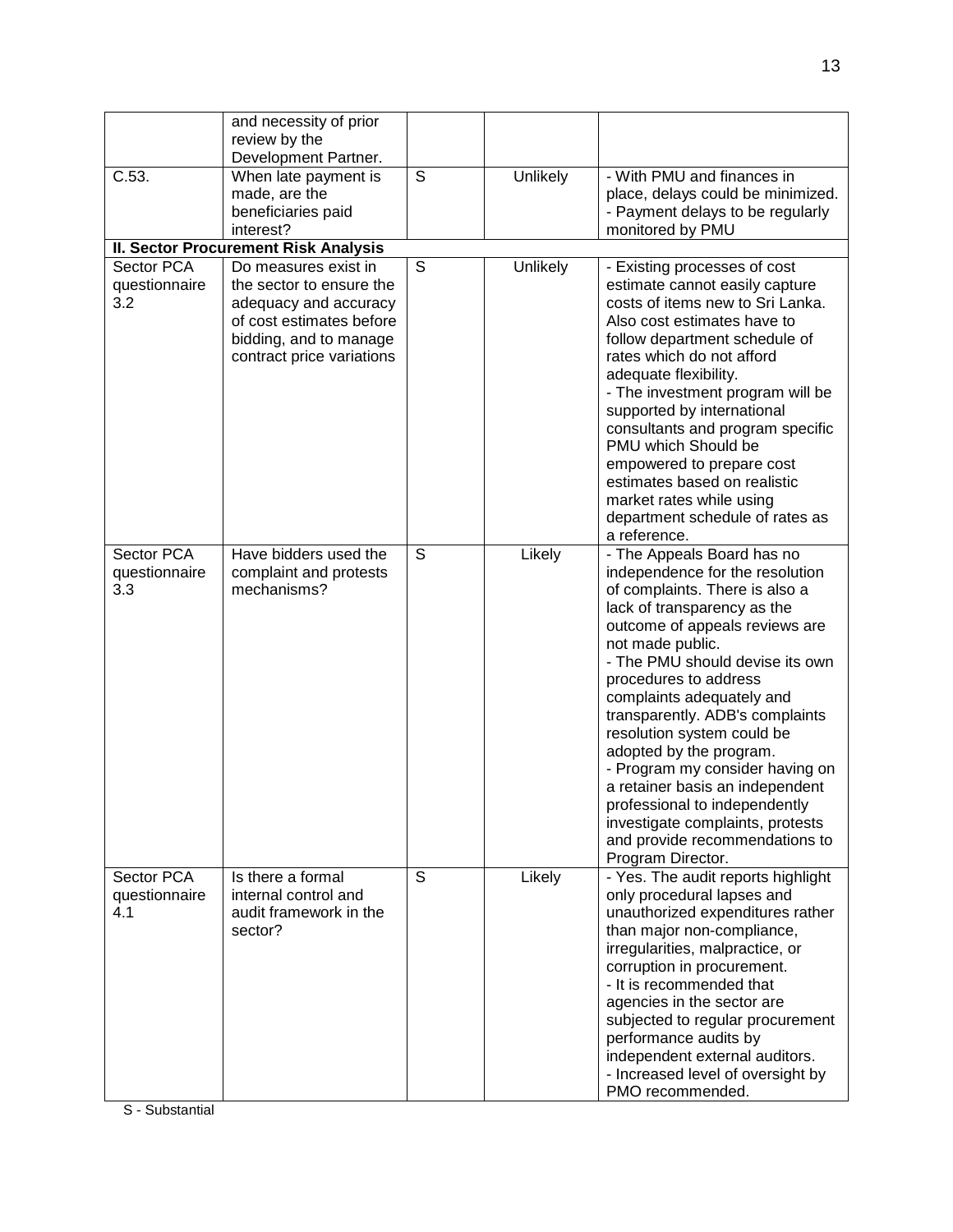### **ANNEX 2**

#### **Program Procurement Classification**

#### **Procurement factors to consider when recommending "Category A" projects**

| <b>Characteristic</b>                                                                                                                                                                                                        | Assessor's rating: 'Yes'<br>or 'No' with brief                                                                                                                                                                                                                                                                                               |
|------------------------------------------------------------------------------------------------------------------------------------------------------------------------------------------------------------------------------|----------------------------------------------------------------------------------------------------------------------------------------------------------------------------------------------------------------------------------------------------------------------------------------------------------------------------------------------|
|                                                                                                                                                                                                                              | comments, if 'Yes'                                                                                                                                                                                                                                                                                                                           |
| Is the Procurement Environment Risk for this project assessed as<br>"High" based on the country and sector/agency risk assessments<br>according to Figure 4 above?                                                           | <b>No</b>                                                                                                                                                                                                                                                                                                                                    |
| Are multiple (typically more than three) and/or diverse Executing (EAs)<br>and/or Implementing Agencies (IAs) envisaged during project<br>implementation? Do EAs/IAs lack prior experience in ADB project<br>implementation? | Yes. The EA/ IAs have prior<br>experience in ADB project<br>implementation, but not in<br>the scale envisaged under<br>this MFF.                                                                                                                                                                                                             |
| Are multiple contract packages and/or complex and high value<br>contracts expected (compare to recent donor projects in DMC)?                                                                                                | Yes. High value TBM tunnel<br>contracts not carried out<br>previously under MDB<br>finance. A southern roads<br>project (ADB finance)<br>contract of \$210 million<br>took 11 years to implement<br>(scheduled 5 years). A \$60<br>million has been procured<br>in urban sector. WB has not<br>financed any program with<br>large contracts. |
| Does the project plan to use innovative contracts (PPP, Performance-<br>based, Design & Build, O&M, etc.)?                                                                                                                   | <b>No</b>                                                                                                                                                                                                                                                                                                                                    |
| Are contracts distributed in more than three geographical locations?                                                                                                                                                         | No                                                                                                                                                                                                                                                                                                                                           |
| Are there significant ongoing contractual and/or procurement issues<br>under ADB (or other donor) funded projects? Has mis-procurement<br>been declared in the DMC?                                                          | No. Mis-procurement<br>declared in a Public<br>Resources Management,<br>MOF project (one off<br>instance).                                                                                                                                                                                                                                   |
| Does the DMC have prolonged procurement lead times, experience<br>implementation delays, or otherwise consistently fail to meet<br>procurement timeframes?                                                                   | No.                                                                                                                                                                                                                                                                                                                                          |
| Do EAs/IAs lack capacity to manage new and ongoing procurement?<br>Have EAs/IAs requested ADB for procurement support under previous<br>projects?                                                                            | No.                                                                                                                                                                                                                                                                                                                                          |
| <b>OVERALL PROJECT CATEGORIZATION RECOMMENDED</b>                                                                                                                                                                            | A                                                                                                                                                                                                                                                                                                                                            |

Note: If the answer to one or more questions in the above table is 'Yes', the project officer shall make an assessment (with comments, if necessary) and determine if additional procurement support to the EA/IA will be required or if despite the assessment the EA/IA has adequate resources and/or institutional capacity to address procurement issues. The project officer shall also assess if the ADB project team includes sufficient experience/skills to deliver such support or additional support will be required from OSFMD. If additional support is required from OSFMD procurement specialist, the project should be recommended as Category A. If not, it should be recommended as Category B. OSFMD must confirm the classification during interdepartmental circulation of the project concept paper.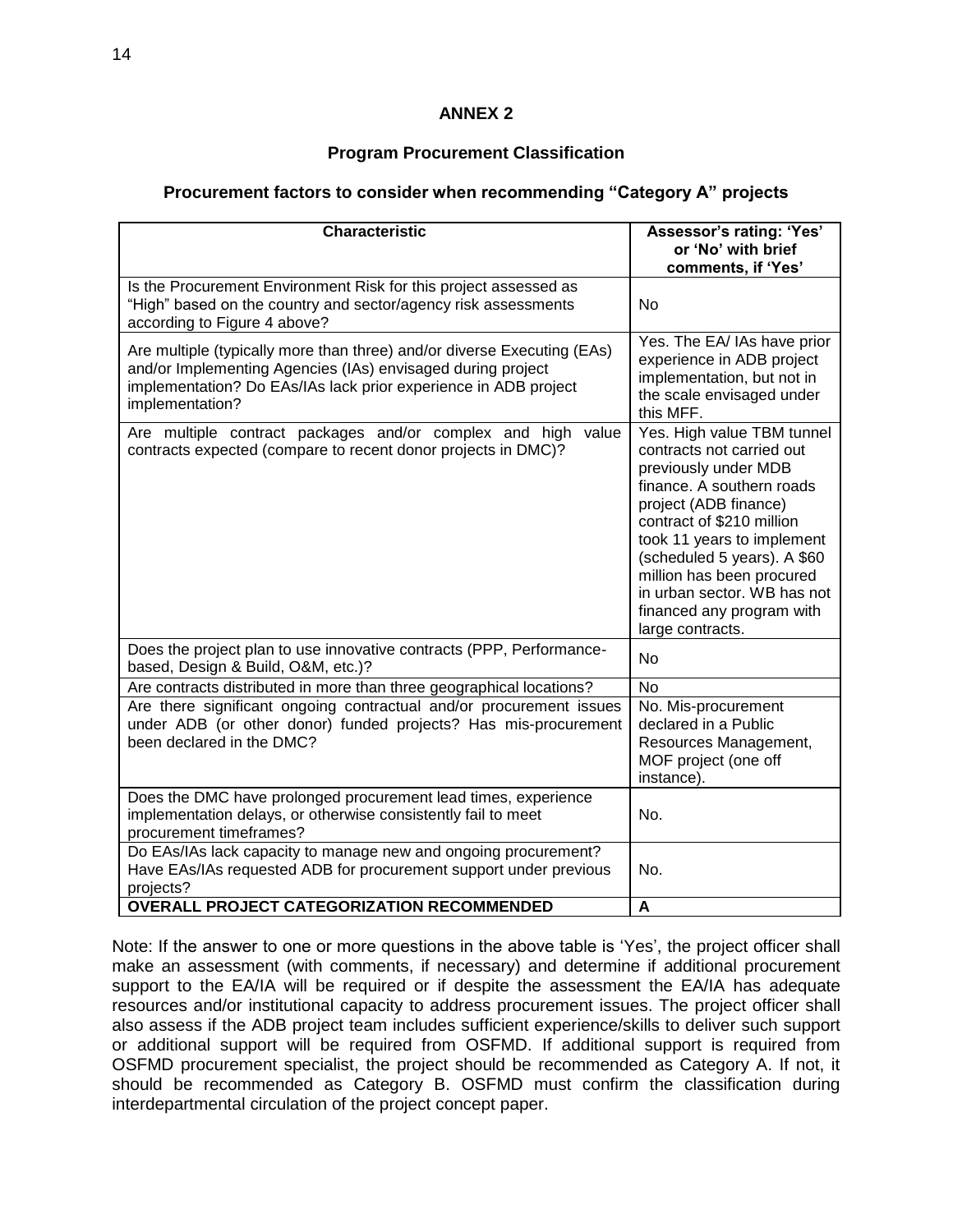### **Overall recommendation of the concerned project officer**

Propose overall project category of A, with substantial procurement risks.

## **Recommendation of OSFMD's procurement specialist**

Agree with the project officer's recommendation.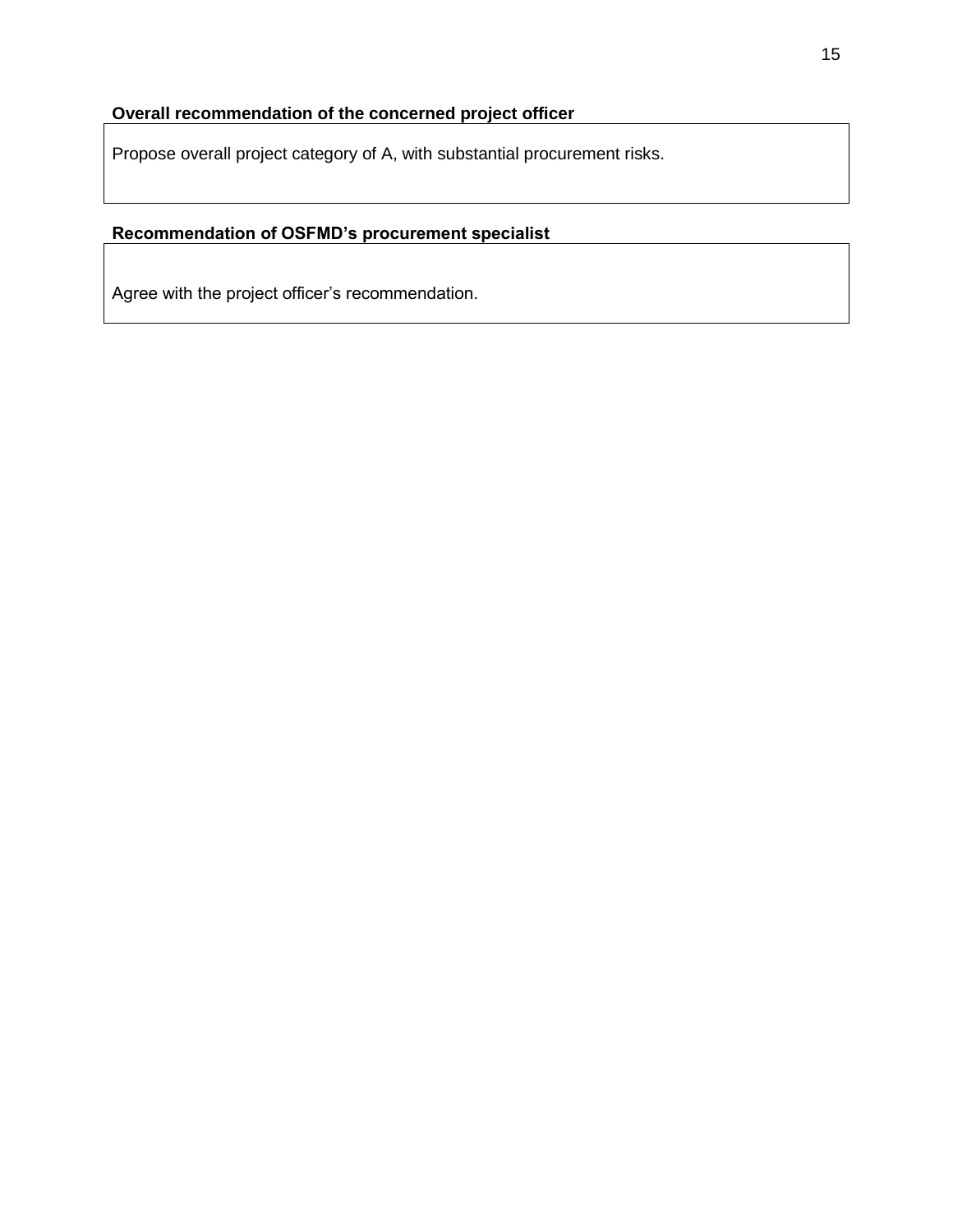#### **ANNEX 3**

# **SECTOR PROCUREMENT ASSESSMENT OF MMDE, DOI AND MASL**

| <b>Indicators/Questions</b>                                                                                                                                                             | Sector/Agency<br><b>Questions</b>                                                                            | <b>Score</b>   | Narrative <sup>1</sup>                                                                                                                                                                                                                                                                                                                                                                                                                                                                                                                                                                                                                                                                                                  |
|-----------------------------------------------------------------------------------------------------------------------------------------------------------------------------------------|--------------------------------------------------------------------------------------------------------------|----------------|-------------------------------------------------------------------------------------------------------------------------------------------------------------------------------------------------------------------------------------------------------------------------------------------------------------------------------------------------------------------------------------------------------------------------------------------------------------------------------------------------------------------------------------------------------------------------------------------------------------------------------------------------------------------------------------------------------------------------|
| 1. Legislative and Regulatory Framework                                                                                                                                                 |                                                                                                              |                |                                                                                                                                                                                                                                                                                                                                                                                                                                                                                                                                                                                                                                                                                                                         |
| 1.1<br>Does the national<br>public procurement law<br>(including supporting<br>regulations, standard<br>bidding documents and<br>operational<br>manuals/guides) apply<br>to the sector? | Is the sector exempted by<br>legislation from being<br>subject to the national<br>public procurement law?    | $\overline{2}$ | The procurement guidelines have<br>the backing of the country's laws<br>and are applicable to all<br>government institutions inclusive<br>of ministries, departments, public<br>corporations and statutory bodies,<br>fully-owned government<br>companies, provincial councils<br>and local authorities for the<br>procurement of works, services<br>and supplies and disposal of<br>government assets. These<br>Guidelines have been drafted in<br>association with the major funding<br>agencies such as the World Bank,<br>the ADB and the Japan Bank for<br>International Cooperation, to<br>ensure they are harmonized to<br>the maximum extent in order for<br>their usage in foreign-funded<br>projects as well. |
|                                                                                                                                                                                         | Even if subject to the<br>national public<br>procurement law, does the<br>sector tend to follow it?          |                | Following the national public<br>procurement law is mandatory<br>and all agriculture sector agencies<br>follow it.                                                                                                                                                                                                                                                                                                                                                                                                                                                                                                                                                                                                      |
|                                                                                                                                                                                         | Do agencies in the sector<br>use government-issued<br>public procurement<br>manuals or guidance?             |                | Yes, nationally applicable<br>procurement guidelines and<br>manuals were published in 2006.<br>Agencies in the sector use<br>government-issued public<br>procurement manuals and guides.<br>Guidelines and manuals have<br>been amended many times.                                                                                                                                                                                                                                                                                                                                                                                                                                                                     |
|                                                                                                                                                                                         | Have government-issued<br>documents been tailored<br>to meet sector<br>requirements?<br>In absence of        |                | The procurement documents are<br>not sector specific.<br>Not applicable since government-<br>issued documents are mandatory.                                                                                                                                                                                                                                                                                                                                                                                                                                                                                                                                                                                            |
|                                                                                                                                                                                         | government-issued<br>documents, does the<br>sector have its own<br>standard bidding<br>documents/guidelines? |                |                                                                                                                                                                                                                                                                                                                                                                                                                                                                                                                                                                                                                                                                                                                         |

 $1$  Describe how the sector meets the guidance applicable to the score allocated, or other justification for the score.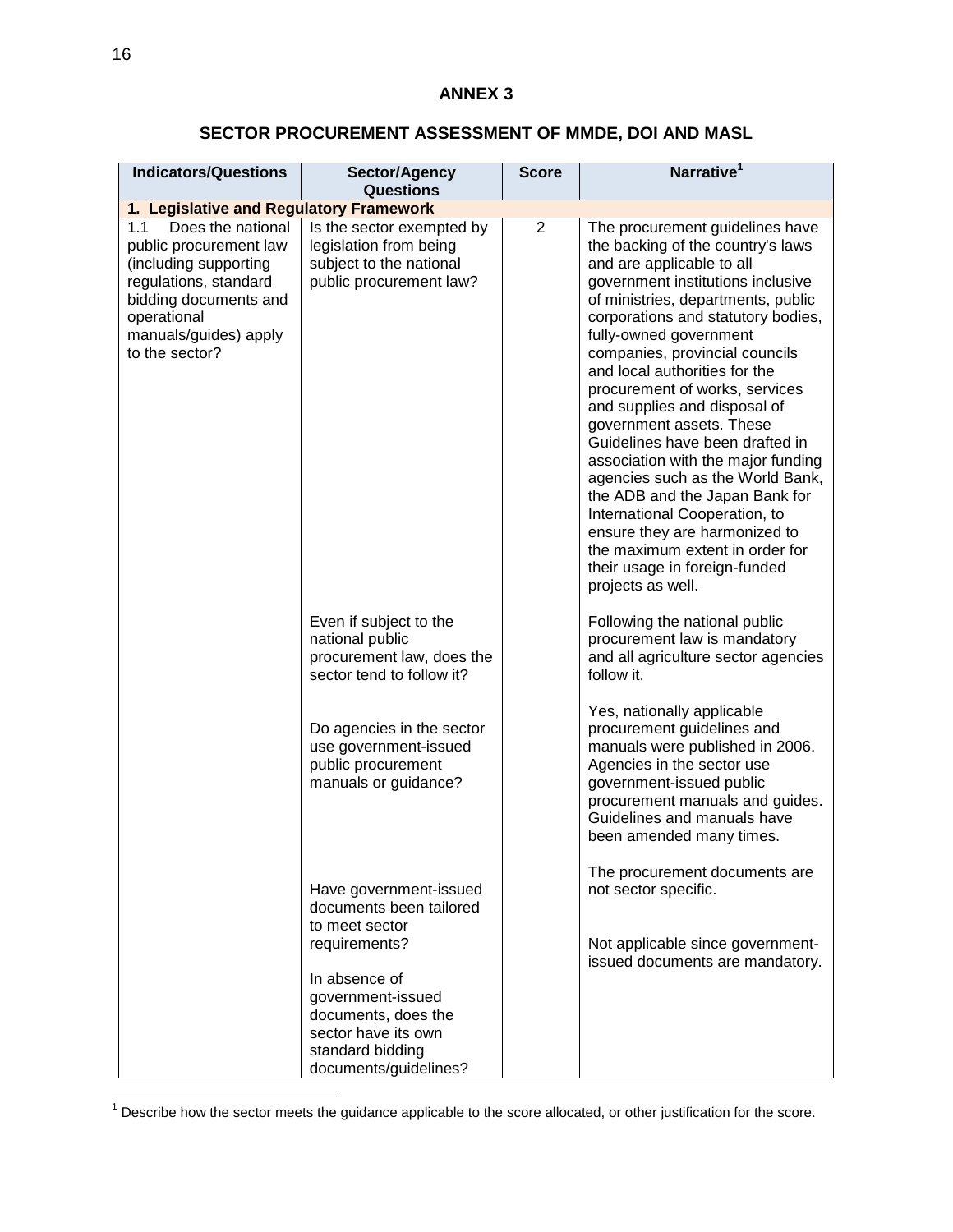| <b>Indicators/Questions</b>                                                                             | Sector/Agency<br><b>Questions</b>                                                                                                 | <b>Score</b>   | Narrative <sup>1</sup>                                                                                                                                                                                                                                                                                                                                                                                                                                                                                        |
|---------------------------------------------------------------------------------------------------------|-----------------------------------------------------------------------------------------------------------------------------------|----------------|---------------------------------------------------------------------------------------------------------------------------------------------------------------------------------------------------------------------------------------------------------------------------------------------------------------------------------------------------------------------------------------------------------------------------------------------------------------------------------------------------------------|
| 1.2<br>Is the supply<br>market for the sector<br>sufficiently competitive<br>to give full effect to the | Is competitive bidding a<br>common feature under the<br>sector?                                                                   | $\overline{2}$ | Yes.                                                                                                                                                                                                                                                                                                                                                                                                                                                                                                          |
| national procurement<br>law and/or open<br>competitive tendering?                                       | Is there a core of suppliers<br>in the sector who regularly<br>submit responsive bids?                                            |                | Yes for small contracts. Since<br>qualified contractors for larger<br>contracts are few, there is a<br>tendency to split packages. The<br>construction industry in Sri Lanka<br>has yet to reach full potential to<br>meet the required capacity for the<br>country's development programs.<br>Until recently all the large<br>contracts were awarded to foreign<br>contractors.                                                                                                                              |
|                                                                                                         | What proportion, by %, of<br>the sector's procurement<br>is undertaken through<br>open competitive bidding?                       |                | At CAPC-level 79% of the<br>procurement by numbers and<br>97% by value, are through Open<br><b>Tendering. Single Source</b><br>procurement of spare parts for<br>plant and equipment results in the<br>relatively low 79% of open<br>procurement. At MPC level 96%<br>of the procurement by numbers<br>and 99% by value is through<br>Open Tendering.                                                                                                                                                         |
|                                                                                                         | What is the average<br>number of bidders for<br>publicly bid contracts?                                                           |                | CAPC -5, MPC -4. ADB projects<br>(all sectors) - 4.55                                                                                                                                                                                                                                                                                                                                                                                                                                                         |
|                                                                                                         | Do EAs tend to make<br>sufficient efforts to attract<br>bids (eg. adequate<br>advertising, bidding<br>periods)?                   |                | Yes, they follow Sri Lanka's Public<br>Procurement Act and guidelines<br>which mandate advertising and<br>bidding periods.                                                                                                                                                                                                                                                                                                                                                                                    |
|                                                                                                         | Is there availability and<br>quality of suppliers, labor<br>force and/or related goods<br>and services in the<br>domestic market? |                | Adequate competitiveness exists<br>for small contracts (<\$4 million)<br>and for large contracts. Very large<br>contracts, many above \$100<br>million are awarded to mostly<br>foreign firms without bidding.<br>Better capacities exist among<br>road contractors but much less in<br>irrigation sector contractors for<br>medium sized contracts.<br>Contracts of size \$10-40 million<br>would face inadequate<br>competition since very few<br>domestic firms would qualify,<br>foreign firms may not be |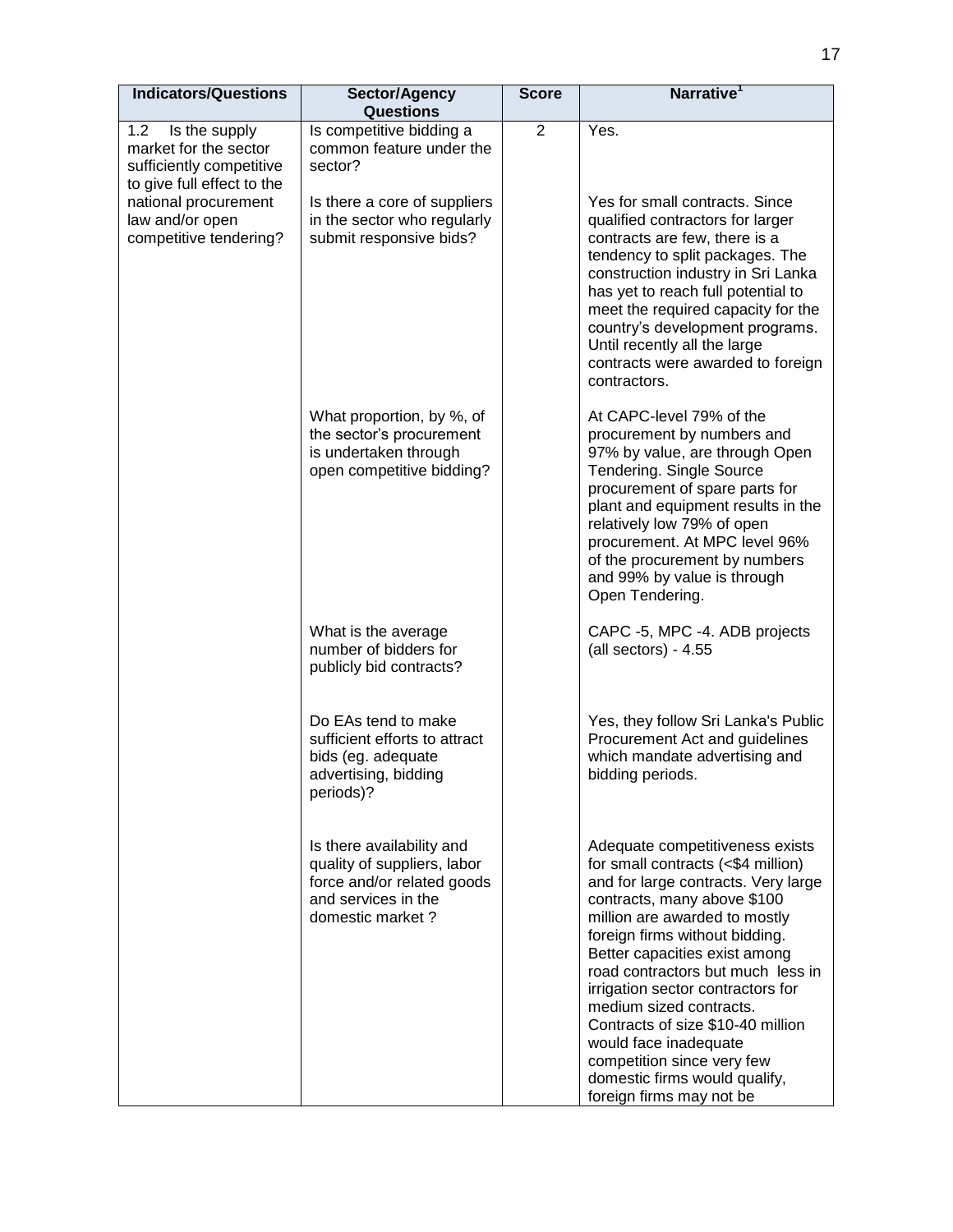| <b>Indicators/Questions</b>                                                                                                                                                                                                                                      | Sector/Agency<br><b>Questions</b>                                                                                                                                  | <b>Score</b>   | Narrative <sup>1</sup>                                                                                                                                                                                                                                                                                                                                                                                        |
|------------------------------------------------------------------------------------------------------------------------------------------------------------------------------------------------------------------------------------------------------------------|--------------------------------------------------------------------------------------------------------------------------------------------------------------------|----------------|---------------------------------------------------------------------------------------------------------------------------------------------------------------------------------------------------------------------------------------------------------------------------------------------------------------------------------------------------------------------------------------------------------------|
|                                                                                                                                                                                                                                                                  |                                                                                                                                                                    |                | interested. Large contracts (>\$40<br>million) attract international<br>bidders due to perceived good<br>business environment in Sri<br>Lanka.                                                                                                                                                                                                                                                                |
| 1.3<br>If there is a<br>sector specific legal<br>framework, does it<br>support non-<br>discriminatory<br>participation,<br>transparent tender<br>processes (including<br>advertisement, tender<br>documentation, tender<br>evaluation, complaints<br>mechanism)? | Has the sector adopted<br>non-discriminatory,<br>transparent tender<br>processes?<br>What is the average<br>number of bidders for<br>publicly bid contracts?       | $\overline{2}$ | Yes. Complaints resolution<br>mechanism a bit weak; not many<br>convictions.<br>CAPC -5, MPC -4. ADB projects<br>(all sectors) - 4.55                                                                                                                                                                                                                                                                         |
| 1.4<br>Is the sector<br>subjected to excessive<br>regulation or<br>government control<br>such that competition is<br>limited or non-existent?                                                                                                                    | Does the sector apply a<br>domestic preference<br>scheme?<br>Does the sector require<br>pre-registration of<br>bidders?                                            | $\overline{2}$ | There are no restrictions on<br>participation in public<br>procurement based on nationality<br>for ICB.<br>No such requirement for ICB.<br>While there is no domestic<br>preference, all bidders are to be<br>registered with ICTAD for NCB<br>and shopping.                                                                                                                                                  |
|                                                                                                                                                                                                                                                                  | Are there acceptable<br>provisions in the sector for<br>the participation of State<br><b>Owned Enterprises?</b>                                                    |                | Yes. SOEs are treated at par with<br>private sector and get no<br>preferential treatment.                                                                                                                                                                                                                                                                                                                     |
|                                                                                                                                                                                                                                                                  | 2. Institutional Framework and Management Capacity                                                                                                                 |                |                                                                                                                                                                                                                                                                                                                                                                                                               |
| Is the<br>2.1<br>procurement cycle in<br>the sector required to<br>be tied to an annual<br>budgeting cycle (i.e.<br>can a procurement<br>activity commence only<br>when budget has been<br>duly appropriated for it?                                             | Are procurement plans in<br>the sector prepared on as<br>part of the budget<br>planning and formulation<br>process?                                                | 3              | From March 2006 all institutions<br>are required to furnish details of<br>procurement preparedness<br>activities when seeking annual<br>financial allocations. This led to<br>the mandating of procurement<br>planning for Treasury budget<br>allocations.<br>Ministries and provincial councils<br>prepare Master Procurement<br>Plans based on the institutional<br>plans for the purpose of<br>monitoring. |
|                                                                                                                                                                                                                                                                  | Do systems and<br>processes in the sector or<br>key agencies in the sector<br>require certification of<br>availability of funds before<br>solicitation of tenders? |                | Yes                                                                                                                                                                                                                                                                                                                                                                                                           |
| Does the system<br>2.2<br>foster efficiency through                                                                                                                                                                                                              | Does the sector, or key<br>agencies in the sector,                                                                                                                 | 3              | Yes, as above                                                                                                                                                                                                                                                                                                                                                                                                 |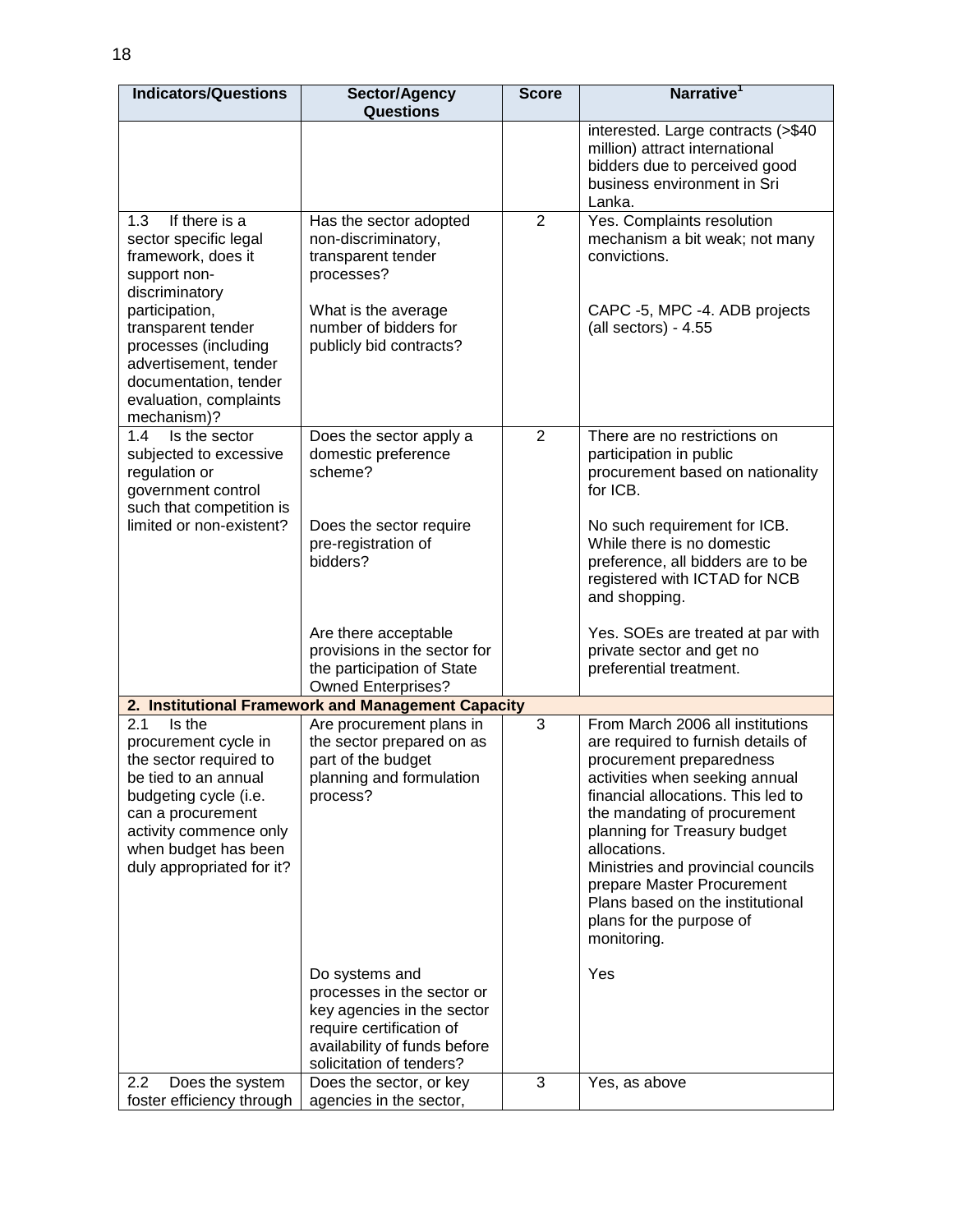| <b>Indicators/Questions</b>                                                                                                               | Sector/Agency<br><b>Questions</b>                                                                                                                                                                                                          | <b>Score</b>   | Narrative <sup>1</sup>                                                                                                                                                                                                                                                                                                                                                                                                                                                                                                                                                               |
|-------------------------------------------------------------------------------------------------------------------------------------------|--------------------------------------------------------------------------------------------------------------------------------------------------------------------------------------------------------------------------------------------|----------------|--------------------------------------------------------------------------------------------------------------------------------------------------------------------------------------------------------------------------------------------------------------------------------------------------------------------------------------------------------------------------------------------------------------------------------------------------------------------------------------------------------------------------------------------------------------------------------------|
| the use of adequate<br>planning?                                                                                                          | have a formalized<br>procurement planning<br>process(s)?                                                                                                                                                                                   |                |                                                                                                                                                                                                                                                                                                                                                                                                                                                                                                                                                                                      |
| 2.3<br>Does the<br>procurement system in<br>the sector feature an<br>oversight /regulatory<br>body?                                       | Does the sector fall under<br>the remit of the national<br>oversight/regulatory body?<br>If a national body does not<br>exist, is there a sector-<br>specific body that<br>oversees/regulates<br>procurement?                              | 3              | Yes, NPA<br>Not applicable.                                                                                                                                                                                                                                                                                                                                                                                                                                                                                                                                                          |
| 2.4<br>Is there a public<br>procurement capacity<br>development or<br>professionalization<br>program?                                     | What proportion of<br>procurement-related<br>officers and staff in the<br>sector have been trained<br>under the national or<br>sector capacity<br>development program or<br>participated in any formal<br>procurement training<br>program? | $\overline{2}$ | Yes, more than 60%.<br>The NPA conducted a wide range<br>of training programs for the<br>government sector. A need for<br>more training at the awareness<br>level, and more importantly at the<br>specialized level, is felt. Further,<br>there is a need for awareness<br>and training courses for the<br>private sector. During the period<br>2004-2007, all government<br>departments and parastatals were<br>trained by the NPA. From 2008,<br>training opportunities are limited<br>to those administered by<br>multilateral development banks<br>and some government programs. |
|                                                                                                                                           | 3. Procurement Operations and Market Practices                                                                                                                                                                                             |                |                                                                                                                                                                                                                                                                                                                                                                                                                                                                                                                                                                                      |
| 3.1<br>Is private sector<br>competitive, well<br>organized and able to<br>access the sector                                               | Is the private sector well<br>organized and able to<br>access the sector market?                                                                                                                                                           | $\overline{2}$ | Yes for small contracts. Limited<br>competitive capacity for large<br>contracts.                                                                                                                                                                                                                                                                                                                                                                                                                                                                                                     |
| market?                                                                                                                                   | Do civil society<br>organizations regard<br>public procurement in the<br>sector to be open and<br>accessible to the market?                                                                                                                |                | Qualified yes. Yes for small<br>contracts. No for large contracts                                                                                                                                                                                                                                                                                                                                                                                                                                                                                                                    |
| 3.2<br>Do measures<br>exist in the sector to<br>ensure the adequacy<br>and accuracy of cost<br>estimates before<br>bidding, and to manage | What percentage of<br>contracts are awarded for<br>values less than the<br>original cost estimates?                                                                                                                                        | 1              | While reliable data is not<br>available, the percentage of<br>contracts awarded for values less<br>than estimated cost are assessed<br>to be under 10%.                                                                                                                                                                                                                                                                                                                                                                                                                              |
| contract price<br>variations?                                                                                                             | What percentage of<br>contract variations amount<br>to a cumulative impact of<br>more than 10% of the<br>original contract price?                                                                                                          | $\overline{2}$ | ADB contracts exceeding 15%<br>(Y2013) - 0.27%<br>CAPC - 19%, MPC - 46% (from<br>OECD report)                                                                                                                                                                                                                                                                                                                                                                                                                                                                                        |
| Is there a<br>3.3<br>mechanism in the<br>sector to receive and<br>handle observations,<br>complaints and                                  | Are there sector-specific<br>procedures to receive and<br>handle observations,<br>complaints and protests?                                                                                                                                 | 1              | National procedure exists, same<br>is adopted for the sector.                                                                                                                                                                                                                                                                                                                                                                                                                                                                                                                        |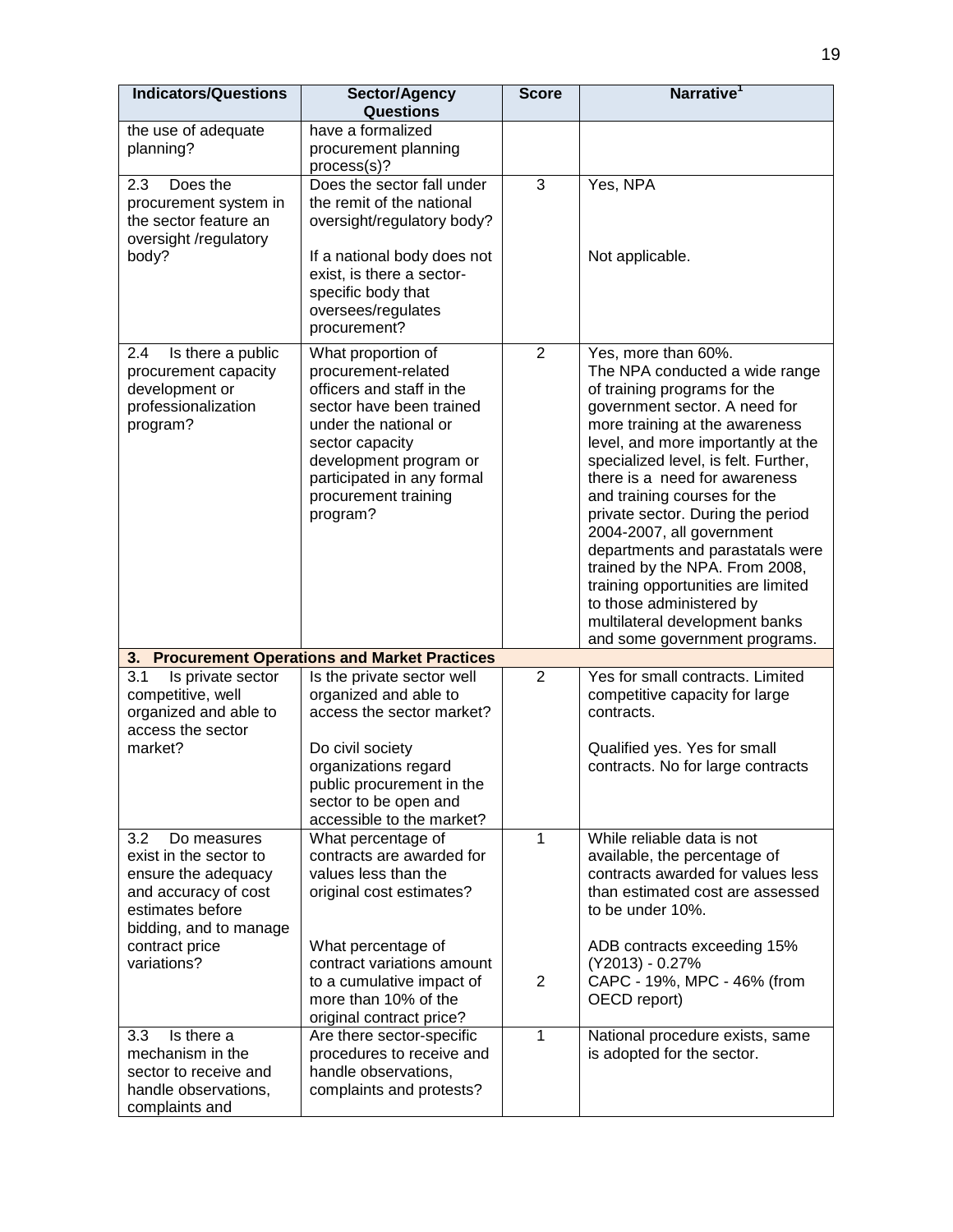| <b>Indicators/Questions</b>                                                           | Sector/Agency<br><b>Questions</b>                                                                                      | <b>Score</b> | Narrative <sup>1</sup>                                                                                                                                                                                                                                                                                                                                                                                                  |
|---------------------------------------------------------------------------------------|------------------------------------------------------------------------------------------------------------------------|--------------|-------------------------------------------------------------------------------------------------------------------------------------------------------------------------------------------------------------------------------------------------------------------------------------------------------------------------------------------------------------------------------------------------------------------------|
| protests?                                                                             | Are complaints and<br>protests in the sector<br>processed within the<br>maximum time limit<br>provided for in the law? |              | Yes.                                                                                                                                                                                                                                                                                                                                                                                                                    |
|                                                                                       | Have bidders used the<br>complaint and protests<br>mechanisms?                                                         |              | Yes, to a limited extent. The<br>Appeals Board for the CAPC<br>contracts cannot issue<br>enforceable final decisions and<br>hence the Appeals Board has no<br>independence for the resolution of<br>complaints. There is also a lack of<br>full transparency as the outcome<br>of appeals reviews are not made<br>public.                                                                                               |
|                                                                                       | 4. Integrity and Transparency of the Sector Public Procurement System                                                  |              |                                                                                                                                                                                                                                                                                                                                                                                                                         |
| Is there a formal<br>4.1<br>internal control and<br>audit framework in the<br>sector? | Do key agencies in the<br>sector have an<br>independent internal audit<br>function?<br>Do key agencies in the          | 1            | Yes. The institutional framework<br>of internal financial control in Sri<br>Lanka is under the supervision of<br>the MFP and external audit under<br>the independent Comptroller and<br>Auditor General (CAG), who<br>audits all public sector<br>expenditures and submits annual<br>and special reports to the Public<br>Accounts Committee (PAC) of the<br>national assembly.<br>The audit reports, to the extent     |
|                                                                                       | sector have adequate<br>internal control<br>mechanisms to oversee<br>the procurement function?                         |              | directed towards procurement,<br>highlight only minor procedural<br>lapses and unauthorized<br>expenditures rather than major<br>non-compliance, irregularities,<br>malpractice, or corruption in<br>procurement. Major non<br>compliances and corruption are<br>handled by established<br>departmental disciplinary<br>procedures and by the<br>Commission to Investigate<br>Allegations of Bribery and<br>Corruption. |
|                                                                                       | Are key agencies in the<br>sector subjected to regular<br>performance or value for<br>money audits?                    |              | No                                                                                                                                                                                                                                                                                                                                                                                                                      |
|                                                                                       | Are key agencies in the<br>sector subjected to annual<br>financial audits?                                             |              | Yes                                                                                                                                                                                                                                                                                                                                                                                                                     |
|                                                                                       | Are internal or external                                                                                               |              | Acted on, delayed.                                                                                                                                                                                                                                                                                                                                                                                                      |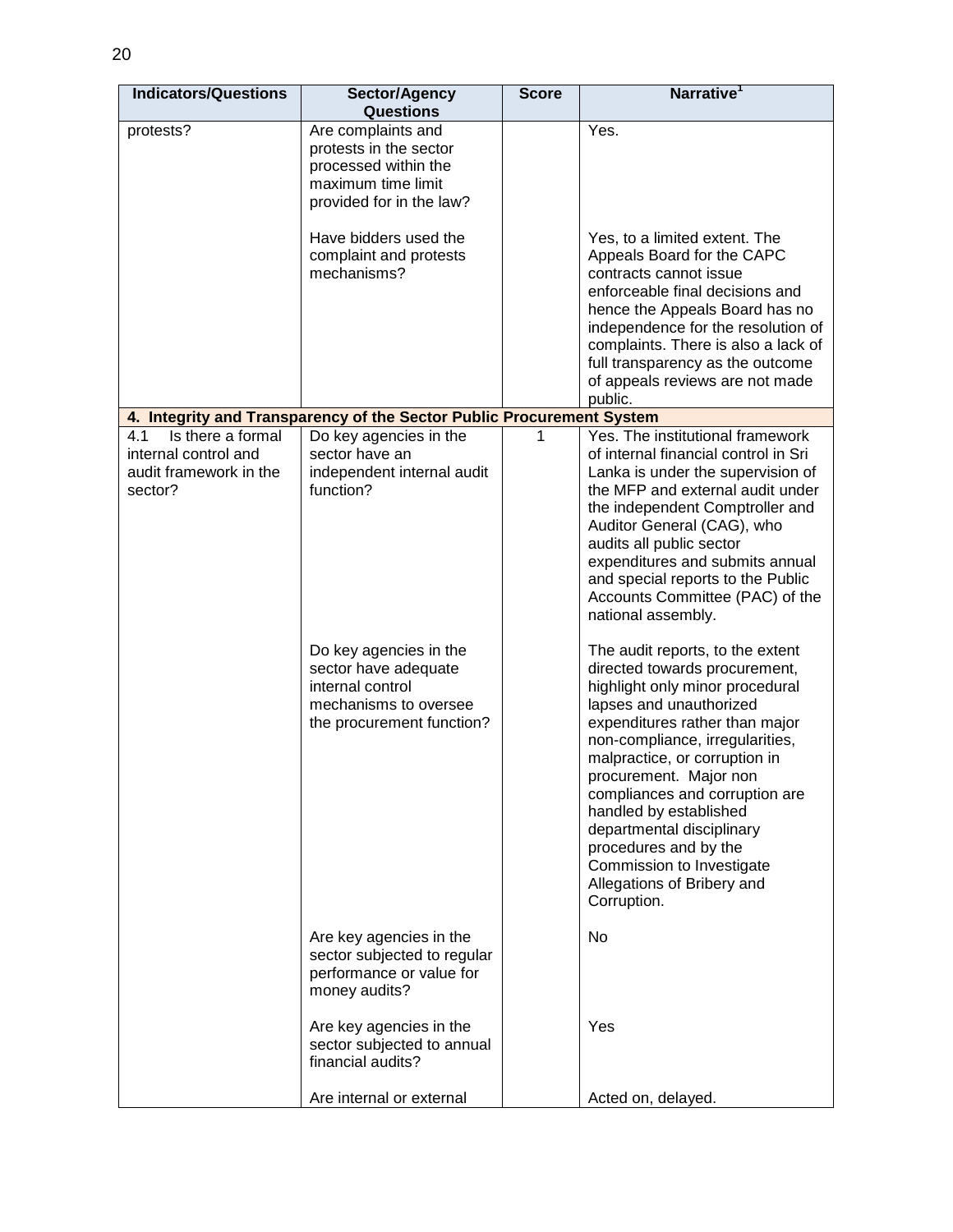| <b>Indicators/Questions</b>                | Sector/Agency<br><b>Questions</b>                  | <b>Score</b>   | Narrative <sup>1</sup>                                       |
|--------------------------------------------|----------------------------------------------------|----------------|--------------------------------------------------------------|
|                                            | audit findings                                     |                |                                                              |
|                                            | /recommendations acted                             |                |                                                              |
|                                            | on in a timely fashion?                            |                |                                                              |
| Is information<br>4.2                      | What percentage of bids is                         | $\overline{2}$ | 99%                                                          |
| pertaining to public<br>procurement in the | published in a medium<br>that is easily and freely |                |                                                              |
| sector easy to find,                       | accessible?                                        |                |                                                              |
| comprehensive and                          | Can bidders easily and                             |                | Yes                                                          |
| relevant?                                  | freely access bid<br>information?                  |                |                                                              |
|                                            | What is the percentage of                          |                | All competitive procurement                                  |
|                                            | contract awards                                    |                | results listed in PE website                                 |
|                                            | announced in medium that                           |                |                                                              |
|                                            | is easily and freely<br>accessible?                |                |                                                              |
|                                            |                                                    |                |                                                              |
|                                            | Are third party observers                          |                | No                                                           |
|                                            | invited to attend public<br>biddings?              |                |                                                              |
| Does the sector<br>4.3                     | Are there sector-specific                          | $\overline{2}$ | Yes, not sector specific. ICTAD                              |
| have ethics and                            | procedures to verify a                             |                | registration procedures which                                |
| anticorruption<br>measures in place?       | bidder's legitimate<br>existence, track records,   |                | include bidder's verification are<br>applicable countrywide. |
|                                            | financial capacity and                             |                |                                                              |
|                                            | capacity to complete the                           |                |                                                              |
|                                            | job?                                               |                |                                                              |
|                                            | Are there sector-specific                          |                | Yes, but not sector specific and                             |
|                                            | procedures to rate                                 |                | are handled by ICTAD.                                        |
|                                            | performance and/or debar<br>bidders, supplier,     |                |                                                              |
|                                            | contractors and                                    |                |                                                              |
|                                            | consultants for ethical or                         |                |                                                              |
|                                            | integrity violations?                              |                |                                                              |
|                                            | Does the sector, or key                            |                | Maintained by ICTAD and                                      |
|                                            | agencies in the sector,                            |                | available on its website.                                    |
|                                            | maintain a register of<br>debarred suppliers,      |                |                                                              |
|                                            | contractors and                                    |                |                                                              |
|                                            | consultants?                                       |                |                                                              |
|                                            | Are there sector-specific                          |                | Yes, not sector specific, NPA set                            |
|                                            | integrity principles and                           |                | processes including integrity                                |
|                                            | guidelines?                                        |                | principles are applicable                                    |
|                                            |                                                    |                | countrywide                                                  |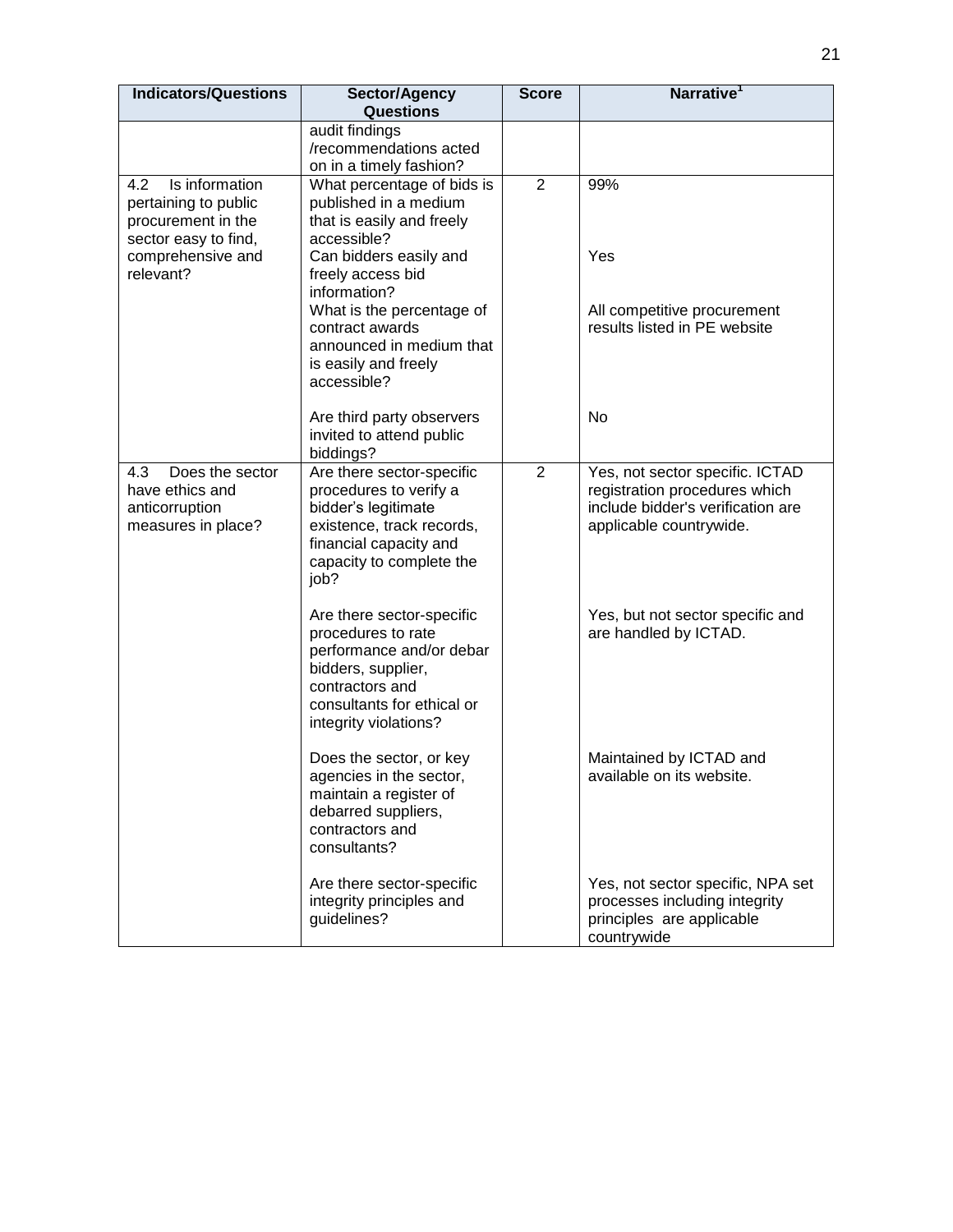#### **ANNEX 4 SECTOR/AGENCY PROCUREMENT ASSESSMENT SCORING GUIDE**

| <b>Sector/Agency Questions</b>                                                                                                                                                                                                                                                                                                                                                                                                                                                                           | <b>Scoring Guide<sup>2</sup></b>                                                                                                                                                                                                                                                                                                                                                                                                                                                                                                                                                                                                                                                                                                                                                                                                                                                    |
|----------------------------------------------------------------------------------------------------------------------------------------------------------------------------------------------------------------------------------------------------------------------------------------------------------------------------------------------------------------------------------------------------------------------------------------------------------------------------------------------------------|-------------------------------------------------------------------------------------------------------------------------------------------------------------------------------------------------------------------------------------------------------------------------------------------------------------------------------------------------------------------------------------------------------------------------------------------------------------------------------------------------------------------------------------------------------------------------------------------------------------------------------------------------------------------------------------------------------------------------------------------------------------------------------------------------------------------------------------------------------------------------------------|
| 1. Legislative and Regulatory Framework                                                                                                                                                                                                                                                                                                                                                                                                                                                                  |                                                                                                                                                                                                                                                                                                                                                                                                                                                                                                                                                                                                                                                                                                                                                                                                                                                                                     |
| Is the sector exempted by<br>legislation from being subject<br>to the national public<br>procurement law?                                                                                                                                                                                                                                                                                                                                                                                                | 3 - The sector has its own regulations,<br>processes, guidelines, bidding documents that<br>are superior to those in the national public<br>procurement system.                                                                                                                                                                                                                                                                                                                                                                                                                                                                                                                                                                                                                                                                                                                     |
| Even if subject to the national<br>public procurement law, does<br>the sector tend to follow it?<br>Do agencies in the sector use<br>government-issued public<br>procurement manuals or<br>guidance?                                                                                                                                                                                                                                                                                                     | 2 - The sector is subject to the national<br>procurement law and tends to follow it.<br>Generally uses the national procurement<br>processes, guidelines, bidding documents<br>1 – The sector is subject to the national<br>procurement law but tends to not follow it.<br>Frequent deviations from national procurement<br>processes, guidelines, bidding documents.                                                                                                                                                                                                                                                                                                                                                                                                                                                                                                               |
| Have government-issued<br>documents been tailored to<br>meet sector requirements?<br>In absence of government-<br>issued documents, does the<br>sector have its own standard<br>bidding documents/guidelines?                                                                                                                                                                                                                                                                                            | 0 – The sector is exempt from, or does not<br>follow, the national public procurement system,<br>and does not have its own regulations,<br>processes, guidelines, bidding documents that<br>compensate for this.                                                                                                                                                                                                                                                                                                                                                                                                                                                                                                                                                                                                                                                                    |
| Is competitive bidding a<br>common feature under the<br>sector?<br>Is there a core of suppliers in<br>the sector who regularly<br>submit responsive bids?<br>What proportion, by %, of the<br>sector's procurement is<br>undertaken through open<br>competitive bidding?<br>What is the average number of<br>bidders for publicly bid<br>contracts?<br>Do EAs tend to make sufficient<br>efforts to attract bids (eg.<br>adequate advertising, bidding<br>periods)?<br>Is there availability and quality | 3 - Competitive bidding is more prevalent<br>(by %) in the sector than generally evident in<br>the country. A core of suppliers in the sector<br>regularly submit responsive bids. At least 5<br>bidders on average per contract. EAs make<br>sufficient efforts to attract bids.<br>2 - Competitive bidding in the sector is<br>consistent with that generally evident in the<br>country. A core of suppliers in the sector<br>regularly submit bids, but often nonresponsive.<br>At least 3 bidders on average per contract.<br>EAs generally make sufficient efforts to attract<br>bids.<br>1 - Competitive bidding in the sector is less<br>prevalent than that generally evident in the<br>country. Suppliers tend to submit one-off but<br>often responsive bids. At least 2 bidders on<br>average per contract. EAs often do not make<br>sufficient efforts to attract bids. |
|                                                                                                                                                                                                                                                                                                                                                                                                                                                                                                          | of suppliers, labor force and/or<br>related goods and services in                                                                                                                                                                                                                                                                                                                                                                                                                                                                                                                                                                                                                                                                                                                                                                                                                   |

<sup>&</sup>lt;u>2</u><br><sup>2</sup> This guide does not replace professional judgment about the capacity of the sector relative to that of the country procurement system. If considerations other than this guide are used, mention them in the 'Narrative' column of the questionnaire.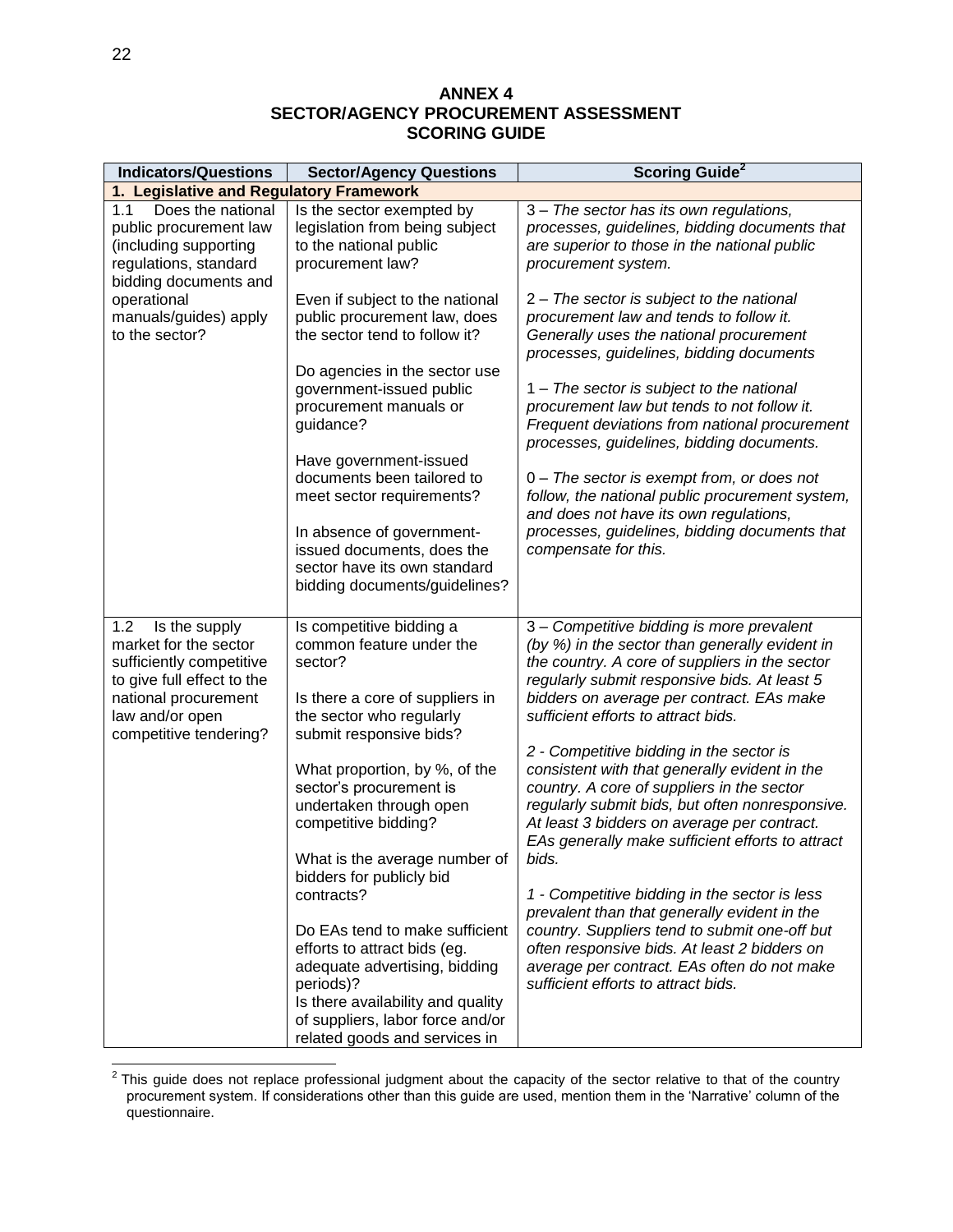| <b>Indicators/Questions</b>                                                                                                                                                                                                                                      | <b>Sector/Agency Questions</b>                                                                                                                                                                                                                                                      | <b>Scoring Guide<sup>2</sup></b>                                                                                                                                                                                                                                                                                                                                                                                                                                                                                                                                                                                                                                                                                                                                                                                                                                                                                                 |
|------------------------------------------------------------------------------------------------------------------------------------------------------------------------------------------------------------------------------------------------------------------|-------------------------------------------------------------------------------------------------------------------------------------------------------------------------------------------------------------------------------------------------------------------------------------|----------------------------------------------------------------------------------------------------------------------------------------------------------------------------------------------------------------------------------------------------------------------------------------------------------------------------------------------------------------------------------------------------------------------------------------------------------------------------------------------------------------------------------------------------------------------------------------------------------------------------------------------------------------------------------------------------------------------------------------------------------------------------------------------------------------------------------------------------------------------------------------------------------------------------------|
|                                                                                                                                                                                                                                                                  | the domestic market?                                                                                                                                                                                                                                                                | 0 - Competitive bidding in the sector is much<br>weaker than that generally seen in the country.<br>Suppliers tend to submit one-off,<br>nonresponsive bids. Less than 2 bidders on<br>average per contract. EAs rarely do not make<br>sufficient efforts to attract bids.                                                                                                                                                                                                                                                                                                                                                                                                                                                                                                                                                                                                                                                       |
| If there is a sector<br>1.3<br>specific legal<br>framework, does it<br>support non-<br>discriminatory<br>participation,<br>transparent tender<br>processes (including<br>advertisement, tender<br>documentation, tender<br>evaluation, complaints<br>mechanism)? | Has the sector adopted non-<br>discriminator, transparent<br>tender processes?<br>What is the average number of<br>bidders for publicly bid<br>contracts?                                                                                                                           | 3 - At least 5 bidders on average per contract<br>2 - At least 3 bidders on average per contract<br>1 - At least 2 bidders on average per contract<br>0 - Less than 2 bidders on average per<br>contract                                                                                                                                                                                                                                                                                                                                                                                                                                                                                                                                                                                                                                                                                                                         |
| 1.4<br>Is the sector<br>subjected to excessive<br>regulation or<br>government control<br>such that competition is<br>limited or non-existent?                                                                                                                    | Does the sector apply a<br>domestic preference scheme?<br>Does the sector require pre-<br>registration of bidders?<br>Are there acceptable<br>provisions in the sector for the<br>participation of State Owned<br>Enterprises?                                                      | 3 - There are no restrictions on nationality of<br>bidders or origins of goods, there is no<br>domestic preference scheme, effective pre-<br>registration processes rigorously followed,<br>acceptable provisions govern participation of<br>state owned enterprises.<br>2 - No restrictions on nationality of bidders or<br>origin of goods, or pre-registration process<br>exists but not rigorously followed, or weak or<br>unclear provisions governing participation of<br>state owned enterprises.<br>1 – Some restrictions on nationality of bidders,<br>or domestic preference scheme exists,<br>improvements needed pre-registration process,<br>lack of clarity on participation by state owned<br>enterprises.<br>0 - Restrictions on nationality of bidders,<br>domestic preference scheme in place, no pre-<br>registration of bidders required, no specific<br>guidance with respect to state owned<br>enterprises |
|                                                                                                                                                                                                                                                                  | 2. Institutional Framework and Management Capacity                                                                                                                                                                                                                                  |                                                                                                                                                                                                                                                                                                                                                                                                                                                                                                                                                                                                                                                                                                                                                                                                                                                                                                                                  |
| Is the<br>2.1<br>procurement cycle in<br>the sector required to<br>be tied to an annual<br>budgeting cycle (i.e.<br>can a procurement<br>activity commence only<br>when budget has been<br>duly appropriated for it?                                             | Are procurement plans in the<br>sector prepared on as part of<br>the budget planning and<br>formulation process?<br>Do systems and processes in<br>the sector or key agencies in<br>the sector require certification<br>of availability of funds before<br>solicitation of tenders? | 3 - Procurement plans are prepared as part of<br>the annual budget process; budget availability<br>confirmed prior to solicitation of tenders.<br>2 - Budget availability confirmed prior to<br>solicitation of tenders; limited procurement<br>planning serving as input to budget formulation<br>1 - Procurement planning factors into budget<br>formulation, but budget availability need not be                                                                                                                                                                                                                                                                                                                                                                                                                                                                                                                              |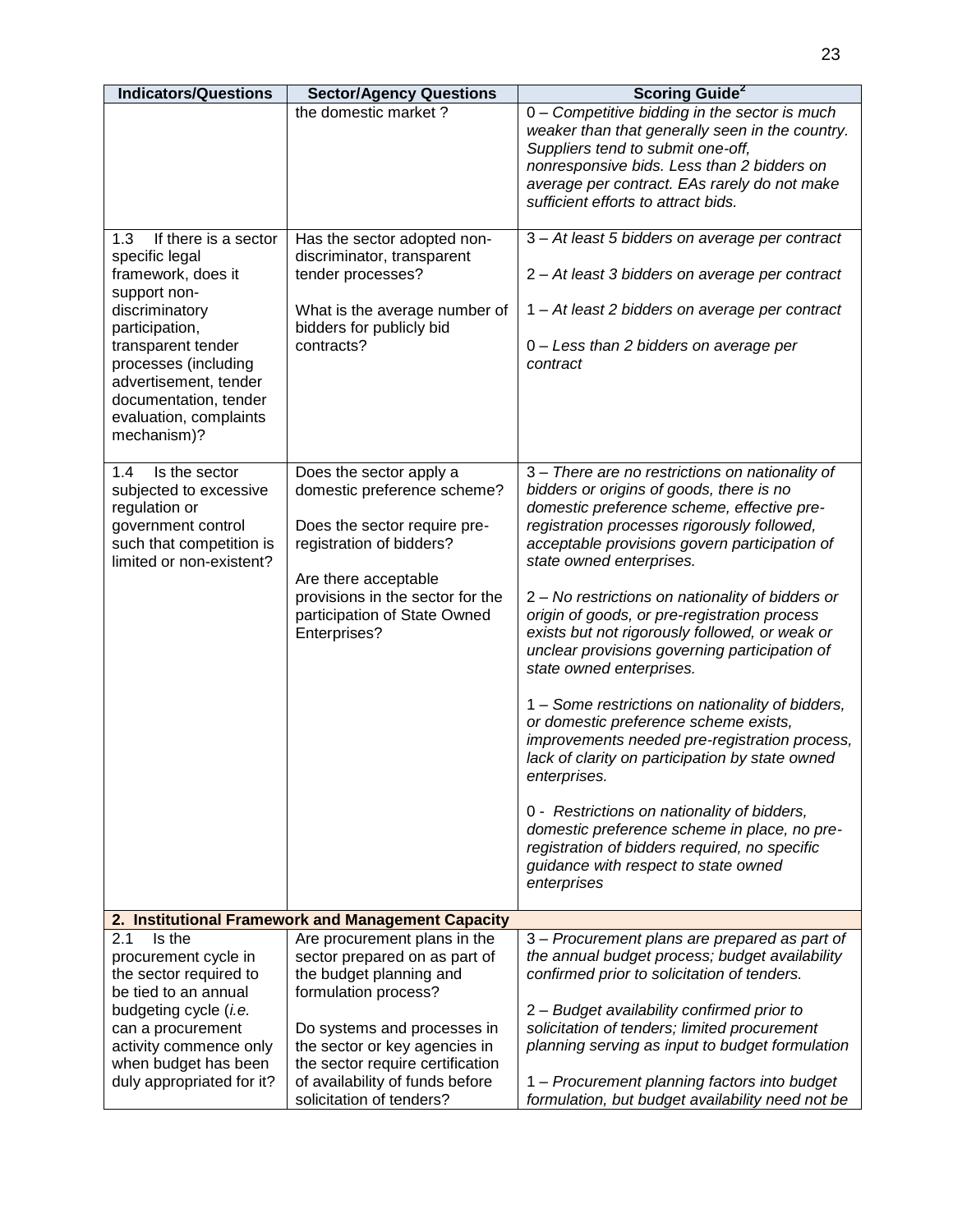| <b>Indicators/Questions</b>                                                                            | <b>Sector/Agency Questions</b>                                                                                                                                                                                                       | <b>Scoring Guide</b> <sup>2</sup>                                                                                                                                                                                                                                                                                                                                                                                                                                                                                                                                                                                                  |
|--------------------------------------------------------------------------------------------------------|--------------------------------------------------------------------------------------------------------------------------------------------------------------------------------------------------------------------------------------|------------------------------------------------------------------------------------------------------------------------------------------------------------------------------------------------------------------------------------------------------------------------------------------------------------------------------------------------------------------------------------------------------------------------------------------------------------------------------------------------------------------------------------------------------------------------------------------------------------------------------------|
|                                                                                                        |                                                                                                                                                                                                                                      | confirmed prior to solicitation of tenders.                                                                                                                                                                                                                                                                                                                                                                                                                                                                                                                                                                                        |
|                                                                                                        |                                                                                                                                                                                                                                      | 0 - Procurement planning does not factor into<br>budget formulation and budget availability need<br>not be confirmed prior to solicitation of tenders                                                                                                                                                                                                                                                                                                                                                                                                                                                                              |
| 2.2<br>Does the system<br>foster efficiency through<br>the use of adequate<br>planning?                | Does the sector, or key<br>agencies in the sector, have a<br>formalized procurement<br>planning process(s)?                                                                                                                          | 3 - There is a regular planning exercise that<br>starts with the preparation of multiyear<br>operating plans followed by annual<br>procurement plans with associated<br>expenditures that forms part of the annual<br>budget formulation process.<br>2 - Multiyear operating plans and annual<br>procurement plans are prepared independently<br>of budget preparation, but these are revised in<br>line with forward budget estimates<br>1 - Annual procurement plans are prepared,<br>but these are not linked to multiyear operating<br>plans an/or not linked to budget formulation.<br>0 - Procurement plans are not prepared |
| 2.3<br>Does the<br>procurement system in<br>the sector feature an<br>oversight/regulatory<br>body?     | Does the sector fall under the<br>remit of the national<br>oversight/regulatory body?<br>If a national body does not<br>exist, is there a sector-specific<br>body that oversees/regulates<br>procurement?                            | 3 - There is a national procurement oversight<br>body that covers agency procurement<br>2 – There is no national body, however, a<br>sector specific body oversees and regulates<br>procurement in the sector.<br>1 – There is a national regulatory body, but<br>limited clarity with respect to its scope and or<br>ability to oversee/regulate procurement in the<br>sector<br>0 - There is no body, at the national or sector<br>level, that oversees or regulates procurement                                                                                                                                                 |
| 2.4<br>Is there a public<br>procurement capacity<br>development or<br>professionalization<br>program?  | What proportion of<br>procurement-related officers<br>and staff in the sector have<br>been trained under the<br>national or sector capacity<br>development program or<br>participated in any formal<br>procurement training program? | 3 - At least 80% of procurement staff<br>2 - At least 60% of procurement staff<br>1 - At least 20% of procurement staff<br>0 – Less than 20% of procurement staff                                                                                                                                                                                                                                                                                                                                                                                                                                                                  |
|                                                                                                        | 3. Procurement Operations and Market Practices                                                                                                                                                                                       |                                                                                                                                                                                                                                                                                                                                                                                                                                                                                                                                                                                                                                    |
| 3.1<br>Is private sector<br>competitive, well<br>organized and able to<br>access the sector<br>market? | Is the private sector well<br>organized and able to access<br>the sector market?<br>Do civil society organizations<br>regard public procurement in<br>the sector to be open and<br>accessible to the market?                         | 3 - The private sector is competitive, well<br>organized and able to participate in the<br>competition for sector procurement contracts;<br>there are no major constraints inhibiting private<br>access to sector procurement.<br>2 - There is a reasonable well-functioning<br>private sector serving the agency but<br>competition for large contracts is concentrated<br>in a relatively small number of firms; there are<br>some constraints inhibiting private sector<br>access to sector procurement.                                                                                                                        |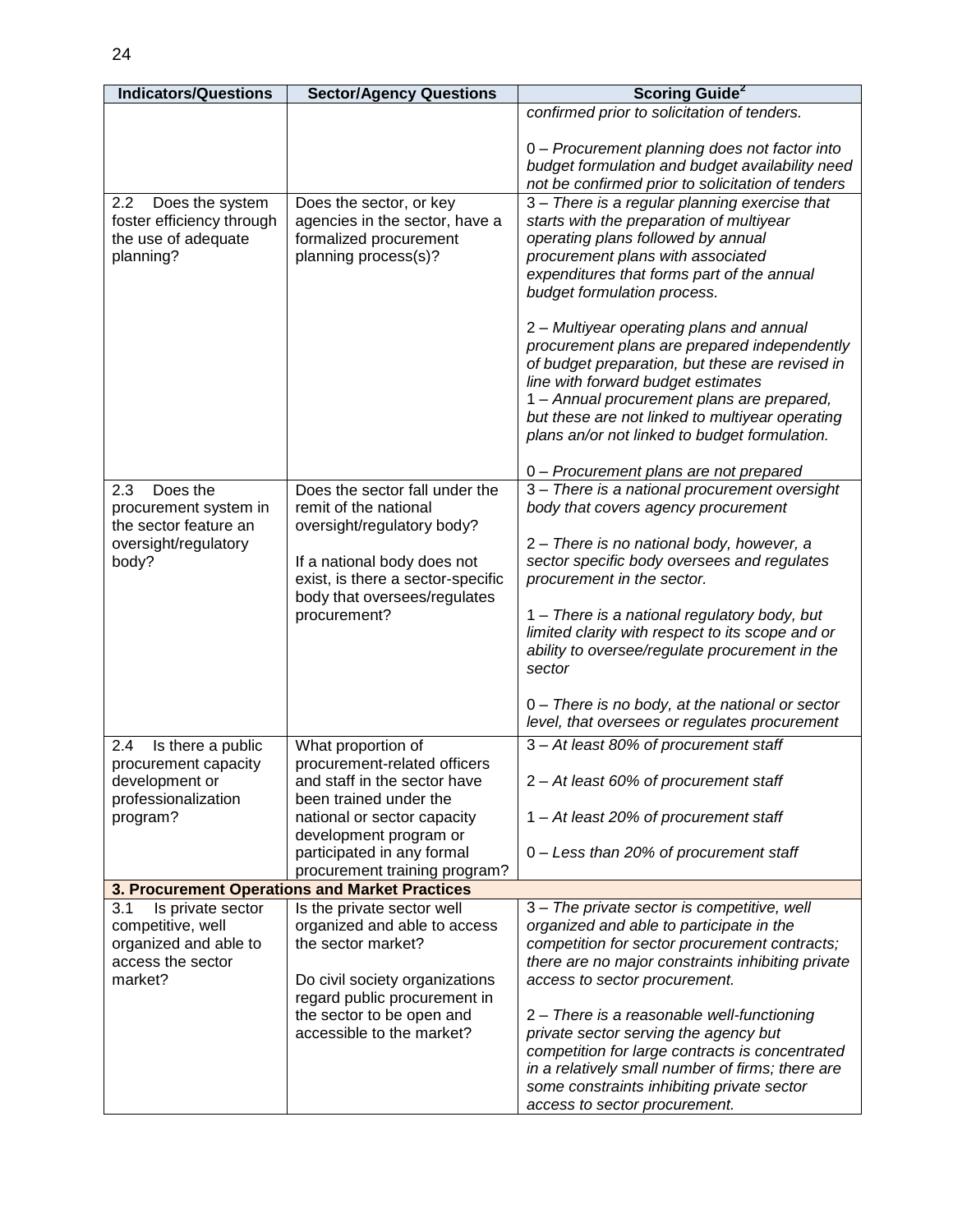| <b>Indicators/Questions</b>                                                                                           | <b>Sector/Agency Questions</b>                                                                                                                                                                                                                                                                      | <b>Scoring Guide<sup>2</sup></b>                                                                                                                                                                                                                                                                                                                                                                                                                                                                                                                                         |
|-----------------------------------------------------------------------------------------------------------------------|-----------------------------------------------------------------------------------------------------------------------------------------------------------------------------------------------------------------------------------------------------------------------------------------------------|--------------------------------------------------------------------------------------------------------------------------------------------------------------------------------------------------------------------------------------------------------------------------------------------------------------------------------------------------------------------------------------------------------------------------------------------------------------------------------------------------------------------------------------------------------------------------|
|                                                                                                                       |                                                                                                                                                                                                                                                                                                     | 1 – The private sector serving the agency is<br>relatively weak and/or competition is limited<br>due to monopolistic or oligopolistic features;<br>there are multiple constraints inhibiting private<br>sector access to sector procurement.                                                                                                                                                                                                                                                                                                                             |
|                                                                                                                       |                                                                                                                                                                                                                                                                                                     | 0 - The private sector is not well organized and<br>lacks capacity to access sector procurement<br>markets; there are major constraints which<br>discourage competition from the private sector.                                                                                                                                                                                                                                                                                                                                                                         |
| 3.2<br>Do measures<br>exist in the sector to<br>ensure the adequacy                                                   | What percentage of contracts<br>are awarded for values less<br>than the original cost                                                                                                                                                                                                               | 3 - More than 75% of the contract awards<br>sampled                                                                                                                                                                                                                                                                                                                                                                                                                                                                                                                      |
| and accuracy of cost                                                                                                  | estimates?                                                                                                                                                                                                                                                                                          | $2 - 50 - 75%$ of contracts awards sampled                                                                                                                                                                                                                                                                                                                                                                                                                                                                                                                               |
| estimates before<br>bidding, and to manage                                                                            |                                                                                                                                                                                                                                                                                                     | 1-20 - 50% of contracts awards sampled                                                                                                                                                                                                                                                                                                                                                                                                                                                                                                                                   |
| contract price<br>variations?                                                                                         |                                                                                                                                                                                                                                                                                                     | 0 - Less than 20% of contract awards sampled                                                                                                                                                                                                                                                                                                                                                                                                                                                                                                                             |
|                                                                                                                       | What percentage of contract<br>variations amount to a<br>cumulative impact of more                                                                                                                                                                                                                  | 3 – Less than 10% of contracts sampled<br>$2 - 10 - 20\%$ of contracts sampled                                                                                                                                                                                                                                                                                                                                                                                                                                                                                           |
|                                                                                                                       | than 10% of the original<br>contract price?                                                                                                                                                                                                                                                         | $1 - 20 - 50\%$ of contracts sampled                                                                                                                                                                                                                                                                                                                                                                                                                                                                                                                                     |
|                                                                                                                       |                                                                                                                                                                                                                                                                                                     | 0 - More than 50% of contracts sampled                                                                                                                                                                                                                                                                                                                                                                                                                                                                                                                                   |
| Is there a<br>3.3<br>mechanism in the<br>sector to receive and<br>handle observations,<br>complaints and<br>protests? | Are there sector-specific<br>procedures to receive and<br>handle observations,<br>complaints and protests?<br>Are complaints and protests in<br>the sector processed within<br>the maximum time limit<br>provided for in the law?<br>Have bidders used the<br>complaint and protests<br>mechanisms? | 3 - The complaint review system has precise<br>and reasonable conditions and timeframes for<br>decision with clear enforcement authority and<br>mechanisms; more than 90% of complaints are<br>processed with stipulated timeframes;<br>2 – There are terms and timeframes for<br>resolution of complaints but authority for<br>enforcement is unclear; more than 75% of<br>complaints are processed within stipulated<br>timeframes;<br>1 - Terms and timeframes for resolution of<br>complaints are vague; the time to resolve<br>complaints is tracked by the agency. |
|                                                                                                                       | 4. Integrity and Transparency of the Public Procurement System                                                                                                                                                                                                                                      | 0 - There is no effective or functioning<br>complaints mechanism                                                                                                                                                                                                                                                                                                                                                                                                                                                                                                         |
|                                                                                                                       |                                                                                                                                                                                                                                                                                                     |                                                                                                                                                                                                                                                                                                                                                                                                                                                                                                                                                                          |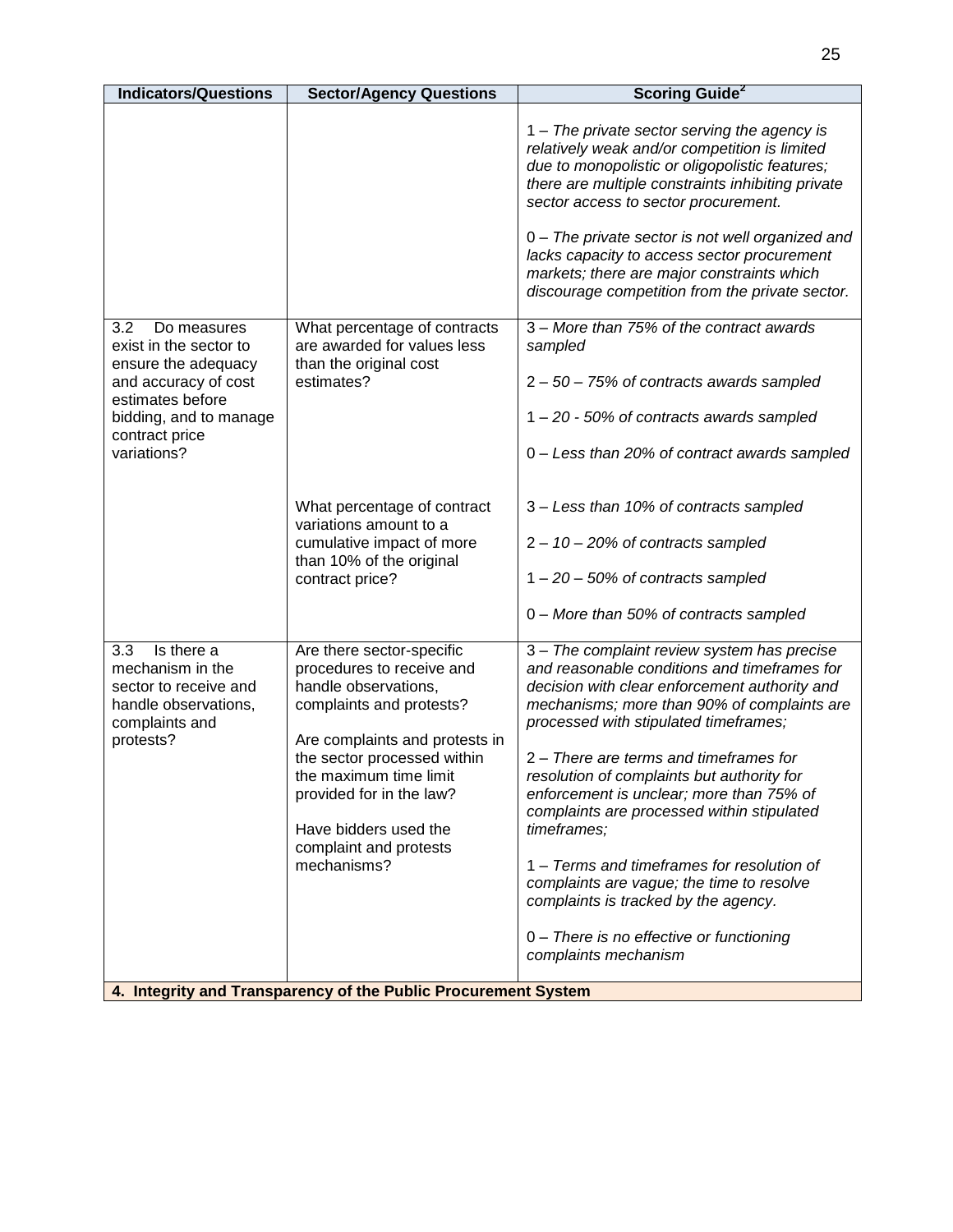Π

| <b>Indicators/Questions</b> | <b>Sector/Agency Questions</b>                                  | <b>Scoring Guide<sup>2</sup></b>                  |
|-----------------------------|-----------------------------------------------------------------|---------------------------------------------------|
| Is there a formal<br>4.1    | Do key agencies in the sector                                   | 3 - The sector has an effective internal control  |
| internal control and        | have an independent internal                                    | framework including an independent internal       |
| audit framework?            | audit function?                                                 | audit function; annual financial audits are       |
|                             |                                                                 | conducted; audit recommendations are              |
|                             | Do key agencies in the sector                                   | implemented within six months; no significant     |
|                             | have adequate internal control                                  | outstanding audit findings for more than six      |
|                             | mechanisms to oversee the                                       | months.                                           |
|                             | procurement function?                                           |                                                   |
|                             |                                                                 | 2 - The sector has effective segregation of       |
|                             | Are key agencies in the sector                                  | duties; an internal audit function exists but     |
|                             | subjected to regular                                            | capacity is weak, or the function is not          |
|                             | performance or value for                                        | sufficiently independent; annual financial audits |
|                             | money audits?                                                   | are audited with reasonably time disposition of   |
|                             |                                                                 | audit findings.                                   |
|                             | Are key agencies in the sector<br>subjected to annual financial | 1 - The sector has effective segregations of      |
|                             | audits?                                                         | duties and is subjected to annual audit; There    |
|                             |                                                                 | is no internal audit function and/or audit        |
|                             | Are internal or external audit                                  | findings are not disposed of in a timely fashion. |
|                             | findings/recommendations                                        |                                                   |
|                             | acted on in a timely fashion?                                   | 0 - The internal system is weak, with no          |
|                             |                                                                 | internal audit, limited external audit and audit  |
|                             |                                                                 | findings are not disposed of in a timely fashion  |
|                             |                                                                 |                                                   |
| Is information<br>4.2       | What percentage of bids is                                      | 3 - At least 80% of bids are published; at least  |
| pertaining to public        | published in a medium that is                                   | 80% of contract awards are published; bidders     |
| procurement in the          | easily and freely accessible?                                   | can easily and freely access bid and contract     |
| sector easy to find,        |                                                                 | award information; third partner observes         |
| comprehensive and           | Can bidders easily and freely<br>access bid information?        | invited to attend public biddings.                |
| relevant?                   |                                                                 | 2 - A least 60% of bids are published; at least   |
|                             | What is the percentage of                                       | 60% of contract awards are published; bidders     |
|                             | contract awards announced in                                    | can easily and freely access either bid and/or    |
|                             | medium that is easily and                                       | contract award information; third partner         |
|                             | freely accessible?                                              | observers may attend public biddings.             |
|                             |                                                                 |                                                   |
|                             | Are third party observers                                       | 1 – At least 20 % of bids are published; at least |
|                             | invited to attend public                                        | 20% of contract awards are published; bidders     |
|                             | biddings?                                                       | have some access to bid and contract award        |
|                             |                                                                 | information                                       |
|                             |                                                                 |                                                   |
|                             |                                                                 | 0 - Less than 20% of bids are published, less     |
|                             |                                                                 | than 20% of contract awards are published.        |
|                             |                                                                 |                                                   |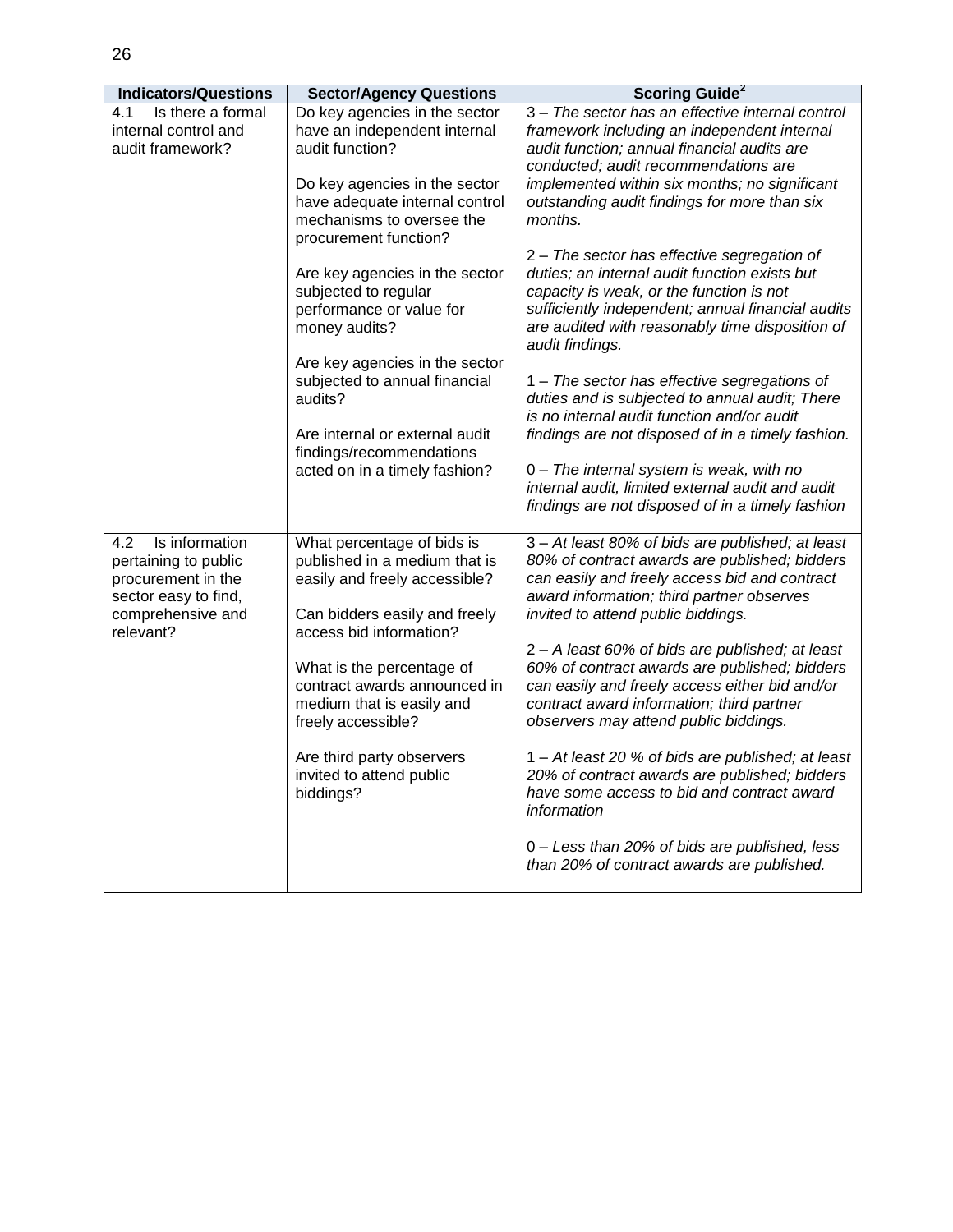| <b>Indicators/Questions</b> | <b>Sector/Agency Questions</b>                                                                                                                                                                                                                               | <b>Scoring Guide<sup>2</sup></b>                                                                                                                                                                                                                                                                                                                                                        |
|-----------------------------|--------------------------------------------------------------------------------------------------------------------------------------------------------------------------------------------------------------------------------------------------------------|-----------------------------------------------------------------------------------------------------------------------------------------------------------------------------------------------------------------------------------------------------------------------------------------------------------------------------------------------------------------------------------------|
| 4.3<br>Does the sector      | Are there sector-specific                                                                                                                                                                                                                                    | 3 - The sector has an active anticorruption/                                                                                                                                                                                                                                                                                                                                            |
| have ethics and             | procedures to verify a bidder's                                                                                                                                                                                                                              | Integrity program(s) in place; the sector has                                                                                                                                                                                                                                                                                                                                           |
| anticorruption              | legitimate existence, track                                                                                                                                                                                                                                  | mechanisms to debar firms for failure to                                                                                                                                                                                                                                                                                                                                                |
| measures in place?          | records, financial capacity and                                                                                                                                                                                                                              | perform and/or integrity violations; the sector                                                                                                                                                                                                                                                                                                                                         |
|                             | capacity to complete the job?                                                                                                                                                                                                                                | has sufficient supplier due diligence processes;<br>the sector has clear policy, procedures and/or                                                                                                                                                                                                                                                                                      |
|                             | Are there sector-specific<br>procedures to rate                                                                                                                                                                                                              | frameworks governing conflict of interest.                                                                                                                                                                                                                                                                                                                                              |
|                             | performance and/or debar<br>bidders, supplier, contractors<br>and consultants for ethical or<br>integrity violations?<br>Does the sector, or key<br>agencies in the sector,<br>maintain a register of debarred<br>suppliers, contractors and<br>consultants? | - The sector has mechanisms to debar<br>2<br>firms for failure to perform and/or integrity<br>violations, or mechanisms to report<br>suspected violations to a national or sector<br>wide anticorruption body; they sector has<br>sufficient supplier due<br>3<br>diligence processes; the concept of conflict<br>of interest is defined.<br>1 – The sector has sufficient supplier due |
|                             | Are there sector-specific<br>integrity principles and<br>guidelines?                                                                                                                                                                                         | diligence processes including need to address<br>conflict of interest.<br>$0$ – The sector does not have a formal<br>system(s) to deal with integrity violations,<br>conflicts of interest, and/or fraud and<br>corruption.                                                                                                                                                             |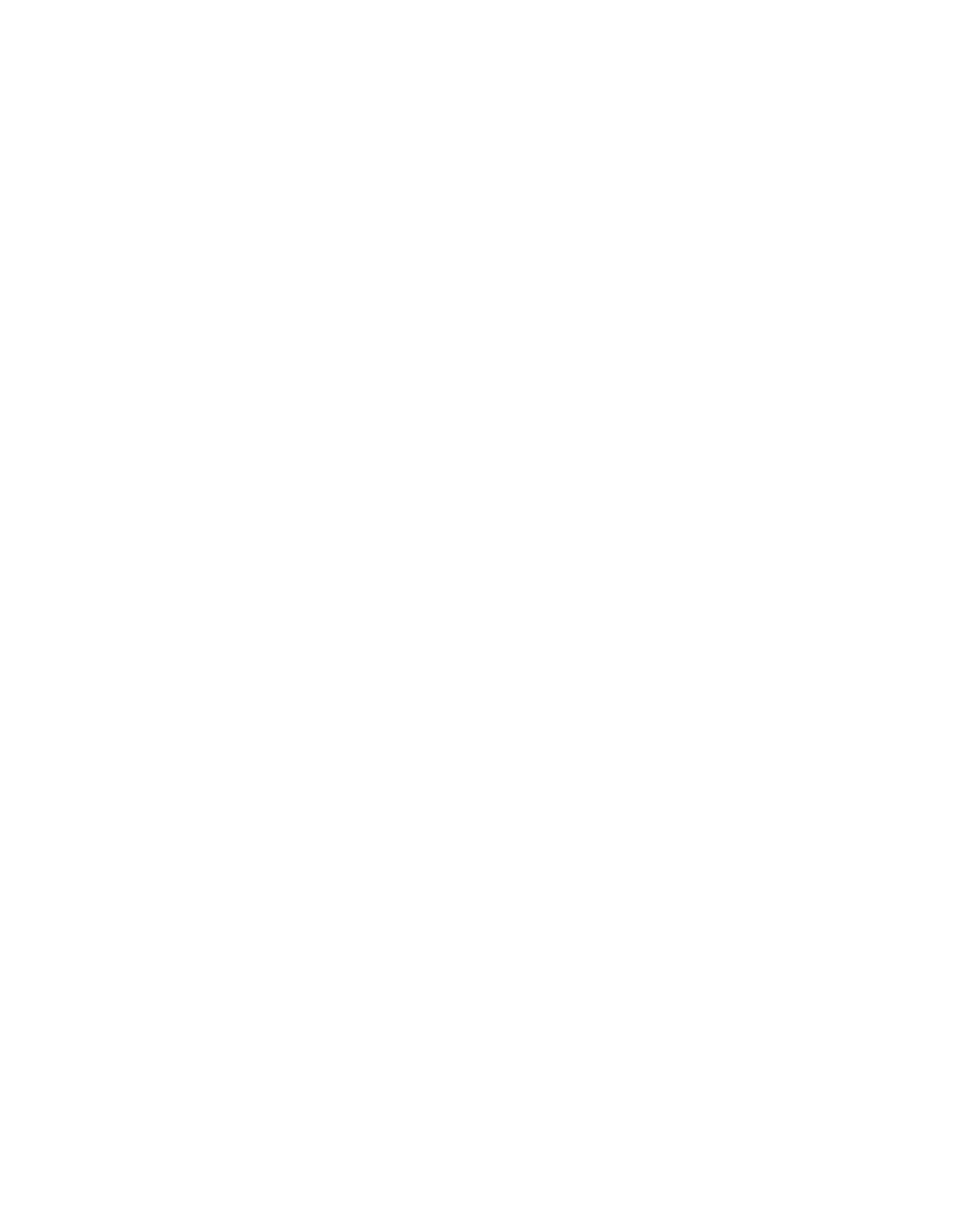## **ANNEX 5**

# **PROCUREMENT CAPACITY ASSESSMENT OF MDDE, DOI AND MASL**

| <b>Risk Ratings</b>                                                                                                                                                                                                                                | High (H) | Substantial<br>(S)                                                                                                                                      | Moderate (A)                                                                                                                                                                                                                                                                                                     |  | Low $(L)$   |
|----------------------------------------------------------------------------------------------------------------------------------------------------------------------------------------------------------------------------------------------------|----------|---------------------------------------------------------------------------------------------------------------------------------------------------------|------------------------------------------------------------------------------------------------------------------------------------------------------------------------------------------------------------------------------------------------------------------------------------------------------------------|--|-------------|
| <b>Specific Assessment and Ratings:</b>                                                                                                                                                                                                            |          |                                                                                                                                                         |                                                                                                                                                                                                                                                                                                                  |  |             |
| Question                                                                                                                                                                                                                                           |          |                                                                                                                                                         | <b>Answer/Finding</b>                                                                                                                                                                                                                                                                                            |  | <b>Risk</b> |
| A. ORGANIZATIONAL AND STAFF CAPACITY                                                                                                                                                                                                               |          |                                                                                                                                                         |                                                                                                                                                                                                                                                                                                                  |  |             |
| A.1. How many years experience does the<br>head of the procurement department/unit<br>have in a direct procurement role?                                                                                                                           |          | - MMDE, DOI, MASL                                                                                                                                       | More than 10 years for all 3 agencies                                                                                                                                                                                                                                                                            |  | L           |
| A.2. How many staff in the procurement<br>department/unit are:<br>Full Time?<br>Part Time?<br>Seconded?                                                                                                                                            |          | Adequate Staff. Decentralized at<br>Ministry, Department, Division and<br>Subdivision Level.<br>All Full time staff<br>Not Applicable<br>Not Applicable |                                                                                                                                                                                                                                                                                                                  |  | L           |
| A.3. Does the procurement staff have<br>English language proficiency?                                                                                                                                                                              |          | Yes                                                                                                                                                     |                                                                                                                                                                                                                                                                                                                  |  | L           |
| A.4. Are the number and qualifications of<br>the staff sufficient to undertake the<br>additional procurement that will be<br>required under the proposed project?                                                                                  |          | Yes                                                                                                                                                     |                                                                                                                                                                                                                                                                                                                  |  | L           |
| A.5. Does the unit have adequate facilities,<br>such as PCs, internet connections,<br>photocopy facilities, printers, etc., to<br>undertake the planned procurement?                                                                               |          | Yes                                                                                                                                                     |                                                                                                                                                                                                                                                                                                                  |  | L           |
| A.6. Does the agency have a procurement<br>training program?                                                                                                                                                                                       |          | projects financed by them.                                                                                                                              | Not a routine program of its own but<br>procurement staff have been trained by<br>the NPA and ADB/WB programs for                                                                                                                                                                                                |  | S           |
| A.7. Does the agency have a Procurement<br>Committee that is independent from the<br>head of the agency?                                                                                                                                           |          | these levels.                                                                                                                                           | Yes. Procurement Committees exist at<br>Cabinet, Ministry, Department and<br>Project Levels. In addition, Technical<br>Evaluation Committees exist at all                                                                                                                                                        |  | L           |
| A.8. Does the agency have a procurement<br>department/unit, including a permanent<br>office that performs the function of a<br>Secretariat for the Procurement Unit, and<br>which serves as the main support unit of<br>the Procurement Committee? |          | DPC & PPC.                                                                                                                                              | Yes. Technical Evaluation Committees<br>support Procurement Committees. No<br>separate office, both PC and TEC are<br>embedded within the respective<br>organizations. The members of PC /<br>TEC are appointed by NPA for Cabinet<br><b>Appointed Procurement Committees</b><br>and by Secretary, MMDE for MPC, |  | L           |
| A.9. If yes, what type of procurement does<br>it undertake?                                                                                                                                                                                        |          |                                                                                                                                                         | Works, goods, services and supplies;<br>both national and international.                                                                                                                                                                                                                                         |  | L           |
| A.10. At what level does the<br>department/unit report (to the head of<br>agency, deputy etc.)?                                                                                                                                                    |          | Secretary, MMDE                                                                                                                                         |                                                                                                                                                                                                                                                                                                                  |  | L           |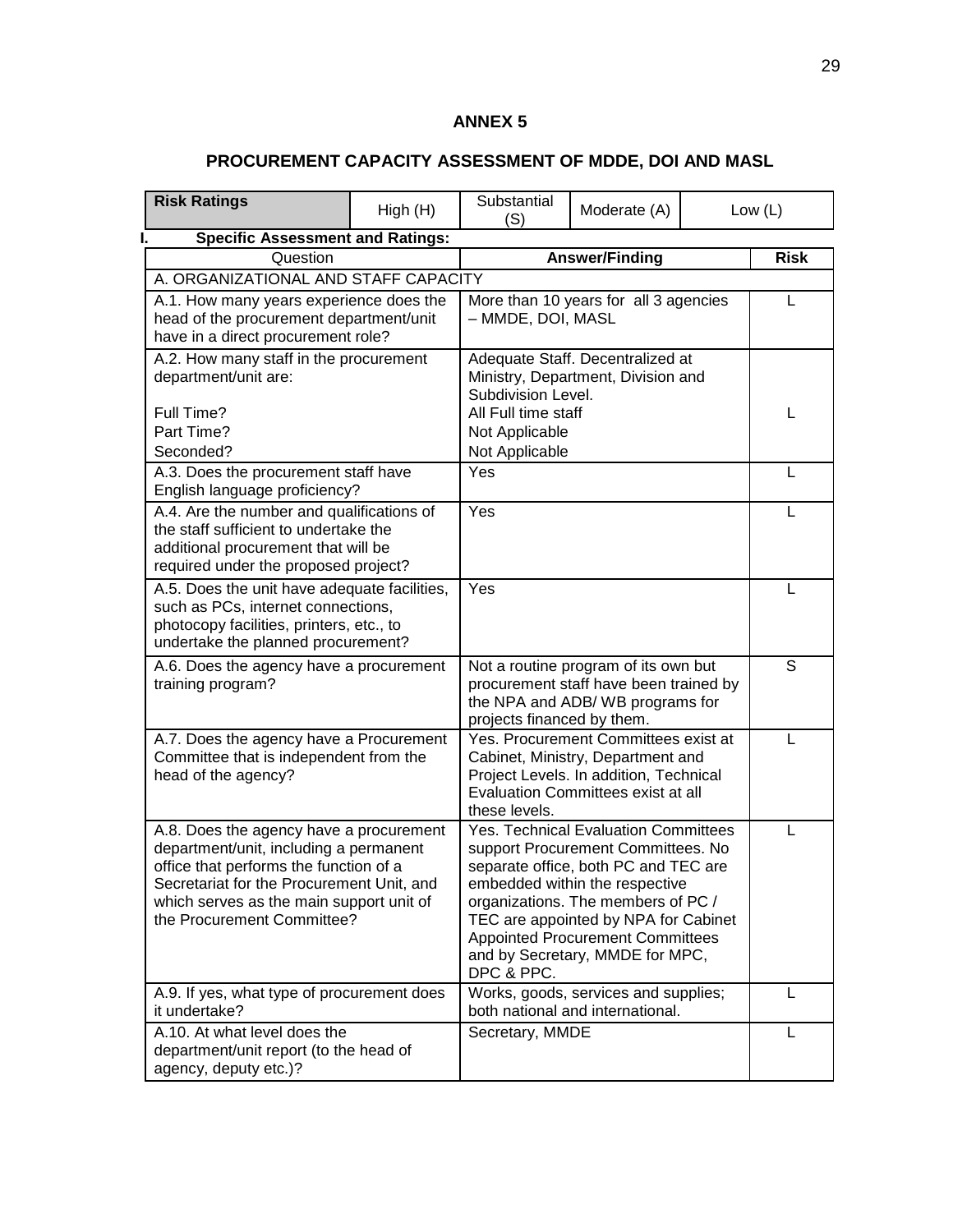| A.11. Do the procurement positions in the<br>agency have job descriptions, which<br>outline specific roles, minimum technical<br>requirements and career routes? | Procurement positions are not<br>specifically designated. Procuring<br>entities such as, Chief Engineer,<br>Superintending Engineer, Executive<br>Engineer, Sub-divisional Engineer,<br>Director, Deputy Director etc. are<br>assigned with the procurement<br>activities, who have their respective job<br>descriptions, which outline their specific<br>roles, minimum technical requirements<br>and career routes.                                                                                       | M |
|------------------------------------------------------------------------------------------------------------------------------------------------------------------|-------------------------------------------------------------------------------------------------------------------------------------------------------------------------------------------------------------------------------------------------------------------------------------------------------------------------------------------------------------------------------------------------------------------------------------------------------------------------------------------------------------|---|
| A.12. Is there a procurement process<br>manual for goods and works?                                                                                              | Yes, nationally applicable procurement<br>guidelines and manuals published in<br>2006.                                                                                                                                                                                                                                                                                                                                                                                                                      | L |
| A.13. If there is a manual, is it up to date<br>and does it cover foreign-assisted<br>projects?                                                                  | Yes, guidelines and manuals are<br>amended many times and are closely<br>aligned with requirement of foreign-<br>assisted projects                                                                                                                                                                                                                                                                                                                                                                          | L |
| A.14. Is there a procurement process<br>manual for consulting services?                                                                                          | Yes                                                                                                                                                                                                                                                                                                                                                                                                                                                                                                         |   |
| A.15. If there is a manual, is it up to date<br>and does it cover foreign-assisted<br>projects?                                                                  | Yes, covers foreign-assisted projects<br>too.                                                                                                                                                                                                                                                                                                                                                                                                                                                               | L |
| A.16. Are there standard documents in<br>use, such as Standard Procurement<br>Documents/Forms, and have they been<br>approved for use on ADB funded projects?    | Yes. The draft Standard<br>Documents/Forms issued by NPA are<br>in use for all Multilateral Development<br>Banks including ADB funded projects.                                                                                                                                                                                                                                                                                                                                                             | L |
| A.17. Does the ToR follow a standard<br>format such as background, tasks, inputs,<br>objectives and outputs?                                                     | Yes, includes as follows:<br>background of the assignment<br>(i)<br>objectives of the assignment<br>(ii)<br>scope of services<br>(iii)<br>transfer of knowledge (training),<br>(iv)<br>when appropriate<br>list of reports, schedule of<br>(v)<br>deliveries, period of performance<br>data, personnel facilities & local<br>(vi)<br>services to be provided by the<br><b>Procuring Entity</b><br>(vii) institutional & organization<br>arrangements                                                        | L |
| A.18. Who drafts the procurement<br>specifications?                                                                                                              | Differently done for Goods and Works<br>as follows:<br>Goods: Usually the Divisional level<br>Officers with support from Technical<br>experts, where necessary. But where<br>there is Consultant's support, the<br>Consultant.<br>Works: For routine procurements the<br>specifications are drawn centrally by<br>MMDE. Specifications for uncommon<br>specialized items of works are initially<br>drafted by the Divisional level officers.<br>But where there is Consultant's<br>support, the Consultant. | М |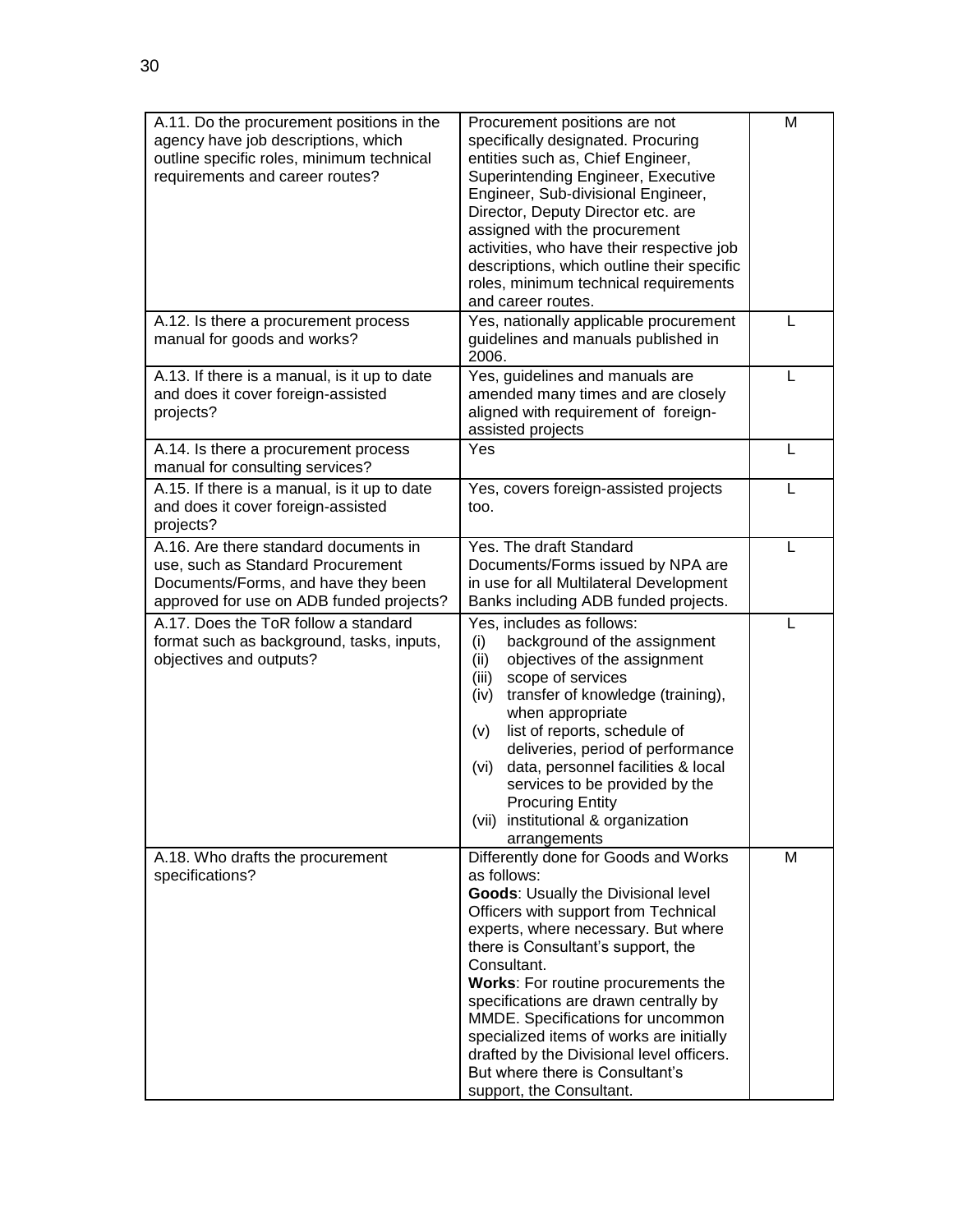| A.19. Who approves the procurement          | Goods: Usually the Divisional level      | S |
|---------------------------------------------|------------------------------------------|---|
| specifications?                             | officers. But where there is             |   |
|                                             | Consultant's support, the Consultant     |   |
|                                             | recommends.                              |   |
|                                             | Works: For routine procurements the      |   |
|                                             | specifications are approved centrally by |   |
|                                             | MMDE. Specifications for uncommon        |   |
|                                             | specialized items of works are initially |   |
|                                             | drafted by the Divisional level officers |   |
|                                             | and approved by MMDE. But where          |   |
|                                             | there is Consultant's support, the       |   |
|                                             | Consultant recommends.                   |   |
| A.20. Who drafts the bidding documents?     | Usually the Divisional level Officers.   | L |
|                                             | But where there is Consultant's          |   |
|                                             | support, the Consultant.                 |   |
| A.21. Who manages the sale of the           | Divisional level officer or Procuring    | L |
| bidding documents?                          | Entity (PE).                             |   |
| A.22. Who identifies the need for           | Identified at the project planning and   | L |
| consulting services requirements?           | feasibility stage by the senior officers |   |
|                                             | tasked with the project.                 |   |
| A.23. Who drafts the terms of reference     | Usually the Divisional level Officers.   | L |
| (ToR)?                                      | But where there is Consultant's          |   |
|                                             | support, the Consultant.                 |   |
| A.24. Who prepares the request for          | Usually the Divisional level Officers.   | L |
|                                             | But where there is Consultant's          |   |
| proposals (RFPs)?                           |                                          |   |
| <b>B. INFORMATION MANAGEMENT</b>            | support, the Consultant.                 |   |
|                                             |                                          |   |
| B.1. Is there a referencing system for      | Yes                                      | L |
| procurement files?                          |                                          |   |
| B.2. Are there adequate resources           | Yes, but inadequate                      | M |
| allocated to record keeping infrastructure, |                                          |   |
| which includes the record keeping system,   |                                          |   |
| space, equipment and personnel to           |                                          |   |
| administer the procurement records          |                                          |   |
| management functions within the agency?     |                                          |   |
| B.3. For what period are records kept?      | Minimum 3 years.                         | L |
| B.4. Are copies of bids or proposals        | Yes                                      | L |
| retained with the evaluation?               |                                          |   |
| B.5. Are copies of the original             | Yes                                      | L |
| advertisements retained with the pre-       |                                          |   |
| contract papers?                            |                                          |   |
|                                             | Yes                                      |   |
| B.6. Is there a single contract file with a |                                          | L |
| copy of the contract and all subsequent     |                                          |   |
| contractual correspondence?                 |                                          |   |
| B.7. Are copies of invoices included with   | No. Separately maintained by Accounts    | S |
| the contract papers?                        | Office.                                  |   |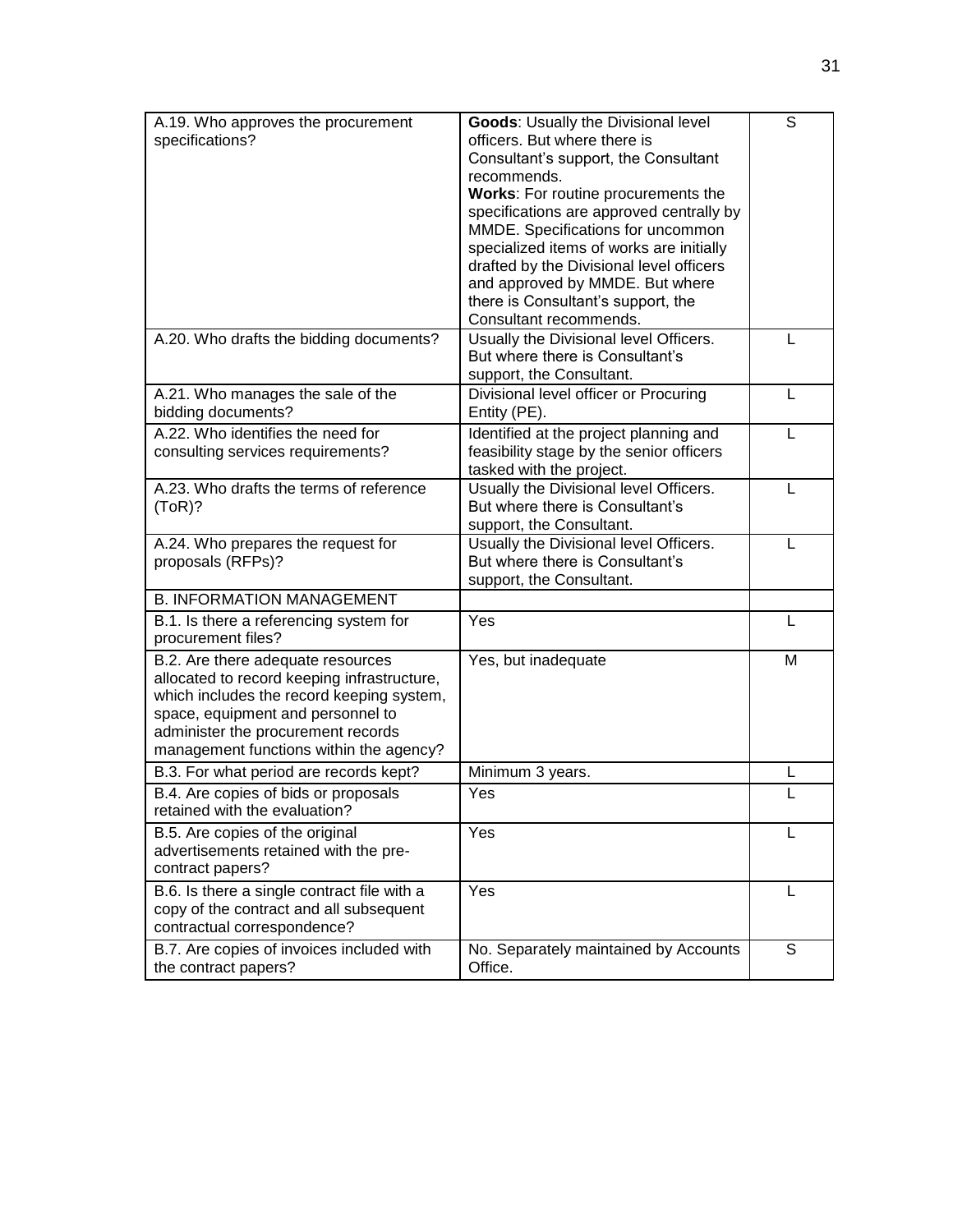| <b>C. PROCUREMENT PRACTICES</b>                                                                                                                                                                                                 |                                                                                                                                                                                                                                                                                                                                                                                                                                                                                                                                                                                                                                                                                    |   |
|---------------------------------------------------------------------------------------------------------------------------------------------------------------------------------------------------------------------------------|------------------------------------------------------------------------------------------------------------------------------------------------------------------------------------------------------------------------------------------------------------------------------------------------------------------------------------------------------------------------------------------------------------------------------------------------------------------------------------------------------------------------------------------------------------------------------------------------------------------------------------------------------------------------------------|---|
| Goods and Works                                                                                                                                                                                                                 |                                                                                                                                                                                                                                                                                                                                                                                                                                                                                                                                                                                                                                                                                    |   |
| C.1. Has the agency undertaken foreign-<br>assisted procurement of goods or works<br>recently (last 12 months, or last 36<br>months)? (If yes, please indicate the<br>names of the development partner/s and<br>the Project/s.) | Yes.<br><b>ADB:</b> Conflict affected region<br>emergency project, Loan no. 2626,<br>ongoing project from 2011. MMDE and<br>DOI are among the implementing<br>agencies. Project substantially<br>complete.<br><b>WB: Dam Safety and Water Resource</b><br>Planning Project (2008-2018). MMDE<br>is the EA, MASL and DOI are<br>implementing agencies. Phase 1 of the<br>project substantially complete, Phase 2<br>has just begun.<br><b>JBIC:</b><br>The<br>Pro<br>Poor<br>Economic<br>Community<br>Advancement<br>and<br>Enhancement (PEACE) project is being<br>implemented<br>rehabilitation<br>for<br>οf<br>Irrigation. Project began in 2006, and is<br>in completion stage. | L |
| C.2. If the above answer is yes, what were<br>the major challenges?                                                                                                                                                             | Major challenges:<br>Time and Cost overrun<br>(i)<br>(ii) Complexity in land Acquisition<br>(iii) Capacity limitation of contractors<br>(iv) working period limited due to short<br>closure period of irrigation canals<br>(v) To many works contracts,<br>overloading project administration                                                                                                                                                                                                                                                                                                                                                                                      | м |
| C.3. Is there a systematic process to<br>identify procurement requirements (for a<br>period of one year or more)                                                                                                                | Yes. Procurement requirements are<br>systematically identified at the pre-<br>implementation stage of the<br>project/program during the planning<br>phase in the form of Procurement Plan<br>for 3 year period. Subsequently,<br>updated annually.                                                                                                                                                                                                                                                                                                                                                                                                                                 |   |
| C.4. Is there a minimum period for<br>preparation of bids and if yes how long?                                                                                                                                                  | ICB/LIB 42 days (more for complex<br>$\bullet$<br>Procurement)<br>NCB/LNB 21 days<br>Restricted competitive bidding<br>٠<br>under District/Divisional level<br><b>Construction Contracts 14 days</b><br>Shopping 7 days minimum<br>٠<br>For emergency Procurement the<br>above periods may be reduced.                                                                                                                                                                                                                                                                                                                                                                             | M |
| C.5. Are all queries from bidders replied to<br>in writing?                                                                                                                                                                     | Yes.<br>Pre-bid meeting is optional                                                                                                                                                                                                                                                                                                                                                                                                                                                                                                                                                                                                                                                | L |
| C.6. Does the bidding document state the<br>date and time of bid opening?                                                                                                                                                       | Yes                                                                                                                                                                                                                                                                                                                                                                                                                                                                                                                                                                                                                                                                                | L |
| C.7. Is the opening of bids done in public?                                                                                                                                                                                     | Yes.                                                                                                                                                                                                                                                                                                                                                                                                                                                                                                                                                                                                                                                                               | L |
| C.8. Can late bids be accepted?                                                                                                                                                                                                 | No                                                                                                                                                                                                                                                                                                                                                                                                                                                                                                                                                                                                                                                                                 | L |
| C.9. Can bids be rejected at bid opening?                                                                                                                                                                                       | No                                                                                                                                                                                                                                                                                                                                                                                                                                                                                                                                                                                                                                                                                 | L |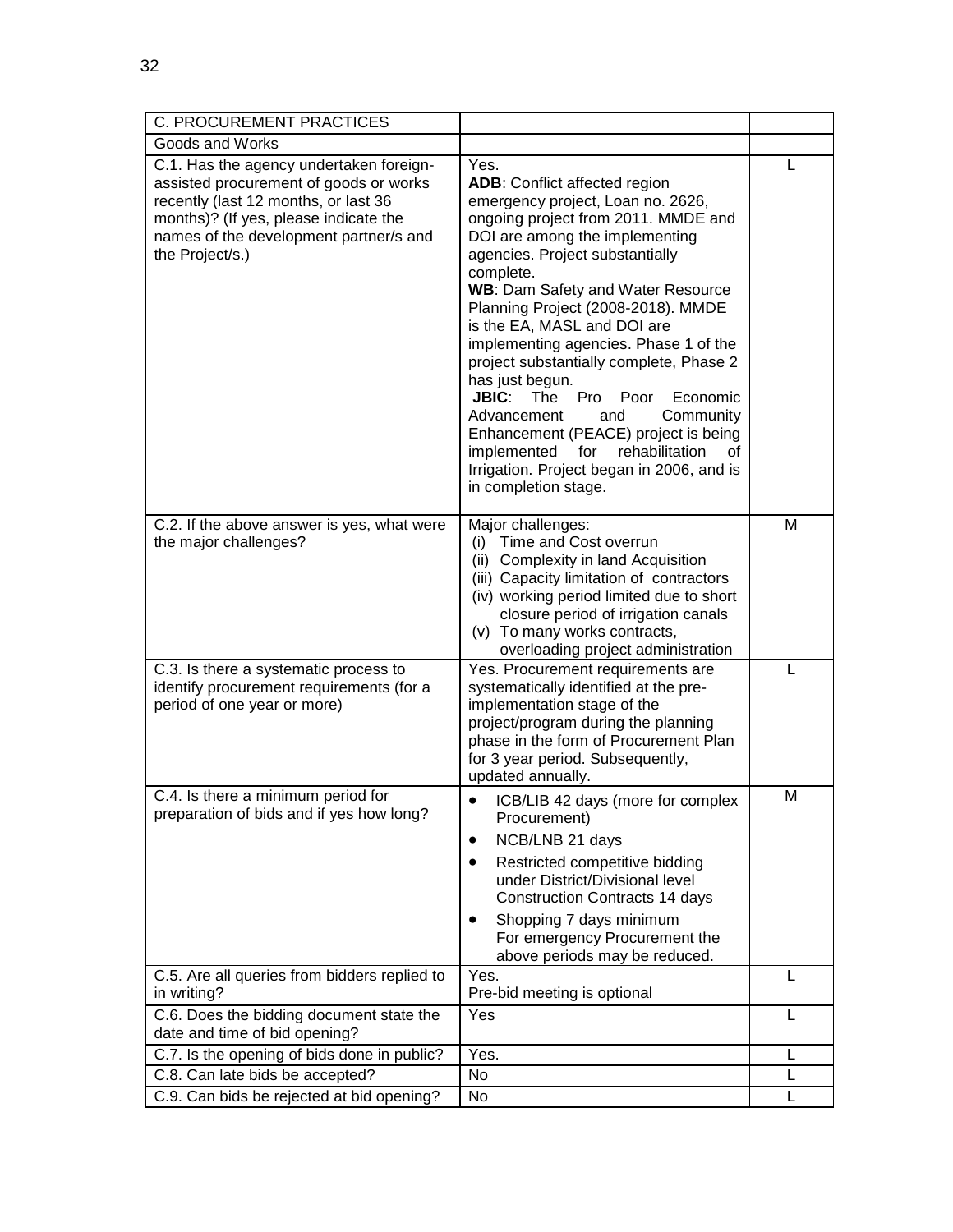| C.10. Are minutes of the bid opening<br>taken?                                                                                                              | Yes                                                                                                                                                                                                                                                                                                                                                                                                                                                                                                                                                                                                                                                                                                                                                                                                                                                                                                                                                                                   | L |
|-------------------------------------------------------------------------------------------------------------------------------------------------------------|---------------------------------------------------------------------------------------------------------------------------------------------------------------------------------------------------------------------------------------------------------------------------------------------------------------------------------------------------------------------------------------------------------------------------------------------------------------------------------------------------------------------------------------------------------------------------------------------------------------------------------------------------------------------------------------------------------------------------------------------------------------------------------------------------------------------------------------------------------------------------------------------------------------------------------------------------------------------------------------|---|
| C.11. Who may have a copy of the<br>minutes?                                                                                                                | All those Bidders attending the Bid<br>Opening.                                                                                                                                                                                                                                                                                                                                                                                                                                                                                                                                                                                                                                                                                                                                                                                                                                                                                                                                       | L |
| C.12. Are the minutes free of charge?                                                                                                                       | Yes                                                                                                                                                                                                                                                                                                                                                                                                                                                                                                                                                                                                                                                                                                                                                                                                                                                                                                                                                                                   | L |
| C.13. Who undertakes the evaluation of<br>bids (individual(s), permanent committee,<br>ad-hoc committee)?                                                   | TEC is constituted prior to the deadline<br>for submission of Bids.                                                                                                                                                                                                                                                                                                                                                                                                                                                                                                                                                                                                                                                                                                                                                                                                                                                                                                                   | L |
| C.14. What are the qualifications of the<br>evaluators with respect to procurement<br>and the goods and/or works under<br>evaluation?                       | Officers from agencies and Specialists<br>from universities or professional bodies<br>having knowledge in procurement and<br>integrity                                                                                                                                                                                                                                                                                                                                                                                                                                                                                                                                                                                                                                                                                                                                                                                                                                                | L |
| C.15. Is the decision of the evaluators final<br>or is the evaluation subject to additional<br>approvals?                                                   | TEC recommends, Procurement<br>decisions are made by appropriate<br>procurement committee (depending on<br>procurement threshold empowerment<br>as set out in procurement manual).<br>Clear separation of role of TEC and<br>procurement committee maintained.                                                                                                                                                                                                                                                                                                                                                                                                                                                                                                                                                                                                                                                                                                                        | L |
| C.16. Using at least three real examples,<br>how long does it normally take from the<br>issuance of the invitation for bids up to<br>contact effectiveness? | Normally within 100 days. In case of<br>high value procurements more time<br>taken since it has to go up to higher<br>levels of contract approval committee.<br><b>Real examples:</b><br><b>Contracts of Dam Safety and Water</b><br><b>Resources Planning Project</b><br>financed by WB;<br><b>Implementing Agency MASL</b><br>(a) DSWRPP-1/works/NCB/57,<br>-Contract value \$1.12 million<br>-Bid invitation 17 April 2012<br>-Contract signed 13 July 2012<br>-Time taken 87 days<br>(b) DSWRPP-1/works/NCB/64,<br>-Contract value \$0.11 million<br>-Bid invitation 8 April 2011<br>-Contract signed 13 July 2011<br>-Time taken 96 days<br>Implementing Agency DOI<br>(a) DSWRPP-1/works/NCB/6,<br>-Contract value \$3.00 million<br>-Bid invitation 1 Nov 2012<br>-Contract signed 28 May 2013<br>-Time taken 208 days<br>(b) DSWRPP-1/works/NCB/34,<br>-Contract value \$0.14 million<br>-Bid invitation 24 Sept 2013<br>-Contract signed 31 Jan 2014<br>-Time taken 127 days | S |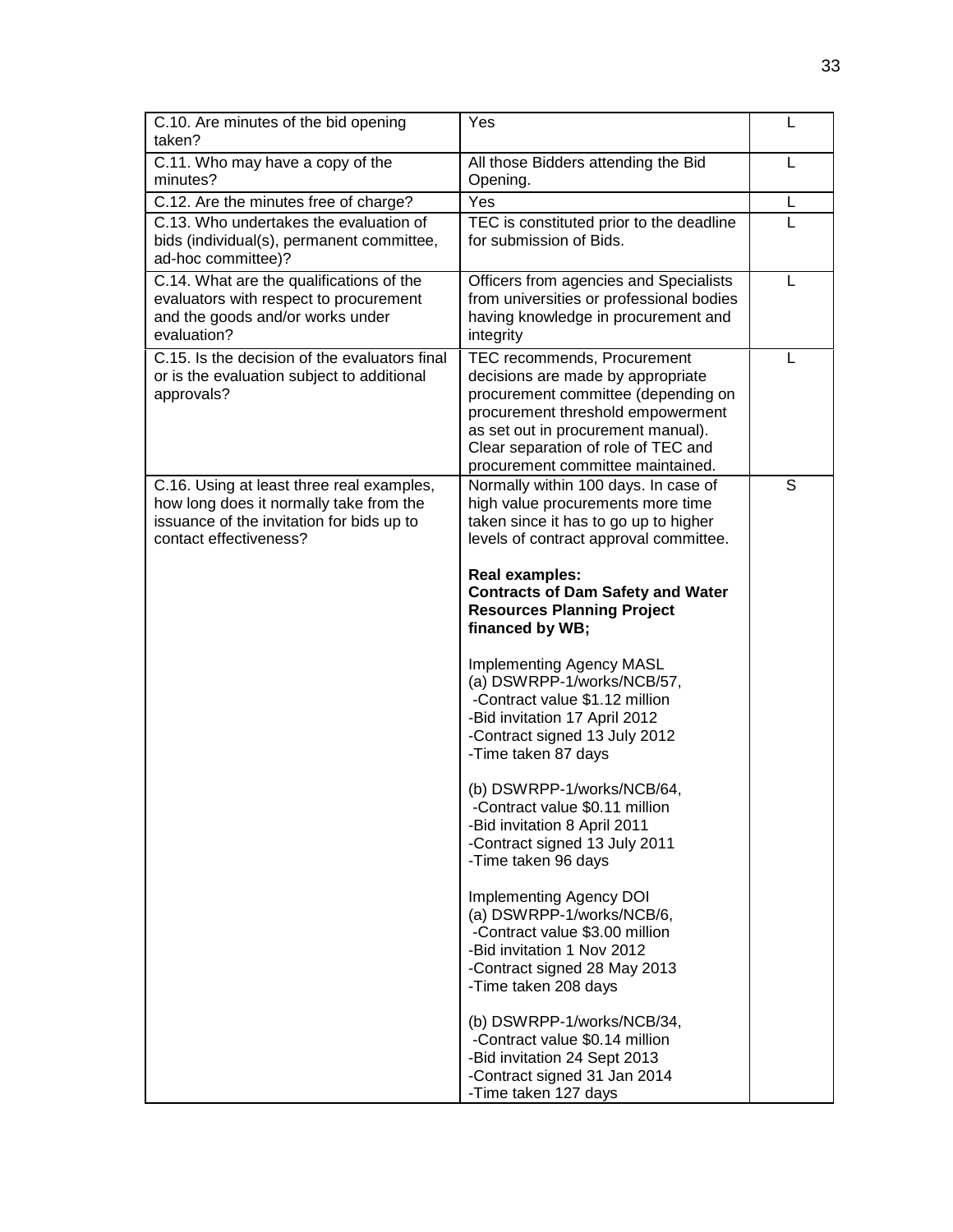|                                                                                                                                                                                                                                       | <b>Contracts of Conflict Affected</b><br><b>Region Emergency Project financed</b><br>by ADB;<br>Implementing Agency DOI<br>(a) CARE/NPC/ID/NCB/W3<br>-Contract value \$0.06 million<br>-Bid invitation 11 Mar 2011<br>-Contract signed 20 May 2011<br>-Time taken 69 days<br>(b) CARE/NPC/ID/NCB/W12<br>-Contract value \$0.20 million<br>-Bid invitation 30 June 2011<br>-Contract signed 16 Sept 2011<br>-Time taken 79 days<br>(c) CARE/NPC/ID/NCB/W19<br>-Contract value \$1.15 million<br>-Bid invitation 25 Aug 2011<br>-Contract signed 9 Apr 2012<br>-Time taken 227 days<br>(d) CARE/NPC/ID/NCB/W25<br>-Contract value \$2.78 million<br>-Bid invitation 6 June 2011<br>-Contract signed 16 Sept 2011<br>-Time taken 102 days |   |
|---------------------------------------------------------------------------------------------------------------------------------------------------------------------------------------------------------------------------------------|----------------------------------------------------------------------------------------------------------------------------------------------------------------------------------------------------------------------------------------------------------------------------------------------------------------------------------------------------------------------------------------------------------------------------------------------------------------------------------------------------------------------------------------------------------------------------------------------------------------------------------------------------------------------------------------------------------------------------------------|---|
| C.17. Are there processes in place for the<br>collection and clearance of cargo through<br>ports of entry?                                                                                                                            | Yes                                                                                                                                                                                                                                                                                                                                                                                                                                                                                                                                                                                                                                                                                                                                    | L |
| C.18. Are there established goods<br>receiving procedures?                                                                                                                                                                            | Yes                                                                                                                                                                                                                                                                                                                                                                                                                                                                                                                                                                                                                                                                                                                                    | L |
| C.19. Are all goods that are received<br>recorded as assets or inventory in a<br>register?                                                                                                                                            | Yes                                                                                                                                                                                                                                                                                                                                                                                                                                                                                                                                                                                                                                                                                                                                    | L |
| C.20. Is the agency/procurement<br>department familiar with letters of credit?                                                                                                                                                        | Yes                                                                                                                                                                                                                                                                                                                                                                                                                                                                                                                                                                                                                                                                                                                                    | L |
| C.21. Does the procurement department<br>register and track warranty and latent<br>defects liability periods?                                                                                                                         | Yes                                                                                                                                                                                                                                                                                                                                                                                                                                                                                                                                                                                                                                                                                                                                    |   |
| <b>Consulting Services</b>                                                                                                                                                                                                            |                                                                                                                                                                                                                                                                                                                                                                                                                                                                                                                                                                                                                                                                                                                                        |   |
| C.22. Has the agency undertaken foreign-<br>assisted procurement of consulting<br>services recently (last 12 months, or last<br>36 months)? (If yes, please indicate the<br>names of the development partner/s and<br>the Project/s.) | Yes in 2011 for WB project, DOI hired<br>3 international consulting firms. In 2011<br>for ADB project one national consulting<br>firm was hired<br><b>ADB:</b> Conflict affected region<br>emergency project, Loan no. 2626<br><b>WB: Dam Safety and Water Resource</b><br>Planning Project.                                                                                                                                                                                                                                                                                                                                                                                                                                           | L |
| C.23. If the above answer is yes, what<br>were the major challenges?                                                                                                                                                                  | Major Challenges:<br>Capacity to short-list, prepare<br>$\mathbf{(i)}$                                                                                                                                                                                                                                                                                                                                                                                                                                                                                                                                                                                                                                                                 | M |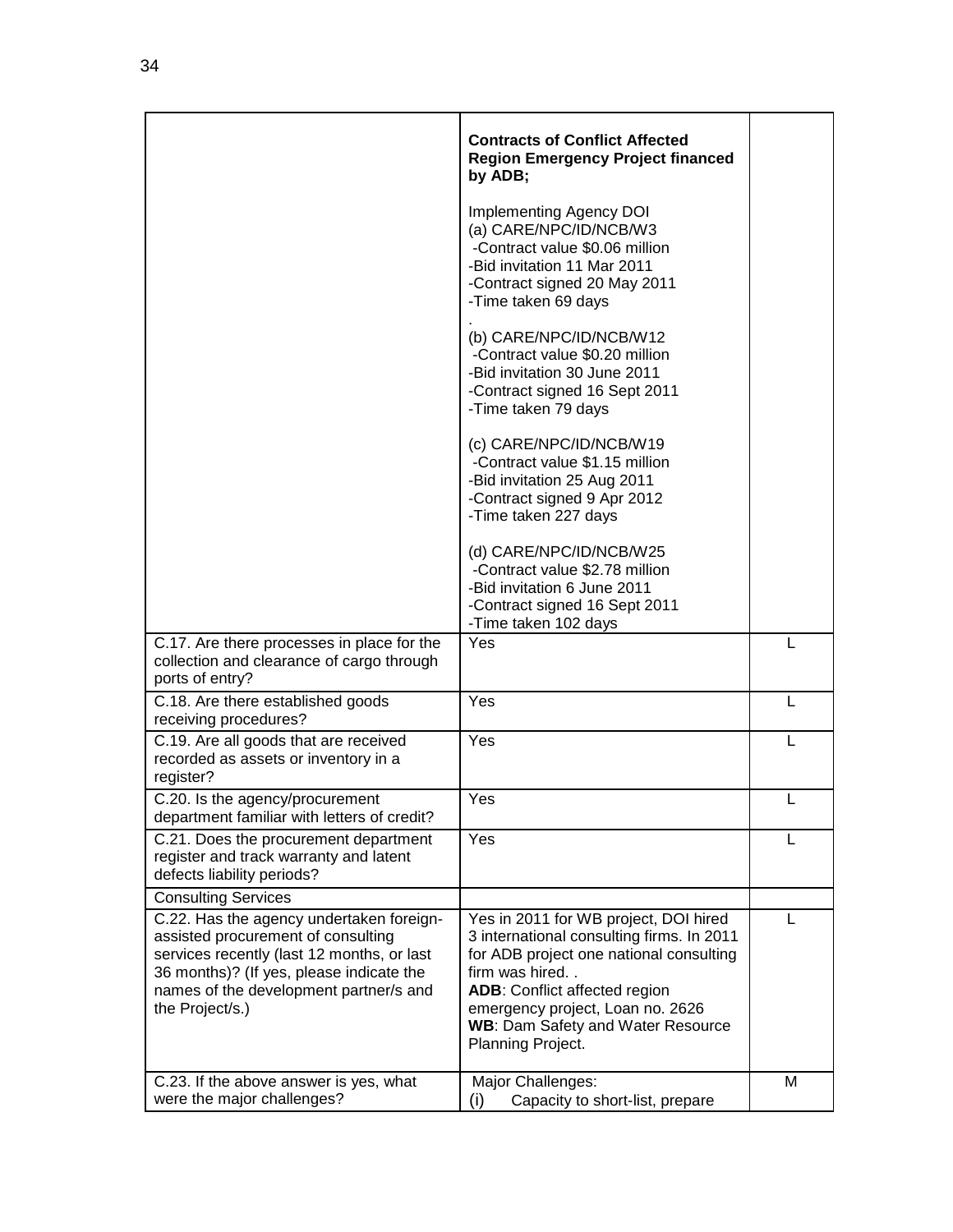|                                                                                                                              | RFP and evaluate of the<br>proposals<br>(ii)<br>Some delays in approval process<br>particularly in case of high level<br>procurement, including prior<br>review by the Development<br>Partners<br>(iii)<br>Inadequate oversight and<br>monitoring by the Client                                                                                                                                                                    |   |
|------------------------------------------------------------------------------------------------------------------------------|------------------------------------------------------------------------------------------------------------------------------------------------------------------------------------------------------------------------------------------------------------------------------------------------------------------------------------------------------------------------------------------------------------------------------------|---|
|                                                                                                                              | (iv)<br>Replacements of Key<br>Professional staff by the<br>Consultant<br>(v)<br>Delays in Contract, deciding                                                                                                                                                                                                                                                                                                                      |   |
|                                                                                                                              | upon contract variation                                                                                                                                                                                                                                                                                                                                                                                                            |   |
| C.24. Are assignments and requests for<br>expressions of interest (EOIs) advertised?                                         | Yes. Also posted on the relevant<br>websites.                                                                                                                                                                                                                                                                                                                                                                                      | L |
| C.25. Is a consultants' selection committee<br>formed with appropriate individuals, and<br>what is its composition (if any)? | Yes, composition as detailed in<br>consultant procurement manual and<br>guideline.                                                                                                                                                                                                                                                                                                                                                 | L |
| C.26. What criteria is used to evaluate<br>EOIs?                                                                             | Criteria used to evaluate EOIs<br>generally includes:<br>Consultant's facilities & areas of<br>(i)<br>expertise<br>descriptions of similar<br>(ii)<br>assignments<br>experience in similar operating<br>(iii)<br>environments & conditions<br>appropriate experience &<br>(iv)<br>professional qualifications and<br>adequate resources<br>managerial strength & financial<br>(v)<br>capacity<br>Others as defined in SRFP<br>(vi) | L |
| C.27. Historically, what is the most<br>common method used (QCBS, QBS, etc.)<br>to select consultants?                       | <b>QCBS</b>                                                                                                                                                                                                                                                                                                                                                                                                                        | L |
| C.28. Do firms have to pay for the RFP<br>document?                                                                          | No. RFP is issued only to short-listed<br>Consultants free of cost                                                                                                                                                                                                                                                                                                                                                                 | L |
| C.29. Does the proposal evaluation criteria<br>follow a pre-determined structure and is it<br>detailed in the RFP?           | Yes and the criteria and sub-criteria,<br>with points allocated are detailed in the<br><b>RFP</b>                                                                                                                                                                                                                                                                                                                                  |   |
| C.30. Are pre-proposal visits and meetings<br>arranged?                                                                      | Yes, based on necessity and<br>complexity of the assignments                                                                                                                                                                                                                                                                                                                                                                       | L |
| C.31. Are minutes prepared and circulated<br>after pre-proposal meetings?                                                    | Yes                                                                                                                                                                                                                                                                                                                                                                                                                                | L |
| C.32. To whom are the minutes<br>distributed?                                                                                | All those short-listed Consultants and<br>members of the Consultant Selection<br>Committee                                                                                                                                                                                                                                                                                                                                         | L |
| C.33. Are all queries from consultants<br>answered/addressed in writing?                                                     | Yes.                                                                                                                                                                                                                                                                                                                                                                                                                               | L |
| C.34. Are the technical and financial<br>proposals required to be in separate<br>envelopes?                                  | Yes                                                                                                                                                                                                                                                                                                                                                                                                                                | L |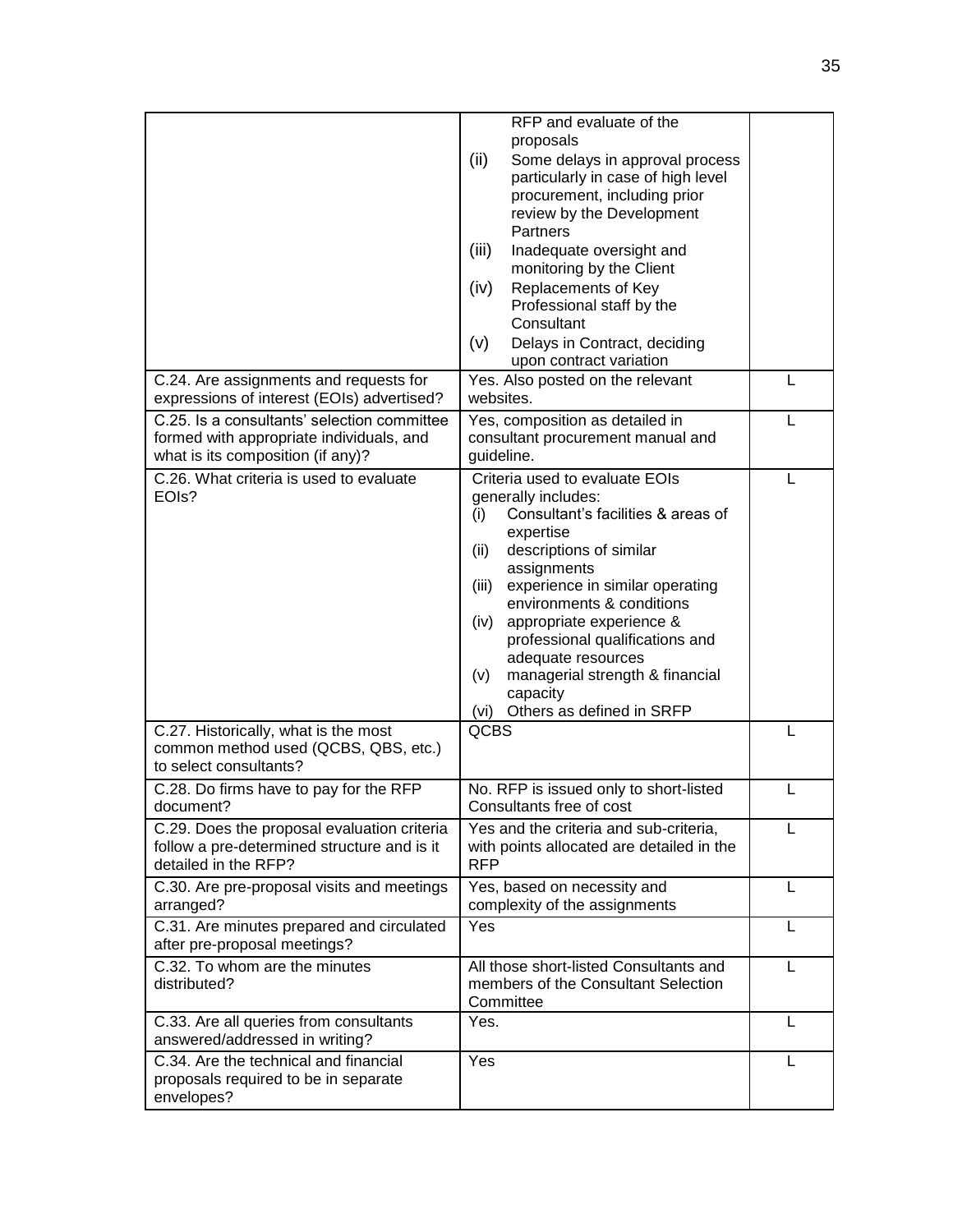| C.35. Are proposal securities required?                                                       | <b>No</b>                                                                                                                                                                                                                                                                                                                                                                                                                                                                    | L |
|-----------------------------------------------------------------------------------------------|------------------------------------------------------------------------------------------------------------------------------------------------------------------------------------------------------------------------------------------------------------------------------------------------------------------------------------------------------------------------------------------------------------------------------------------------------------------------------|---|
| C.36. Are technical proposals opened in<br>public?                                            | Yes, in presence of consultant's<br>representatives.                                                                                                                                                                                                                                                                                                                                                                                                                         | L |
| C.37. Are minutes of the technical opening<br>distributed?                                    | Yes                                                                                                                                                                                                                                                                                                                                                                                                                                                                          | L |
| C.38. Do the financial proposals remain<br>sealed until technical evaluation is<br>completed? | Yes. Retained with Employer                                                                                                                                                                                                                                                                                                                                                                                                                                                  | L |
| C.39. Who determines the final technical<br>ranking and how?                                  | <b>Consultant Selection Committee,</b><br>based on pre-determined evaluation<br>criteria and scoring of proposals.                                                                                                                                                                                                                                                                                                                                                           | L |
| C.40. Are the technical scores sent to all<br>firms?                                          | Technical scores are not sent to the<br>firms but those who secure the<br>minimum pass marks are invited to<br>attend the public opening of Financial<br>proposals.                                                                                                                                                                                                                                                                                                          | L |
| C.41. Are the financial proposal opened in<br>public?                                         | Yes. But limited to technically qualified<br>Consultants only as mentioned in SI.<br>C.40 above                                                                                                                                                                                                                                                                                                                                                                              | L |
| C.42. Are minutes of the financial opening<br>distributed?                                    | Yes.                                                                                                                                                                                                                                                                                                                                                                                                                                                                         | L |
| C.43. How is the financial evaluation<br>completed?                                           | Financial evaluations are done by<br><b>Consultant Selection Committee where</b><br>cost is a factor for only technically<br>qualified proposals.                                                                                                                                                                                                                                                                                                                            | L |
| C.44. Are face to face contract<br>negotiations held?                                         | Contract negotiations are mandatorily<br>held, face to face, between the highest<br>ranked selected Consultant and the<br><b>Evaluation Committee.</b>                                                                                                                                                                                                                                                                                                                       | L |
| C.45. How long after financial evaluation is<br>negotiation held with the selected firm?      | After the selection of Consultant is<br>approved by appropriate Consultant<br>Selection Committee based on<br>technical and financial evaluation.<br>Varies from 1 to 4 months                                                                                                                                                                                                                                                                                               | S |
| C.46. What is the usual basis for<br>negotiation?                                             | The basis of negotiation is to<br>rationalize the cost of the proposal in<br>respect of the aspects as follows:<br>(i) Methodology<br>Work plan and activity schedule<br>(ii)<br>Organization and staffing<br>(iii)<br>Deliverables & TOR<br>(iv)<br>Training inputs, if training is a<br>(v)<br>major component<br>PE's inputs<br>(vi)<br>Proposed contract price<br>(vii)<br>Reimbursables in case of Time-<br>(viii)<br>based Contract<br>Replacement of experts.<br>(ix) | L |
| C.47. Are minutes of negotiation taken and<br>signed?                                         | Yes, including the draft negotiated<br>contract duly initialed                                                                                                                                                                                                                                                                                                                                                                                                               | L |
| C.48. How long after negotiation is the<br>contract signed?                                   | Varies from 2 to 5 months depending<br>on the level of the approval authority<br>and necessity of prior review by the<br>Development Partner.                                                                                                                                                                                                                                                                                                                                | S |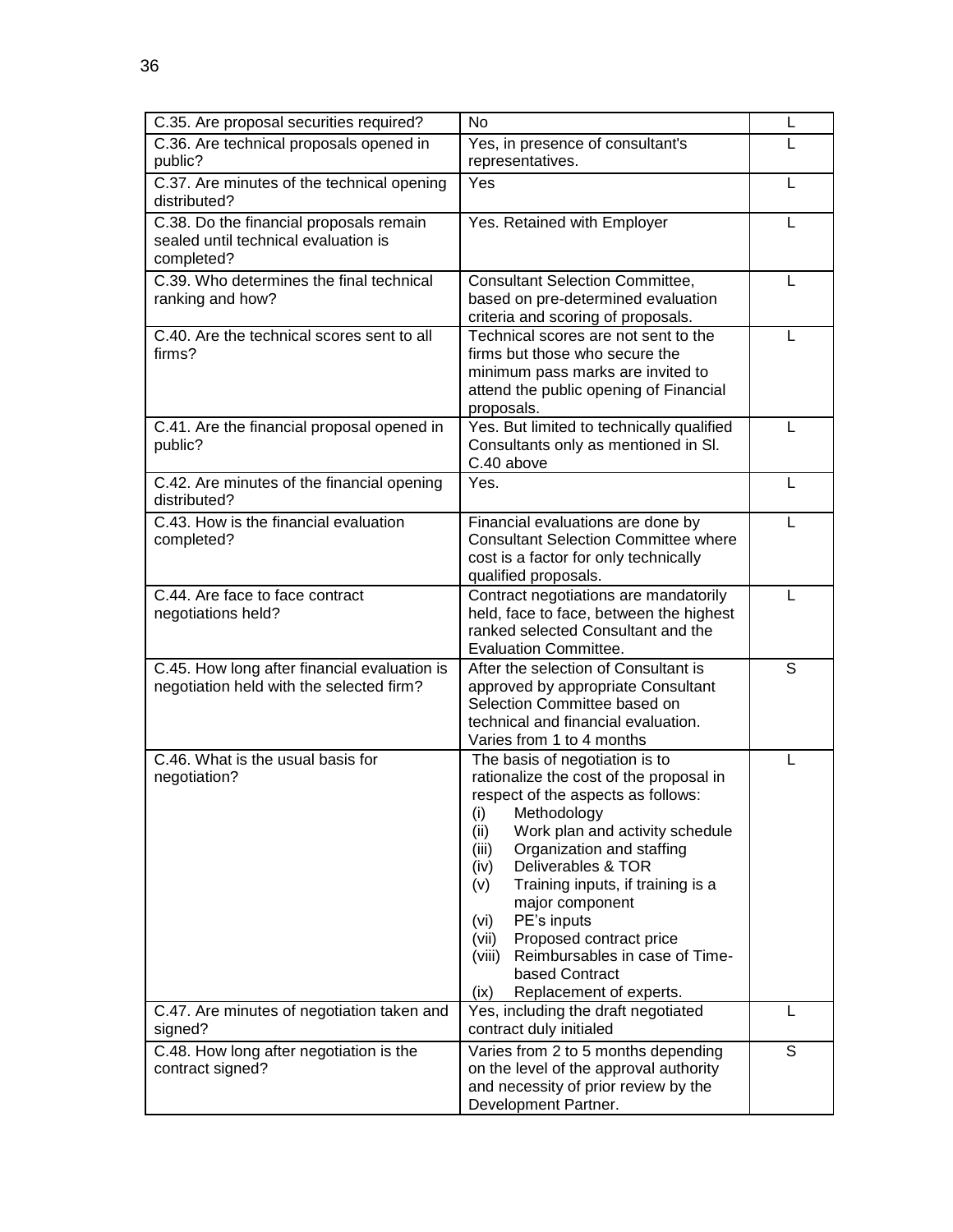| C.49. Is there an evaluation system for<br>measuring the outputs of consultants?                                                                                                    | Yes. Broadly the progress reports and<br>final report submitted by the<br>consultants.                                                          | M |
|-------------------------------------------------------------------------------------------------------------------------------------------------------------------------------------|-------------------------------------------------------------------------------------------------------------------------------------------------|---|
| Payments                                                                                                                                                                            |                                                                                                                                                 |   |
| C.50. Are advance payments made?                                                                                                                                                    | Yes, if so provided in the Contract<br>Documents.                                                                                               |   |
| C.51. What is the standard period for<br>payment included in contracts?                                                                                                             | 2 months.                                                                                                                                       |   |
| C.52. On average, how long is it between<br>receiving a firm's invoice and making<br>payment?                                                                                       | General practice is to pay within a<br>month of claim certification for works.<br>No intermediate payments are made<br>for procurement of Goods | L |
| C.53. When late payment is made, are the<br>beneficiaries paid interest?                                                                                                            | No. Generally avoided.                                                                                                                          | S |
| <b>D. EFFECTIVENESS</b>                                                                                                                                                             |                                                                                                                                                 |   |
| D.1. Is contractual performance<br>systematically monitored and reported?                                                                                                           | Yes                                                                                                                                             | L |
| D.2. Does the agency monitor and track its<br>contractual payment obligations?                                                                                                      | Yes                                                                                                                                             | L |
| D.3. Is a complaints resolution mechanism<br>described in national procurement<br>documents?                                                                                        | Yes                                                                                                                                             |   |
| D.4. Is there a formal non-judicial<br>mechanism for dealing with complaints?                                                                                                       | Yes                                                                                                                                             | L |
| D.5. Are procurement decisions and<br>disputes supported by written narratives<br>such as minutes of evaluation, minutes of<br>negotiation, notices of default/withheld<br>payment? | Yes                                                                                                                                             |   |
| E. ACCOUNTABILITY MEASURES                                                                                                                                                          |                                                                                                                                                 |   |
| E.1. Is there a standard statement of ethics<br>and are those involved in procurement<br>required to formally commit to it?                                                         | Yes                                                                                                                                             |   |
| E.2. Are those involved with procurement<br>required to declare any potential conflict of<br>interest and remove themselves from the<br>procurement process?                        | Yes                                                                                                                                             |   |
| E.3. Is the commencement of procurement<br>dependent on external approvals (formal<br>or de-facto) that are outside of the<br>budgeting process?                                    | Mostly no                                                                                                                                       | м |
| E.4. Who approves procurement and do<br>they have procurement experience and<br>qualifications?                                                                                     | Appropriate procurement committee<br>approves. Comprises of people<br>experienced in procurement,                                               | M |
| E.5. Which of the following actions require<br>approvals outside the procurement unit or<br>the evaluation committee, as the case may<br>be, and who grants the approval?           | None                                                                                                                                            |   |
| Bidding document, invitation to pre-qualify<br>or RFP                                                                                                                               |                                                                                                                                                 |   |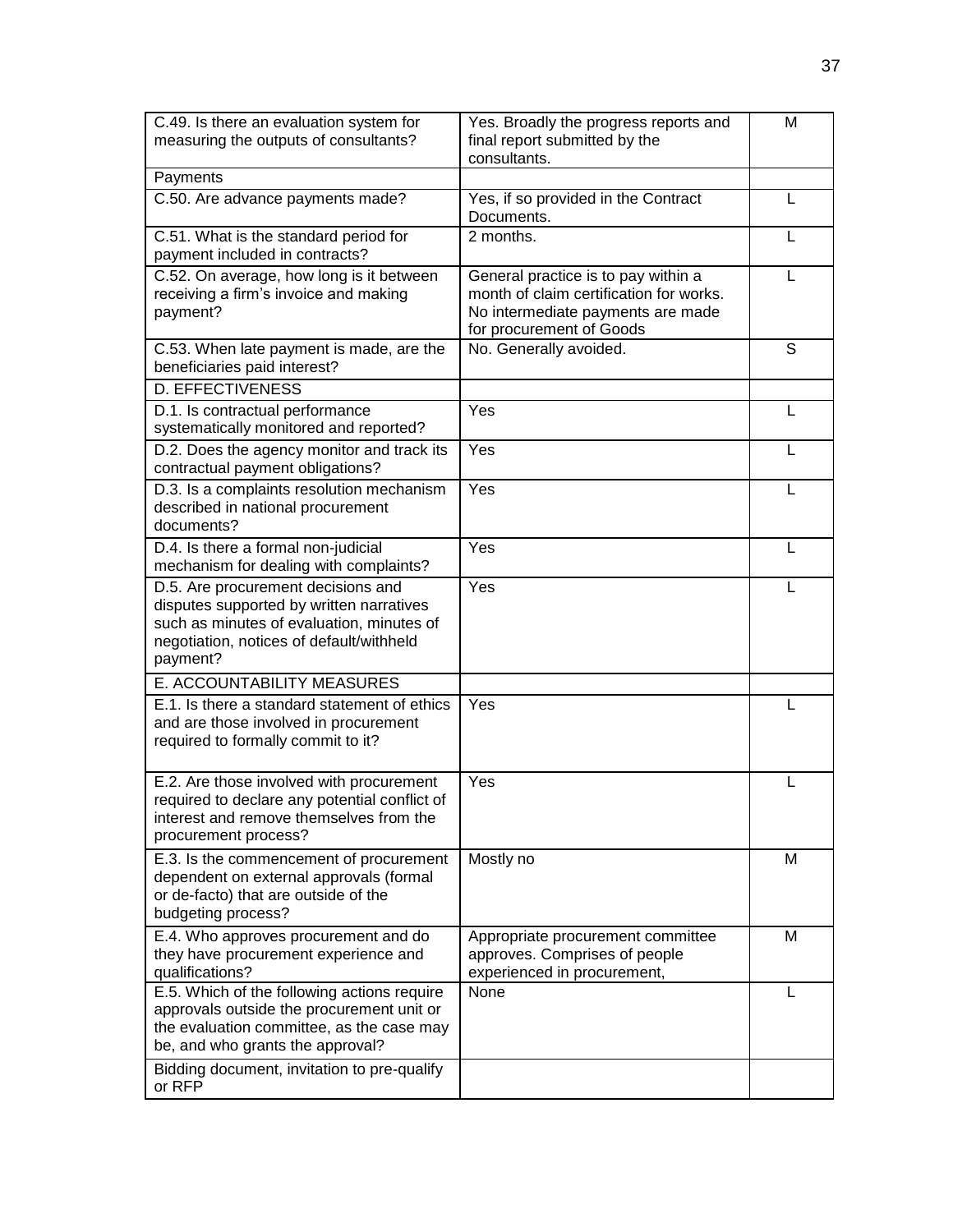| Advertisement of an invitation for bids, pre-<br>qualification or call for EOIs                                                                                                                                                                                                       |                                                                                                                                                                                                                                                            |   |
|---------------------------------------------------------------------------------------------------------------------------------------------------------------------------------------------------------------------------------------------------------------------------------------|------------------------------------------------------------------------------------------------------------------------------------------------------------------------------------------------------------------------------------------------------------|---|
| <b>Evaluation reports</b>                                                                                                                                                                                                                                                             |                                                                                                                                                                                                                                                            |   |
| Notice of award                                                                                                                                                                                                                                                                       |                                                                                                                                                                                                                                                            |   |
| Invitation to consultants to negotiate                                                                                                                                                                                                                                                |                                                                                                                                                                                                                                                            |   |
| Contracts                                                                                                                                                                                                                                                                             |                                                                                                                                                                                                                                                            |   |
| E.6. Is the same official responsible for: (i)<br>authorizing procurement transactions,<br>procurement invitations, documents,<br>evaluations and contracts; (ii) authorizing<br>payments; (iii) recording procurement<br>transactions and events; and (iv) the<br>custody of assets? | (i)<br>Yes, except for evaluations.<br>Yes. But payments disbursed by<br>(ii)<br>Accounts Office except for<br>projects where Bank Accounts<br>maintained by Project Directors in<br>Development partner funded<br>projects<br>Yes<br>(iii)<br>Yes<br>(iv) |   |
| E.7. Is there a written auditable trail of<br>procurement decisions attributable to<br>individuals and committees?                                                                                                                                                                    | Yes<br>Internal, Statutory Comptroller &<br>Auditor General (CAG) audits are<br>carried out. No external audit (by<br>private sector auditors) done.                                                                                                       | М |

# **II. General Ratings**

| <b>Criterion</b>                     | <b>Risk</b> |
|--------------------------------------|-------------|
| A. Organizational and Staff Capacity | м           |
| <b>B. Information Management</b>     |             |
| C. Procurement Practices             | М           |
| D. Effectiveness                     | М           |
| E. Accountability Measures           |             |
| <b>OVERALL RISK RATING</b>           | N           |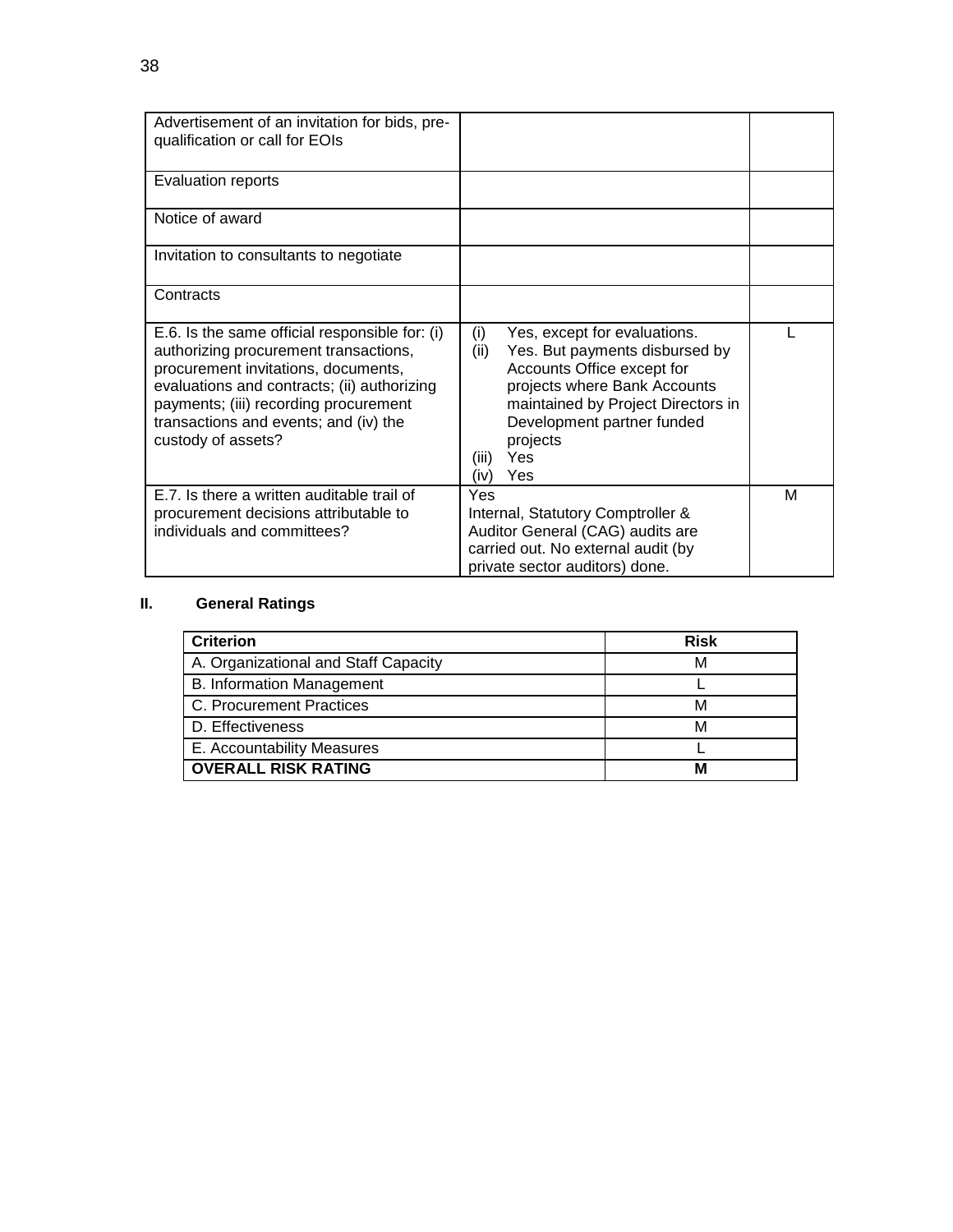| Annex 6                                                |
|--------------------------------------------------------|
| AUTHORITY OF PROCUREMENT COMMITTEES FOR CONTRACT AWARD |
| <b>RECOMMENDATION</b>                                  |

| <b>Authority</b>                                                                                                                        | <b>GOSL</b><br><b>Funded</b><br><b>Projects</b> | Foreign Funded<br><b>Projects</b> |  |
|-----------------------------------------------------------------------------------------------------------------------------------------|-------------------------------------------------|-----------------------------------|--|
| Cabinet Appointed Procurement Committee<br>$(CAPC)^{13}$ for Works                                                                      | More than or<br>equal to<br>Rs.100 m            | More than or equal to<br>Rs.500 m |  |
| Cabinet Appointed Procurement Committee<br>(CAPC) <sup>14</sup> for Goods and Services                                                  | More than or<br>equal to<br>Rs.100m             | More than or equal to<br>Rs.300 m |  |
| Ministry Procurement Committee (MPC) for major<br>contracts - Works                                                                     | Less than<br>Rs.100 m                           | Less than Rs.500m                 |  |
| Ministry Procurement Committee (MPC) for minor<br>contracts <sup>15</sup> – Works (when Procuring Entity is<br>ministry)                | Less than<br>Rs.10 m                            | Less than Rs.25 m                 |  |
| Ministry Procurement Committee (MPC) for major<br>contracts - Goods and Services                                                        | Less than<br>Rs.100 m                           | Less than Rs.300m                 |  |
| Ministry Procurement Committee (MPC) for minor<br>contracts <sup>16</sup> – Goods and Services (when Procuring<br>$Entity$ is ministry) | Less than<br>Rs.5 m                             | Less than $Rs.10 \text{ m}$       |  |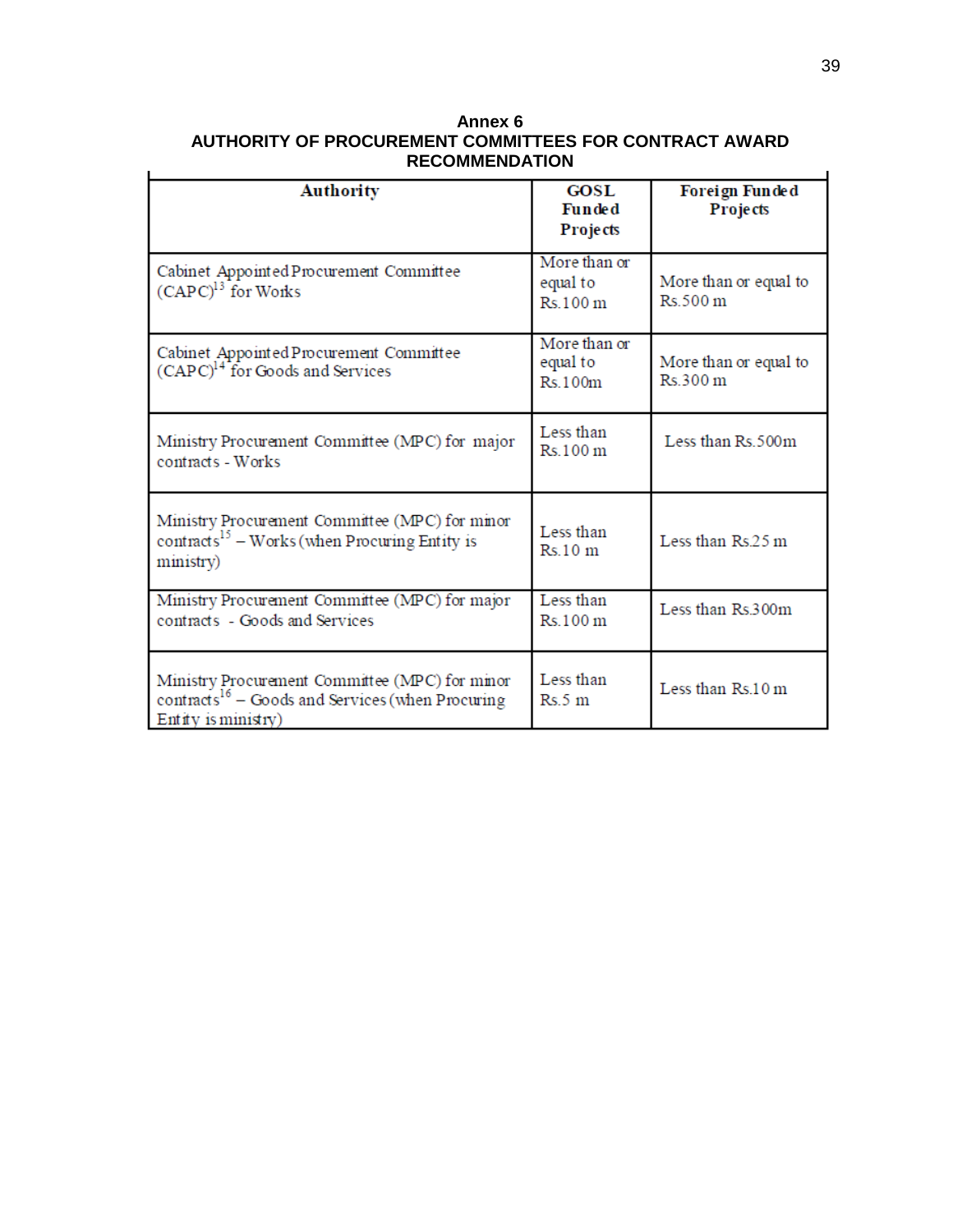Details of the financial threshold limits of committees as presented in page 24 of the NPA published Consulting Services Manual (2007)

| FIRMS- When Competitive Procedure (QCBS, QBS, FBS, or LCS) following Guideline 3.8, |  |
|-------------------------------------------------------------------------------------|--|
| 3.9, 3.10 or 3.11 respectively is used :                                            |  |

| 3.9, 3.10 or 3.11 respectively is used :                                                                                  |                                                     |                                                   |  |
|---------------------------------------------------------------------------------------------------------------------------|-----------------------------------------------------|---------------------------------------------------|--|
| <b>Authority</b>                                                                                                          | <b>Nationally</b><br><b>Publicized</b>              | Internationally &<br><b>Nationally Publicized</b> |  |
| <b>Cabinet Appointed Consultant</b><br><b>Procurement Committee (CPCC)</b>                                                | Greater than or equal<br>to Rs. 100 m (\$0.78<br>m) | Greater than or equal<br>to Rs. 200 m (\$1.57 m)  |  |
| <b>Ministry Consultant Procurement</b><br>Committee (CPCM)                                                                | Less than Rs. 100 m<br>$($0.78 \text{ m})$          | Less than Rs. 200 m<br>(\$1.57 m)                 |  |
| <b>Department Consultant Procurement</b><br>Committee (CPCD) or Project Consultant<br>Procurement Committee (CPCP)        | Less than Rs. 20 m<br>$($0.16 \text{ m})$           | Less than Rs. 50 m<br>(\$0.4m)                    |  |
| FIRMS - When CQS Procedure (Guideline 3.12) or SS Procedure (Guideline 3.13) is<br>followed:                              |                                                     |                                                   |  |
| <b>Cabinet Appointed Consultant</b><br><b>Procurement Committee (CPCC)</b>                                                | Greater than or equal<br>to Rs. 25 m (\$0.20m)      | Greater than or equal<br>to Rs. 100 m (\$0.78m)   |  |
| <b>Ministry Consultant Procurement</b><br>Committee (CPCM)                                                                | Less than Rs. 25 m<br>$($0.20 \text{ m})$           | Less than Rs. 100 m<br>(\$0.78m)                  |  |
| <b>Department Consultant Procurement</b><br>Committee (CPCD) or Project Consultant<br>Procurement Committee (CPCP)        | Less than Rs. 5 m<br>$($0.04 \text{ m})$            | Less than Rs. 20 m<br>(\$0.16 m)                  |  |
| CAO Upon a recommendation made by a<br>committee appointed by CAO                                                         | Less than Rs. 5 M<br>$($0.04 \text{ m})$            | Less than Rs. 5 m<br>$($0.04 \text{ m})$          |  |
| AO/PD Upon a recommendation made by<br>a committee appointed by CAO or by<br>delegation                                   | Less than Rs.<br>250,000 (\$1,961)                  | Less than Rs. 3 m<br>(\$23,529)                   |  |
| 59. INDIVIDUALS :                                                                                                         |                                                     |                                                   |  |
| <b>Cabinet Appointed Consultant</b><br>Procurement Committee (CPCC)                                                       | Greater than or equal<br>to Rs15 m (\$0.12 m)       | Greater than or equal<br>to Rs. 25 m (\$0.20 m)   |  |
| <b>Ministry Consultant Procurement</b><br>Committee (CPCM)                                                                | Less than Rs. 15 m<br>$($0.12 \text{ m})$           | Less than Rs. 25 m<br>(\$0.20 m)                  |  |
| <b>Department Consultant Procurement</b><br>Committee (CPCD) or Project Consultant<br><b>Procurement Committee (CPCP)</b> | Less than Rs. 5 m<br>$($0.04 \text{ m})$            | Less than Rs. 10 m<br>$($0.08 \text{ m})$         |  |
| CAO                                                                                                                       | Less than Rs. 3 m<br>(\$23,529)                     | Less than Rs. 5 m<br>$($0.04 \text{ m})$          |  |
| AO/PD                                                                                                                     | Less than Rs. 1m<br>(\$7,843)                       | Less than Rs. 3m<br>(\$23,529)                    |  |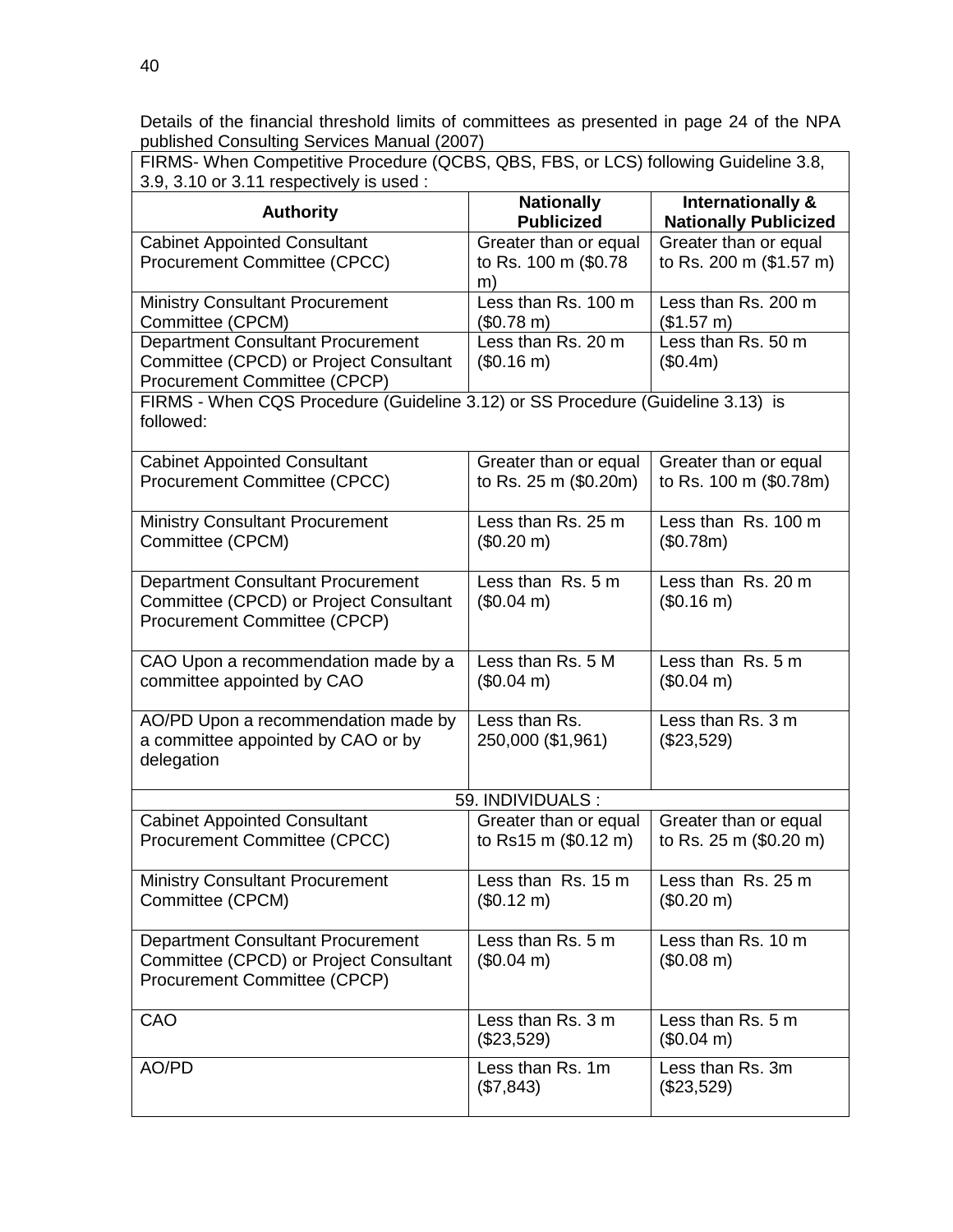#### **Annex 7 NCB Annex**

#### **National Competitive Bidding**

#### **1. General**

National competitive bidding shall conform to the provisions for "National Competitive Bidding" as prescribed in the *Procurement Guidelines 2006 for Goods and Works* issued in January 2006 by the National Procurement Agency, and the specific procedures prescribed by the *Procurement Manual* issued on March 2006, with the clarifications and modifications described in the following paragraphs required for compliance with the provisions of the ADB Procurement Guidelines.

#### **2. Registration**

- (i) Bidding shall not be restricted to pre-registered firms under the national registration system of the Institute for Construction, Training and Development (ICTAD), and such registration shall not be a condition for the submission of bids in the bidding process.
- (ii) Where registration is required prior to award of contract, bidders: (i) shall be allowed a reasonable time to complete the ICTAD registration process; and (ii) shall not be denied registration for reasons unrelated to their capability and resources to successfully perform the contract, which shall be verified through post-qualification.
- (iii) National sanction lists or blacklists may be applied only with prior approval of ADB.

#### **3. Prequalification**

Post qualification shall be used unless prequalification is explicitly provided for in the loan agreement/procurement plan. When used for large or complex Works contracts, *i.e.*  turnkey, design and build, or management contracts; or custom-designed equipment, industrial plants, and specialized services, prequalification evaluation shall not include the evaluation of equipment and personnel. This assessment shall be undertaken at the bid evaluation stage. Irrespective of the procedure applied (whether prequalification or postqualification), no domestic or foreign contractor shall be precluded from participation.

#### **4. Advertising**

Bidding of NCB contracts estimated at \$500,000 or more for goods and related services or \$1,000,000 or more for civil works shall be advertised on ADB's website via the posting of the Procurement Plan.

#### **5. Bidding Documents**

Procuring entities shall use standard bidding documents acceptable to ADB for the Procurement of Goods, Works and Consulting Services, based ideally on the standard bidding documents issued by ADB.

#### **6. Packaging**

Slicing or splitting of contracts within a package shall not be used to change the contract sizes and their corresponding methods of procurement as approved in the Procurement Plan.